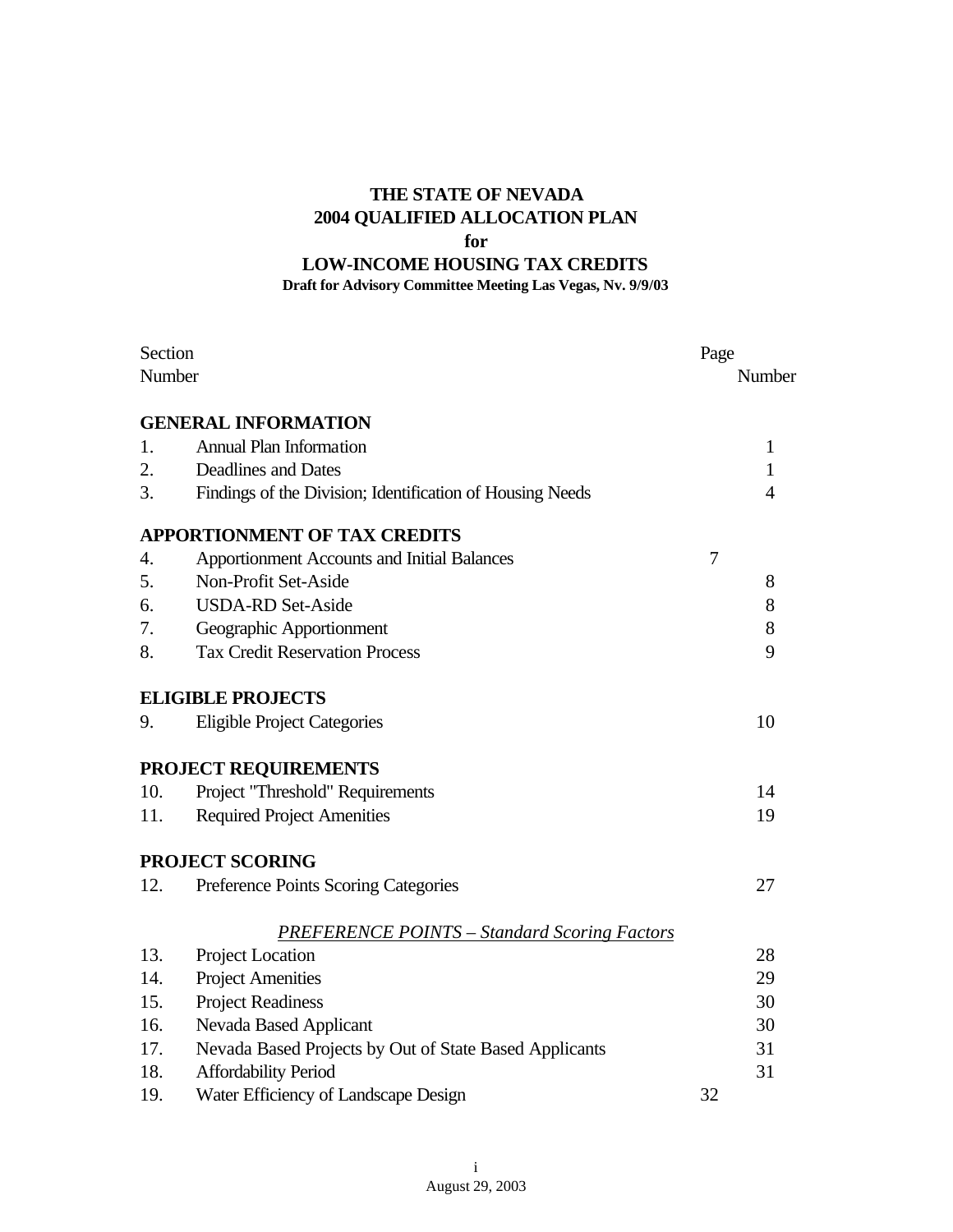# 20. Negative Compliance Finds 32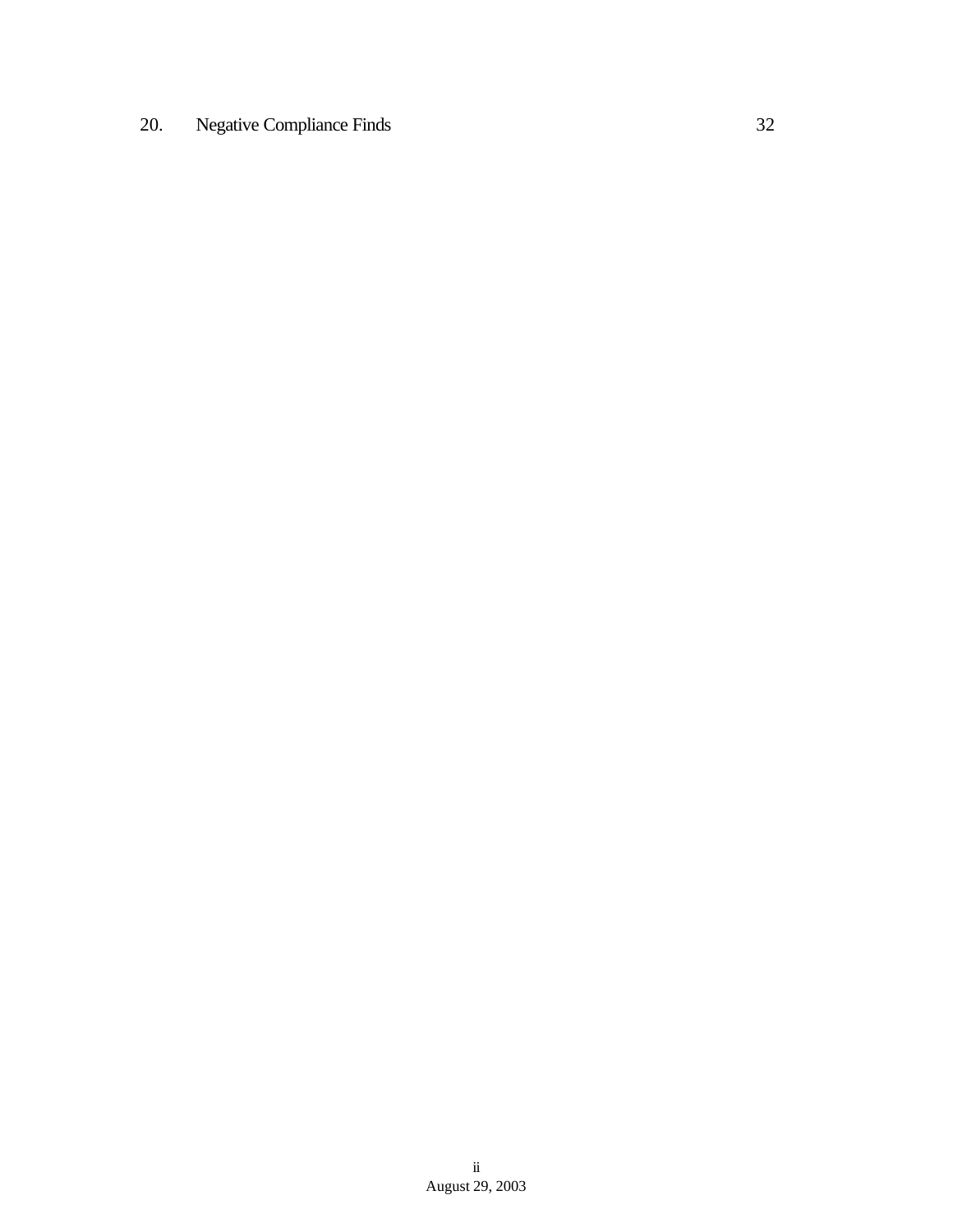| Section |                                                                        | Page |        |
|---------|------------------------------------------------------------------------|------|--------|
|         | Number                                                                 |      | Number |
|         | <b>PREFERENCE POINTS - Project Type Priorities</b>                     |      |        |
| 21.     | Projects for Individuals/Families with Children                        | 33   |        |
| 22.     | Projects for Senior (Age 55 Years and Older)                           | 33   |        |
| 23.     | <b>Special Needs Housing Projects</b>                                  |      | 33     |
| 24.     | <b>Assisted Living Projects</b>                                        |      | 34     |
| 25.     | <b>Tenant Ownership Projects</b>                                       |      | 34     |
| 26.     | Mixed-Income Projects                                                  |      | 35     |
| 27.     | <b>Acquisition Rehabilitation Projects</b>                             |      | 35     |
|         | <b>PREFERENCE POINTS – Special Scoring Factors</b>                     |      |        |
| 28.     | Low Rent Targeting                                                     |      | 36     |
| 29.     | Low Income Targeting                                                   | 37   |        |
| 30.     | <b>Supportive Services</b>                                             |      | 37     |
| 31.     | <b>Lowest Developer Fee</b>                                            | 39   |        |
| 32.     | <b>Lowest Contractor Fee</b>                                           | 39   |        |
| 33.     | <b>Tie Breakers</b>                                                    |      | 40     |
|         | PROJECT DEVELOPMENT INFORMATION                                        |      |        |
| 34.     | Maximum 2004 Per Unit Development Cost                                 |      | 41     |
| 35.     | <b>Operating Expenses</b>                                              |      | 41     |
| 36.     | <b>Estimation of Utility Allowances</b>                                |      | 42     |
| 37.     | Adjustments to Eligible Basis for Projects Located in Qualified Census |      |        |
|         | Tract and Difficult to Develop Areas                                   |      | 42     |
| 38.     | Maximum Amount of Tax Credits Awarded                                  |      | 43     |
| 39.     | <b>Final Allocation of Tax Credits</b>                                 | 43   |        |
| 40.     | Tax Credit Monitoring                                                  | 44   |        |
| 41.     | Fees                                                                   |      | 44     |
| 42.     | <b>Disbarred List</b>                                                  |      | 46     |
| 43.     | Lease-up Requirement                                                   | 46   |        |
| 44.     | Waiver of Annual Income Re-certification                               |      | 46     |
| 45.     | <b>Tax Exempt Bond Program</b>                                         |      | 47     |
|         | <b>CONTACT INFORMATION</b>                                             |      |        |
| 46.     | Approval and Distribution of QAP                                       |      | 48     |
| 47.     | Housing Division Offices                                               |      | 48     |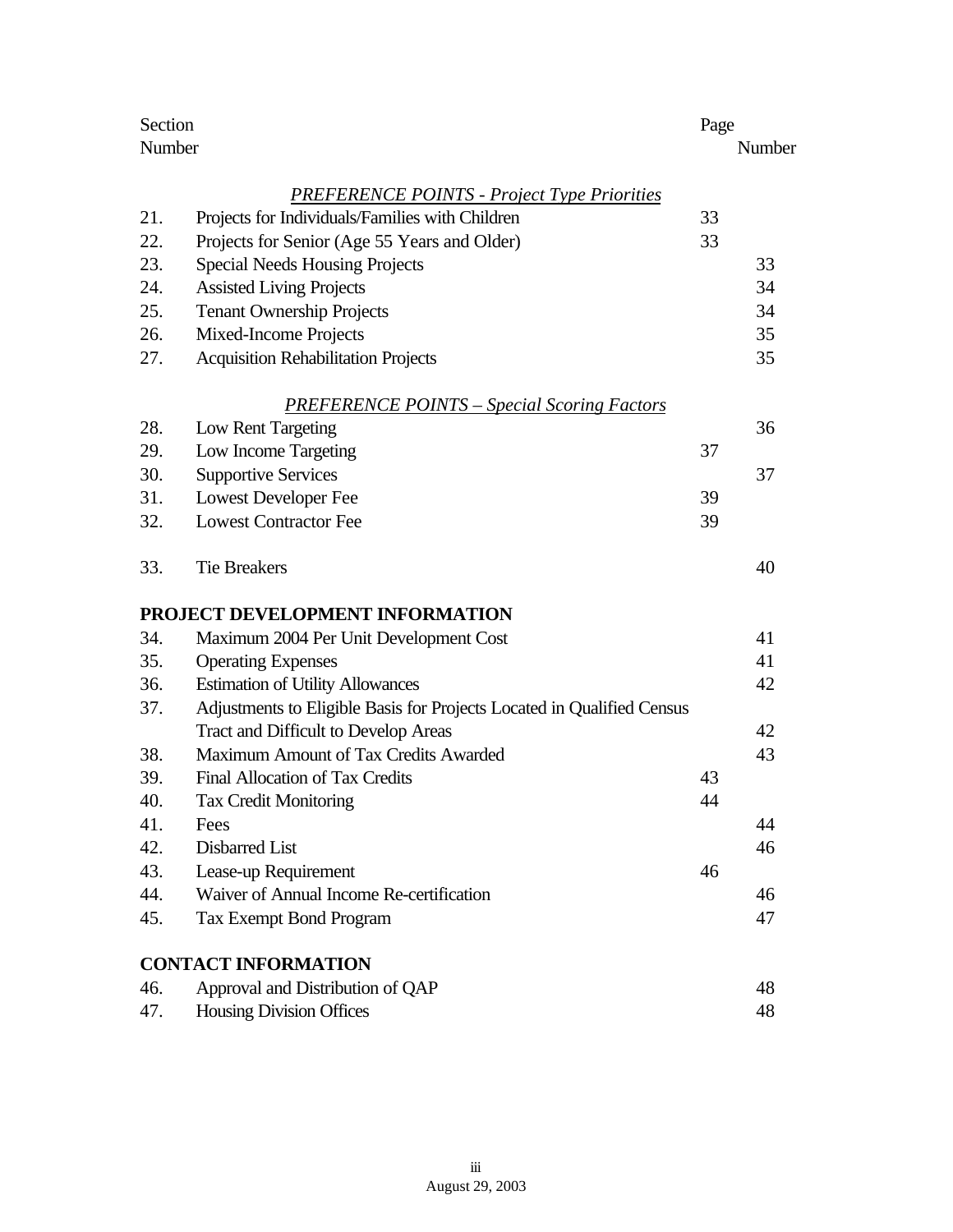**APPENDICES**

| ATTACHMENT A - CRITICAL HOUSING NEEDS                                                                                          | 49 |
|--------------------------------------------------------------------------------------------------------------------------------|----|
| ATTACHMENT B - NEVADA HOUSING MARKT TABLES                                                                                     | 51 |
| ATTACHMENT C - REQUIRED ENERGY AUDIT FORMS                                                                                     | 54 |
| ATTACHMENT D - SEVEN SAFE HARBORS FOR COMPLIANCE<br>WITH THE FAIR HOUSING ACT'S DESIGN AND<br><b>CONSTRUCTION REQUIREMENTS</b> | 60 |
| ATTACHMENT E - 2004 TAX CREDIT SCORING SHEET                                                                                   | 65 |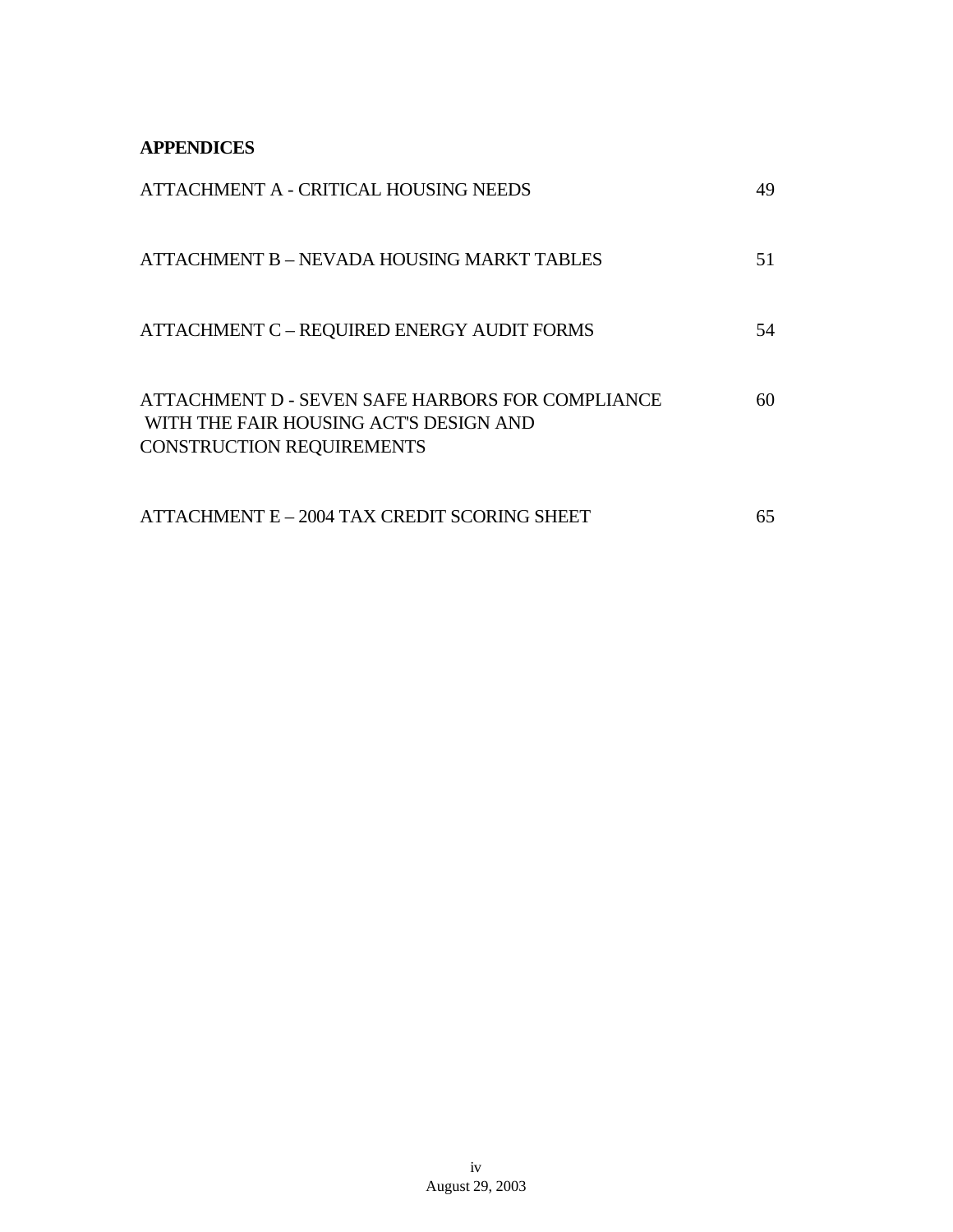# **2004 ANNUAL QUALIFIEDALLOCATION PLAN for LOW-INCOME HOUSING TAX CREDITS**

## **GENERAL INFORMATION**

#### **Section 1 Annual Plan Information**

Nevada's 2004 Qualified Allocation Plan (QAP) is adopted pursuant the Nevada Housing Division's (Division) regulations implementing the Low-Income Housing Tax Credits (Tax Credits) program. The Regulations, the Application form, the Instructions and the Compliance Manual constitute the Division's QAP for the Low Income Housing Tax Credits Program pursuant to Section 42 of the Internal Revenue Code of the United States and implementing regulations.

The 2004 QAP covers the period January 1, 2004 to December 31, 2004. All reservations of Tax Credits made during the plan year are subject to this annual plan.

The Division will continually update our web page with information regarding the2004 QAP. NHD web address: http://www.nvhousing.state.nv.us/.

#### **Section 2 Training and Application Submission Dates**

A. Completeness and Consistency of Tax Credit Application

Final applications must be completed on a Final Application form prescribed by the Division.

Original applications must be complete and must materially match other applications for funding that relate to the project (i.e. other applications for NHD funding, HOME for example). All material information must be comparable as it relates to other funding and to the final cost that the IRS form(s) 8609 are issued from.

#### B. Tax Credit Application Deadline

Pursuant to Nevada Administrative Code (NAC) 319.974, Applications for Tax Credits and all supporting documentation must be sent to the Las Vegas or Carson City office of the Nevada Housing Division and *received by 5:00 p.m. April 9, 2004* unless otherwise notified by the Division. One original and one copy of the application must be submitted. Applicants are encouraged to send in applications more than 10 days before the deadline to take advantage of a pre-deadline review period.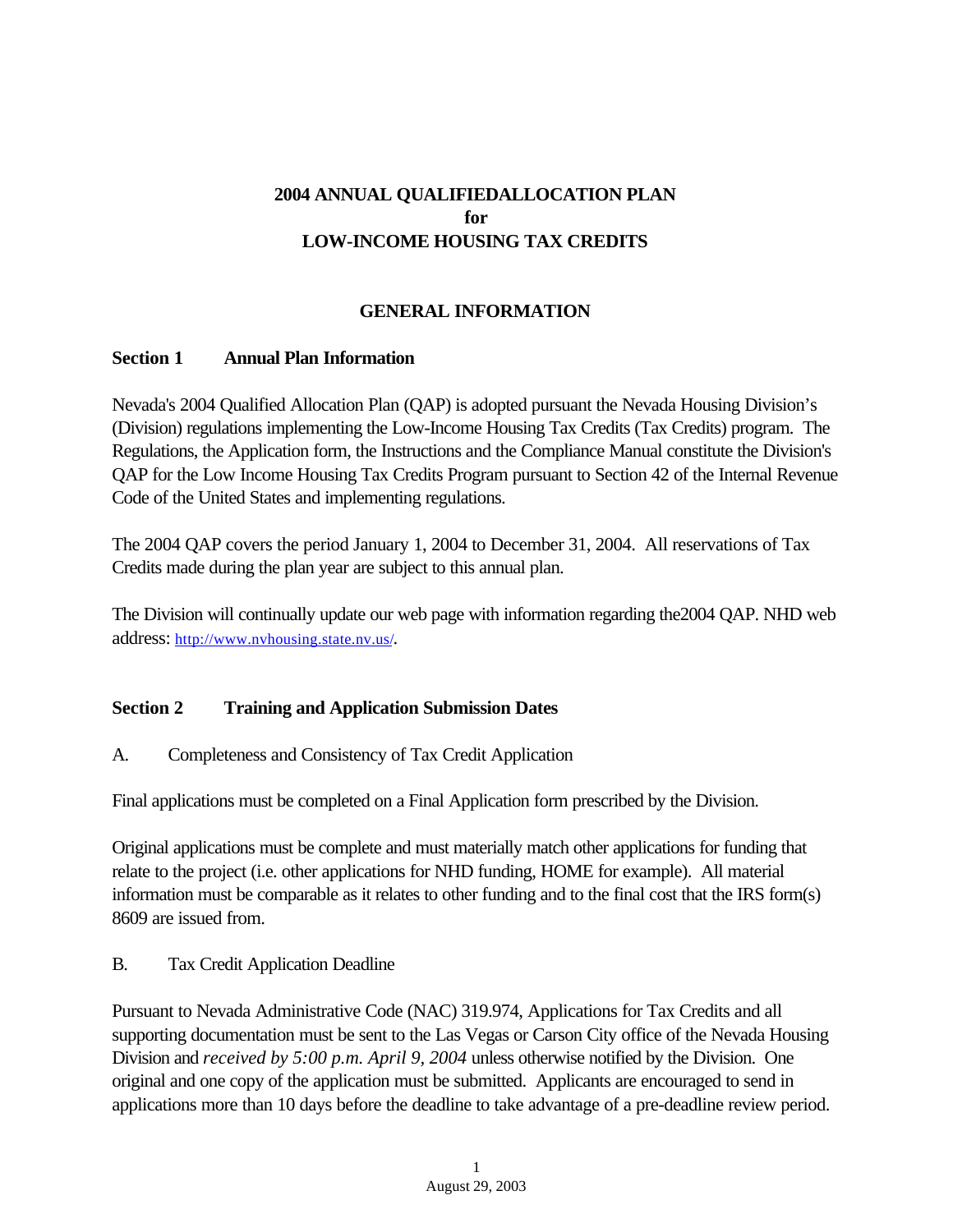The Division will allow an extension of the 10-day review period if HUD guidelines required for the finalization of the QAP are delayed. The Division will make an announcement regarding the extension if applicable.

## C. Request for Additional Tax Credits

Projects receiving Tax Credits in previous allocation rounds may request additional Tax Credits due to increased construction costs. To request additional Tax Credits, applicants must submit an updated application pursuant to the instructions in the 2004 QAP and a letter to the Division outlining the reason for the request for additional Tax Credits.

Requests for additional Tax Credits are subject to the limitations specified below:

- 1) Requests for additional Tax Credits must be based on an increase of eligible basis;
- 2) Additional Tax Credits exclude Developer and Contractor Fees;
- 3) All requests for additional Tax Credits will be ranked using the current year QAP;
- 4) The request for additional Tax Credits **shall not exceed 5 percent of the original Tax Credit award**;
- 5) A project may only apply once for additional Tax Credits; and;
- 6) Additional Tax Credits will be allocated only if Tax Credits are available at the end of the initial competitive round and the Division determined that a second round was not necessary.

## D. Carryover Deadline

Pursuant to the year-end tax bill of 2000, the 10% test for carryover will be extended for six months from the date of allocation. Carryover information must be sent to the Las Vegas or Carson City office of the Nevada Housing Division and *received by 5:00 p.m., September 30, 2004.* The project owner must meet the 10% test by April 30, 2005 and must supply the Division with a Federal Tax Identification Number to receive a carryover commitment. The Division will issue carryover allocations on November 1, 2004.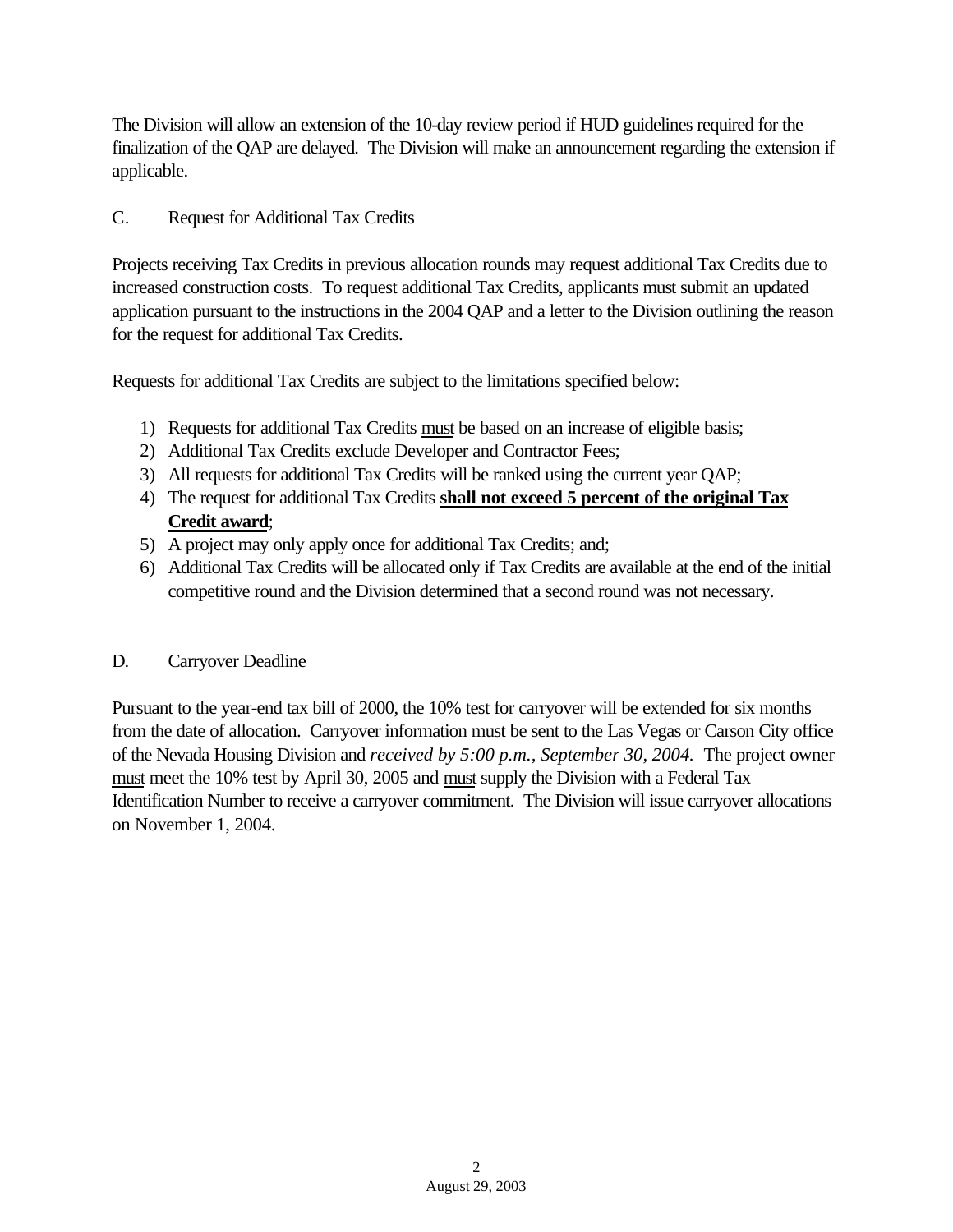E. Training Dates/Reservations for Sessions

The Division will conduct training on the 2004 QAP in Carson City and Las Vegas on November 20, 2003 at 9:00 a.m. The training locations are listed below.

> Nevada Housing Division Office 1802 North Carson Street, Suite 154 Carson City, Nevada.

Nevada Housing Division Office 1771 E. Flamingo Rd., Suite 206-B (Second Floor Conference Room) Las Vegas, Nevada

Persons desiring to attend should notify the Division by November 17, 2003 so that space and materials may be assured. A telephone hookup with both Division offices will be established to discuss any questions relating to the 2004 QAP.

F. Training Cost

The cost of this training is \$15.00 per person. The registration fee must be prepaid by check to the Division's offices in Carson City or Las Vegas, by November 17, 2003, depending on the session chosen. *(Cash cannot be accepted.)*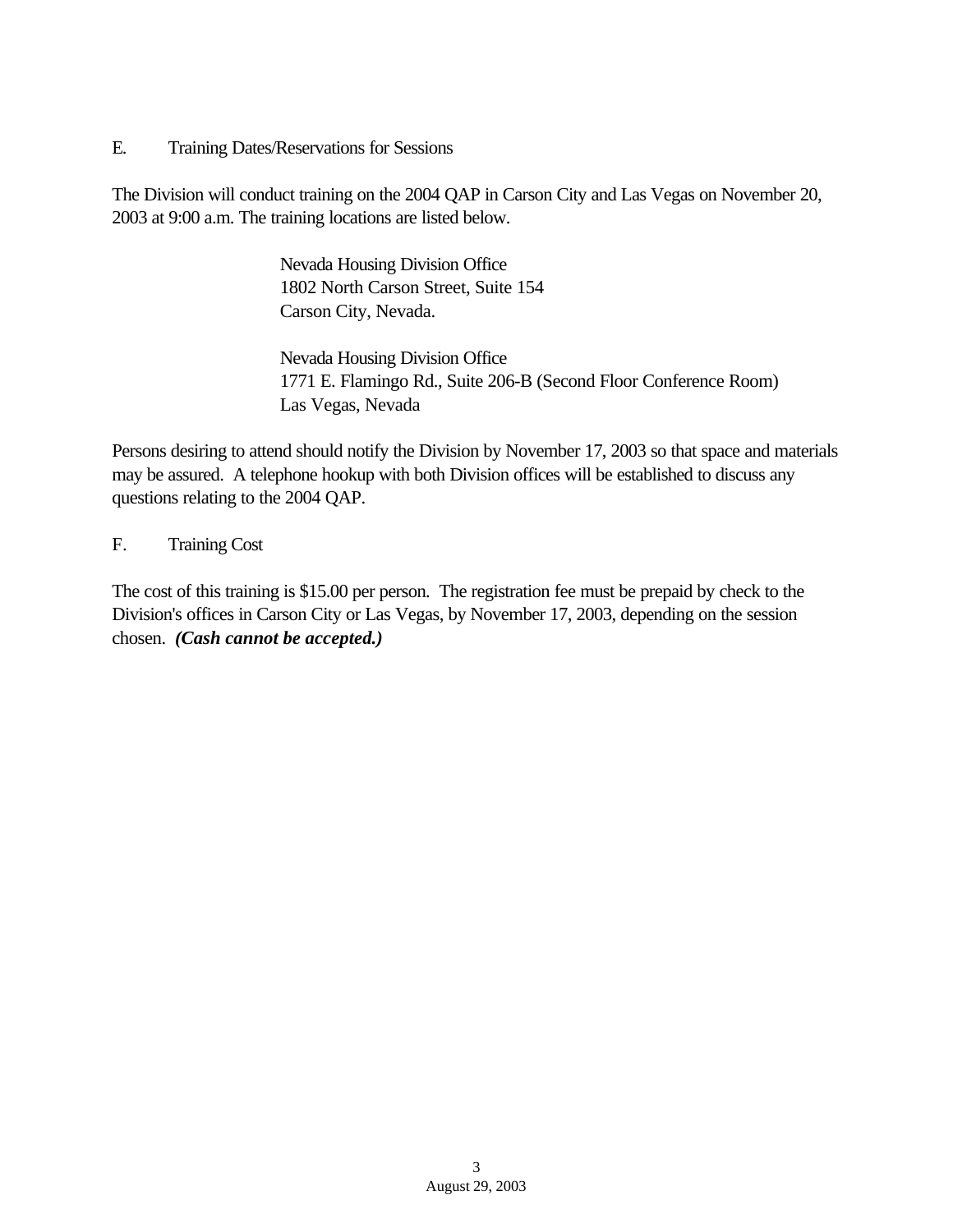## **Section 3 Findings of the Division; Identification of Housing Needs**

The Nevada Housing Division has reviewed various State and local plans and studies to determine the market needs for all types of affordable housing, including single family units, manufactured housing alternatives, rental units and public assisted housing.

The plans and studies included the State of Nevada's Consolidated Plan, Consolidated Plans for Nevada's metropolitan areas, the Nevada Housing Division's Special Needs Assessment prepared by BBC Research and Consulting, the Division's market studies for the Las Vegas and Reno markets, surveys of federal and public housing agencies located within the state, surveys of city planners and county assessors, and compilations of demographic statistics.

For the 2004 plan year, the Division's review specifically considered factors including high concentrations of low-income persons, vacancy rates, and the conditions of existing housing units.

A. Findings On Existing Housing Needs

The Division's findings regarding housing needs for the 2004 plan years are listed below. More detailed information on housing needs by geographic area is available in ATTACHMENT A.

- 1. There is an inadequate supply of transitional housing to support the needs of the homeless within Nevada. This element is critical in moving the homeless toward self-sufficiency and a clean and decent place to live.
- 2. A significant number of Nevada's households live below the poverty level. Of those households, the number of persons 55 and older, families, including families with children and female heads of households, are significant.
- 3. There is an inadequate supply of affordable, standard housing units for low-income persons generally low-income elderly and families with single heads of households.
- 4. There is a lack of affordable, handicapped accessible housing units for the physically disabled who generally have low incomes. Throughout this QAP, the term "handicapped" refers to those persons as defined in the Federal Fair Housing Act and implementing regulations by the Department of Housing and Urban Development.
- 5. The vacancy rate among three-bedroom units is somewhat *higher* than the vacancy rate of one- and two-bedroom units in Las Vegas and Reno.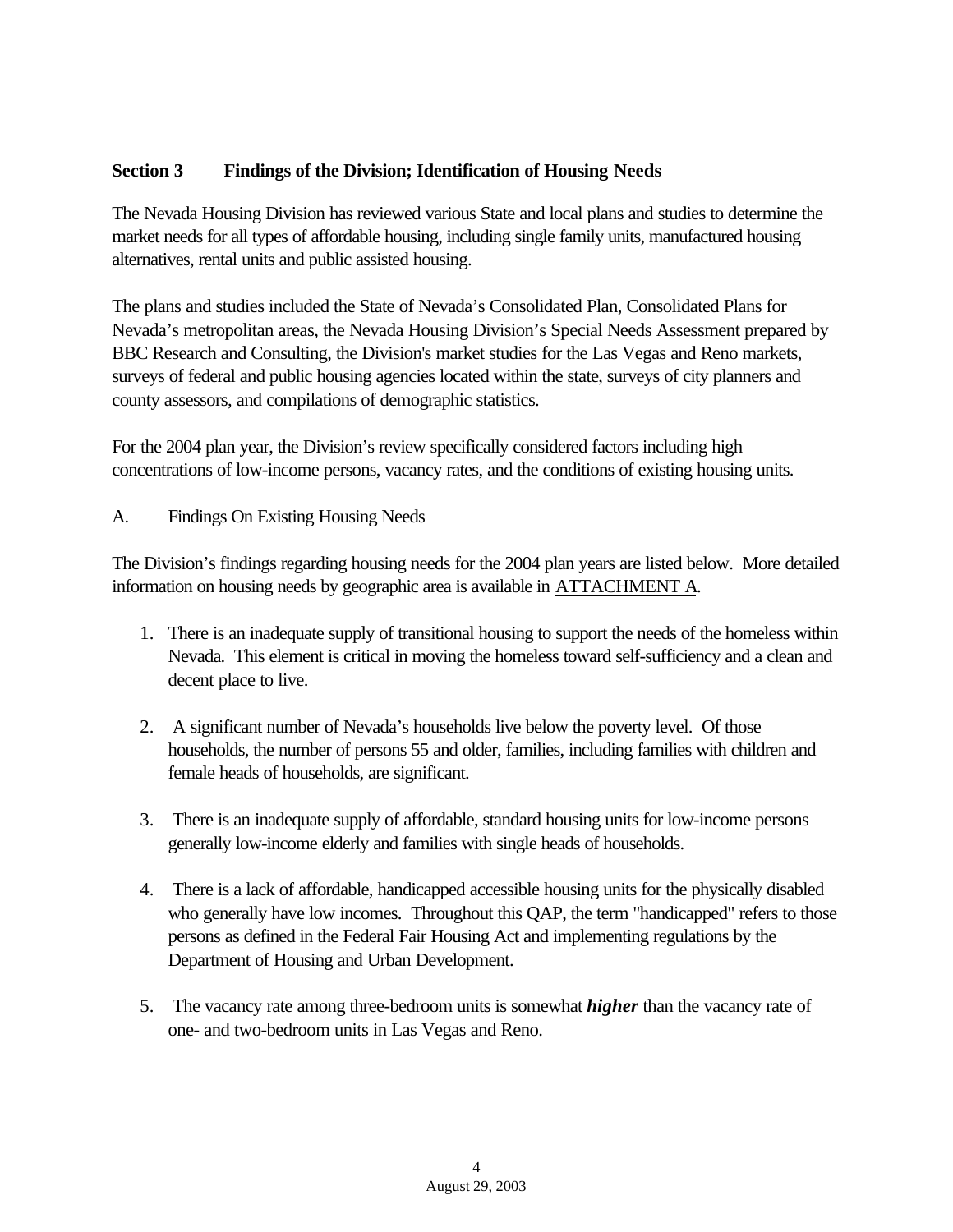- 6. Certain counties and communities are experiencing economic growth. It appears an insufficient amount of housing is being developed for low-income persons in these high growth counties and communities.
- 7. Rental housing needs related to overcrowding, lack of essential facilities, and disproportionate cost exist across the state.
- 8. A significant number of housing units within the state suffer from obsolescence and deteriorated housing conditions.
- 9. Other special housing needs as defined in the BBC study of 2002.

The Division has addressed the housing needs identified by the various Consolidated Plans through the selection requirements and project scoring factors in the 2004 QAP.

## B. Findings On Housing Market Conditions

The Division annually published information on housing market conditions for the Las Vegas and Reno/Sparks metropolitan area.<sup>1</sup>

Key Findings – Las Vegas Housing Market:

- $\ll$  Vacancy rates are highest in older areas of Las Vegas and in areas where newer projects are concentrated.
- $\leq$  4 Bedroom Size units have the highest vacancy rates in the Las Vegas and Reno/Sparks housing markets.
- $\ll$  Vacancy rates for senior apartments is 7.43% compared to 6% for the area's total market.
- $\approx$  Larger assisted living complexes for independent living reflect a 30% vacancy rate.
- $\approx$  Since 1999, the construction rate of 3 Bedroom Size units has decreased.
- $\approx$  Overall average rents increased a little over 1 percent from the second quarter of 2002.
- $\approx$  Affordable unit rental rates are 16.5% 20.7% lower than market unit rental rates.
- $\ll$  Rental rates for assisted living units are \$1,000 \$4,000 per month. Rental rates for residents with Alzheimer's or dementia are \$2,400 - \$3,900 per month.

Key Findings – Reno/Sparks Housing Market:

- $\ll$  Vacancy rates in Reno have not significantly changed from 2002.
- $\mathscr{L}$  Studio Size units have the highest vacancy rate.
- $\ll$  Vacancy rates are highest in three zip codes: 89436, 89506, and 89513.
- $\ll$  Affordable unit rental rates are 4% 8% lower than market unit rental rates for one- and twobedroom units and 21% lower for three-bedroom units.
- $\ll$  Three Bedroom Size units had a 1.2% decrease in rental rates from 2002.

<sup>&</sup>lt;sup>1</sup> Source: Nevada Housing Division. NHD Apartment Facts, Second Quarter 2003. This publication is an annual publication of the Nevada Housing Division available at www.nvhousing.state.nv.us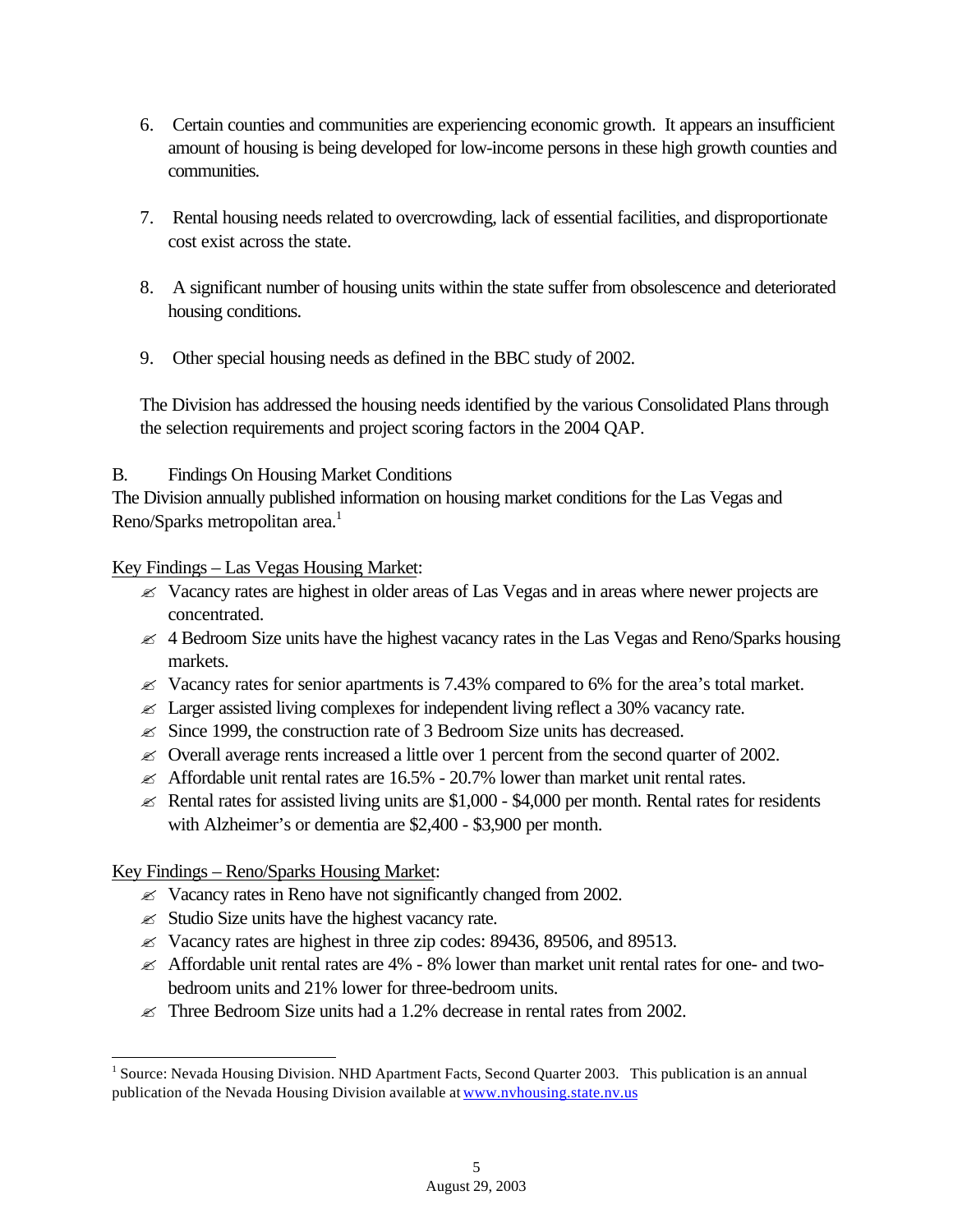Selected tables from this publication showing housing units and vacancy rates are provided in ATTACHMENT B.

Applicants should consult this information in developing eligible Tax Credit projects.

C. Market Area Saturation Assessment

The Nevada Housing Division will conduct a special assessment of Tax Credit applications proposing projects in communities having populations less than 50,000 to determine whether or not the affordable housing market for the community and segment of the population served adequately supports the proposed project.

In making this finding, the Division will consider several factors including:

- 1) Occupancy rates of affordable housing projects in the community that have been completed within the previous 3 years;
- 2) Potential financial effects on existing publicly funded housing projects;
- 3) Rents and occupancy levels of comparable market-rate **or other similar** housing;
- 4) Local housing conditions, services, and amenities available in existing housing projects; and,
- 5) Special housing needs and housing choices available for low-income households.

Tax Credit applications may be deemed ineligible if the assessment determines that comparable affordable housing projects have occupancy levels less than 90 percent, or the proposed housing project would have a significant adverse financial affect on other publicly funded projects without offsetting public benefits or the rents for the affordable housing project are equal to or greater than comparable market-rate housing.

Community population estimates will be based on the State Demographer's estimate of record as of July 1, 2003.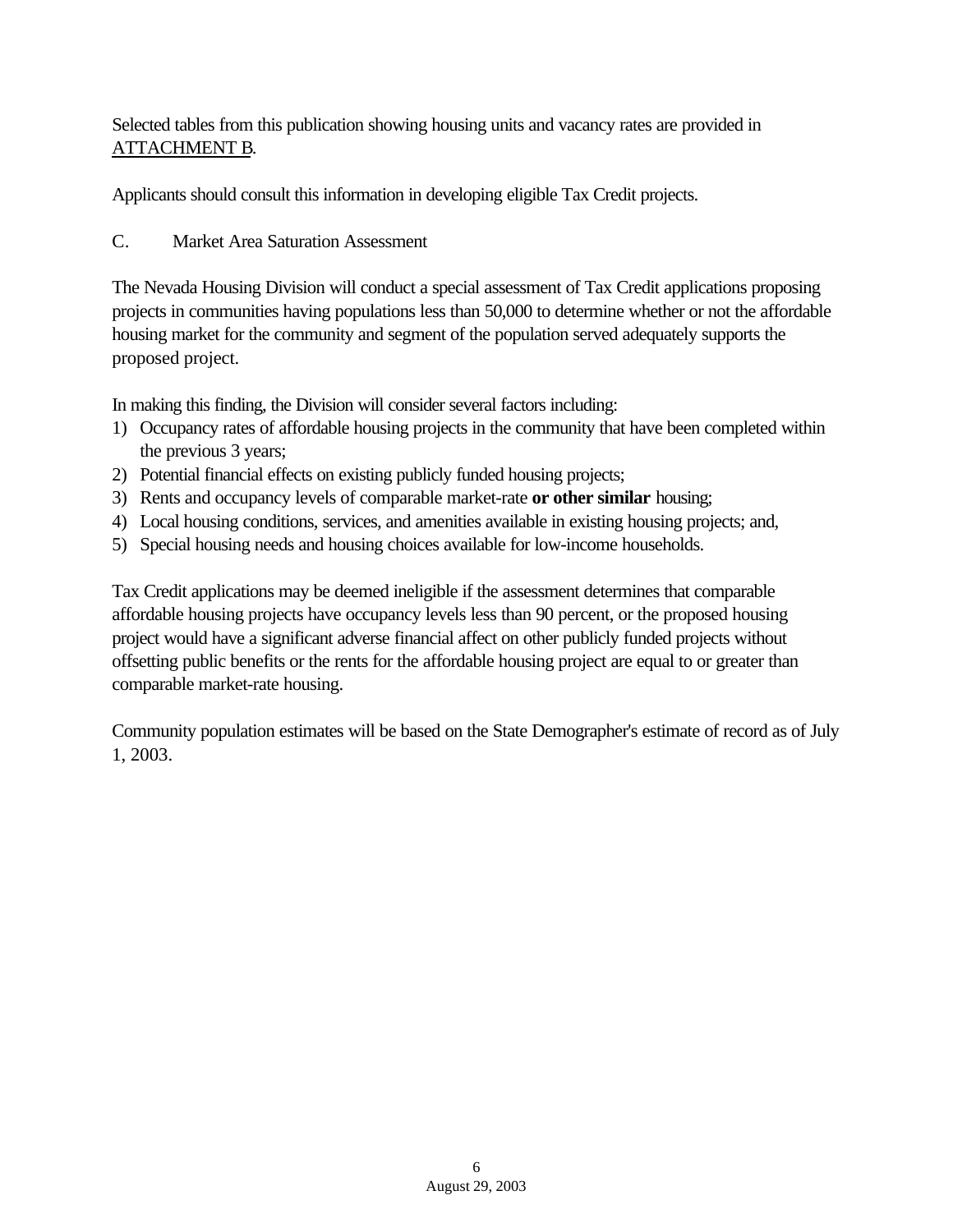## **APPORTIONMENT OF TAX CREDITS**

#### **Section 4 Apportionment Accounts and Initial Balances**

The Per Capita Tax Credit (PCTC) for 2004 is \$1.75, subject to adjustment by the Consumer Price Index (CPI). The adjusted PCTC will be published in the *Federal Register*. If the adjusted PCTC is not available by April 1, 2004, the application deadline will be extended 10 days from the date that the PCTC is published.

Project owners are responsible for obtaining information on the actual amount of apportionment prior to the submission on an application. Information on the actual amount of apportionment for each set-aside or other sub-account will be available on the Division's web site: http://www.nvhousing.state.nv.us/ or may be obtained by contacting the Division.

The Division reserves the right to round up or down the actual dollar amount designated to any set-aside or geographical apportionment.

|                                                | <b>State</b>             |                |                             |
|------------------------------------------------|--------------------------|----------------|-----------------------------|
|                                                | Population               |                | <b>Estimated Tax Credit</b> |
|                                                | Est. <sup>2</sup>        |                | Levels                      |
| <b>STATE TAX CREDIT CEILING:</b>               | 2,206,022                |                | \$3,860,538.50              |
| <b>CARRYOVER AND OTHER CREDITS:</b>            |                          |                | \$<br>0.00                  |
|                                                |                          |                |                             |
| <b>TOTAL AVAILALE 2004 ALLOCATION:</b>         |                          |                | \$3,860,538.50              |
| <b>TOTAL SET-ASIDES:</b>                       | Set A-side<br>Percent    |                | \$570,080.78                |
| NON-PROFIT SET-ASIDE -                         | 10%                      | \$386,053.85   |                             |
| USDA-RD SET-ASIDE -                            | 5%                       | \$193,026.93   |                             |
|                                                |                          |                |                             |
| <b>TOTAL GEOGRAPHIC APPORTIONMENT:</b>         | Percent of<br>Population |                | \$3,281,547.73              |
| <b>Clark County</b>                            | 70.25%                   | \$2,305,224.05 |                             |
| <b>Washoe County</b>                           | 16.30%                   | \$534,877.61   |                             |
| <b>Other Counties</b><br>$C = M I A C 210.072$ | 13.45%                   | \$441,356.06   |                             |

*See* NAC 319.972

 2 Nevada County Population Estimates July 1, 1986 to July 1, 2002. Nevada State Demographer. http://www.nsbdc.org/demographer/pubs/images/Popul.pdf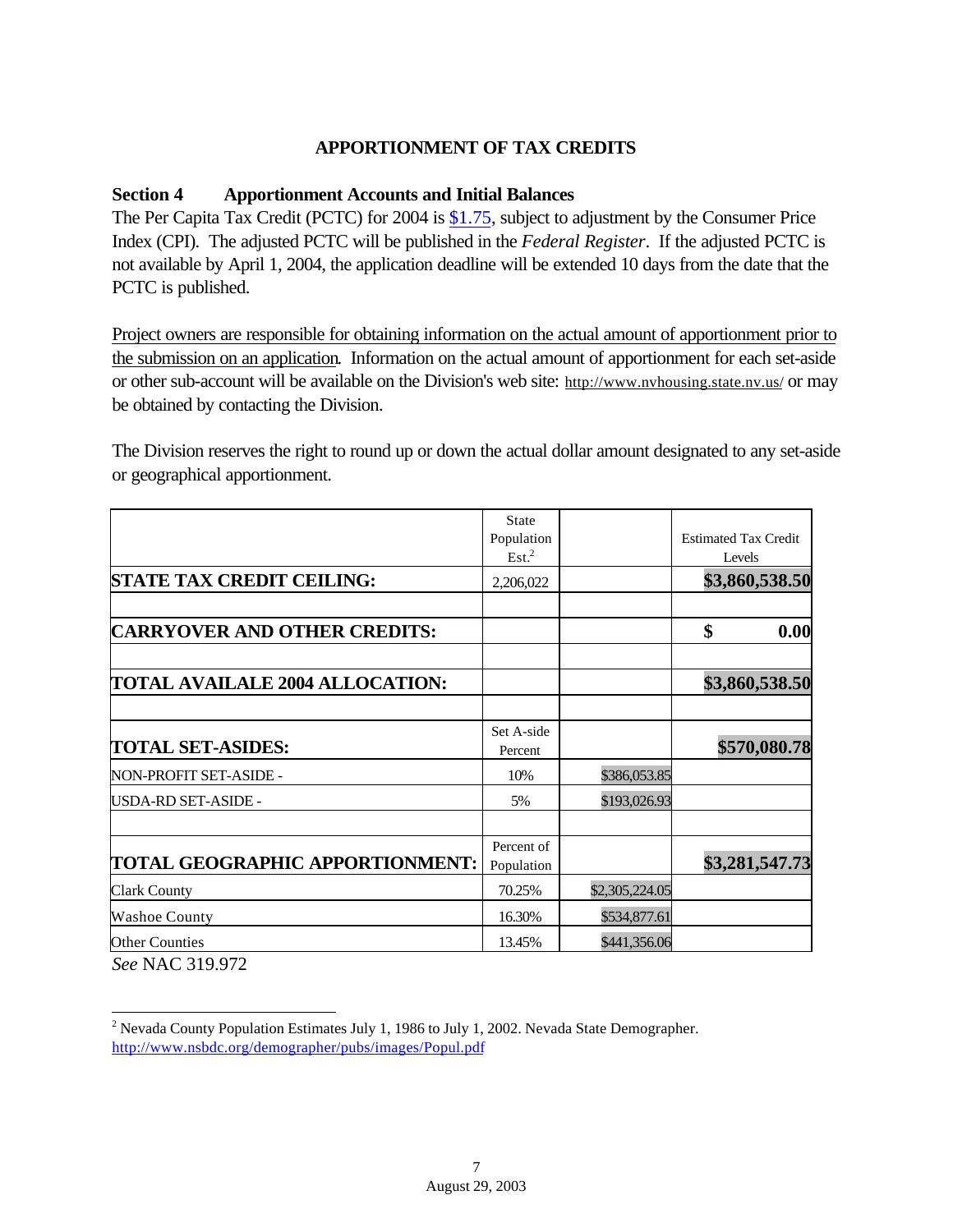## **Section 5 Non-Profit Set Aside**

There will be a non-profit set-aside in the amount of 10% of the state ceiling or approximately \$390,000.00. A reservation or allocation of Tax Credits from this set-aside will be limited to non-profit organizations acting alone or in partnership with a for-profit developer if the non-profit partner has received a determination letter from the Internal Revenue Service indicating that the organization is qualified pursuant to IRC  $\S 501$  (c) (3) or 501 (c) (4) and the application package contains an executed Exhibit Seven. The non-profit organization must certify in writing to the Division, that it meets the requirements of NAC 319.988. The project owner must also certify that no change has occurred in the organization since the issuance of the determination letter from the Internal Revenue Service that would affect the validity of the determination letter. If the project is awarded Tax Credits from the non-profit set-aside, any new project owner during the compliance period must qualify for an allocation of Tax Credits from the non-profit set-aside under the provisions of this QAP.

## **Section 6 USDA-RD Set Aside**

There will be a United States Department of Agriculture Rural Development (USDA-RD) set aside in the amount of 5% of the State's ceiling, or approximately \$195,000.00. At the time of application, the project owner must supply the local USDA-RD office with a letter authorizing that office to release to the Division a copy of the project owner's application for USDA-RD funding. A copy of the letter must be submitted with the Tax Credits application.

A reservation or allocation of Tax Credits from this set-aside will be limited to those projects that are receiving direct funding from USDA. Projects receiving support in the way of loan guarantee or other similar support will not be considered for a reservation or allocation from this set-aside. Acquisition/Rehabilitation projects must be in accordance with USDA regulations and must substantially rehabilitate or change the project to accommodate the housing needs in which the project is located. Acquisition/Rehabilitation projects will require a letter from USDA as to why the rehabilitation is warranted.

USDA-RD Tax Credits applications will be processed within the normal Tax Credits reservation cycle. If the United States Department of Agriculture is unable to issue a certification stating the availability of federal funding by the date the Division receives notice that National Pool Tax Credits are available, said reservations will be canceled and the USDA-RD set aside will be returned to the general pool for distribution. *See* NAC 319.972

## **Section 7 Geographic Apportionment**

The geographic apportionment is based on Nevada's population estimate as provided by the Nevada State Demographer's Office. The population estimate is used to establish the geographic apportionment percentages only and may not be relied on in establishing the amount of per capita Tax Credits available in this plan year. The date of the estimate is July 1, 2003. *See* NAC 319.972 (4)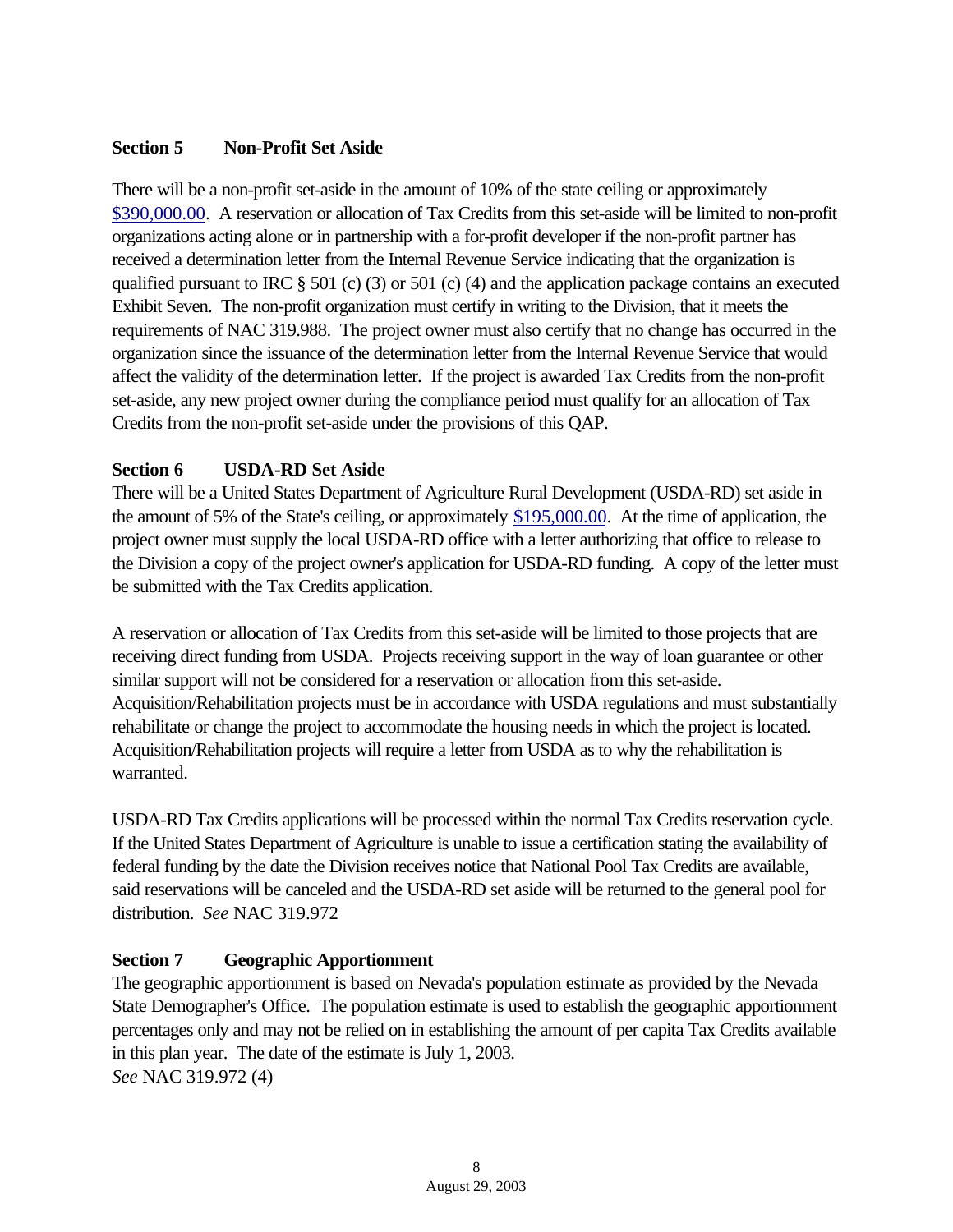## **Section 8 Tax Credit Reservation Process**

The reservation of Tax Credits. The reservation of Tax Credits will be made on the basis of high score within the established set-aside and geographic sub-accounts. **Project owners/sponsors must specify in the application which set-asides and/or geographic apportionments the project is applying for.**

The reservation of Tax Credits will be made in three steps.

- 1. Step One: Reservations of Set Aside Allocations. Allocation of Tax Credits to the project(s) with the highest score in the Non-Profit and USDA set-asides accounts will be made first. Tax credits will be allocated until the amount of tax credits in each set-aside is fully allocated. If additional Tax Credits are needed to fund the proposal, additional Tax Credits will be taken from the appropriate geographic apportionment on the basis of high score. Unreserved amounts from the Non-Profit set-aside will be carried over into subsequent rounds for non-profit as a minimum tax credit to be set aside for non-profit corporations pursuant to regulation.
- 2. Step Two: Reservation of Geographic Allocation. Allocation of Tax Credits to the project(s) with the highest score in each Geographic sub-account (Clark County, Washoe County, and Other Nevada Counties) will be made after reservations are made to projects requesting set-aside funding. The Division will make Tax Credit reservations to geographic sub-accounts in the following order: (1) Clark County; (2) Washoe County; (3) Other Nevada Counties. If the Division does not reserve all of the funds allocated to the Clark County sub-account the Division will transfer any surplus tax credits remaining in that subaccount to the sub-account for Washoe County. If the Division does not reserve all of the funds allocated to the Washoe County sub-account the Division will transfer any surplus tax credits remaining in that sub-account to the sub-account for Other Nevada Counties. Tax credits will be allocated until the amount of Tax Credits remaining in each Geographic Apportionment is insufficient to fund the next highest-ranked ranked project for that area.
- 3. Step Three: Transfer to General Pool. Any Tax Credits not reserved from the Geographic account will be placed in a General Pool. These tax credits will be made available to the next highest ranked project and/or projects funded in previous rounds that requests additional Tax Credits. Allocation of Tax Credits to previously funded projects will be made to the project(s) receiving the highest score(s) using the 2004 QAP.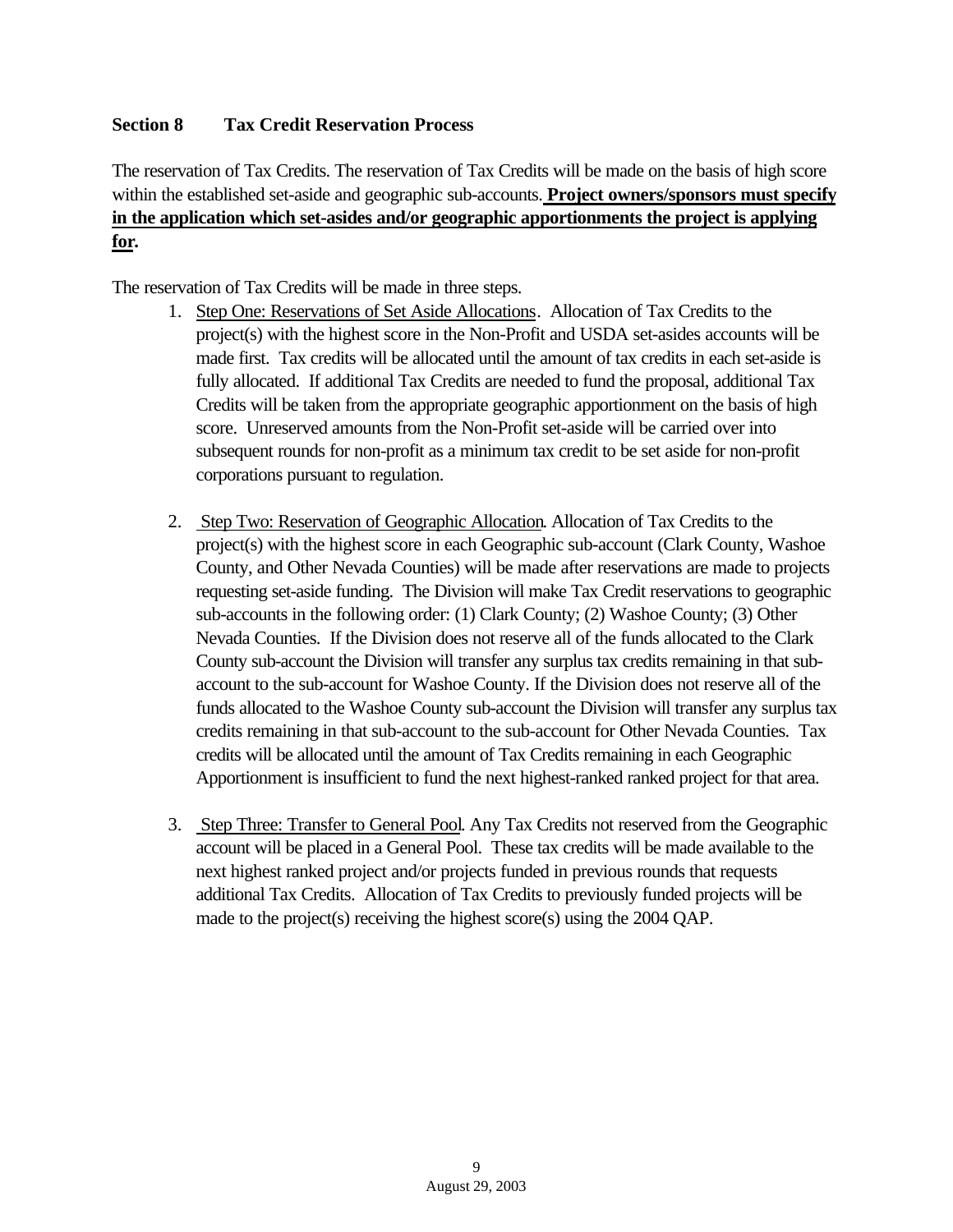# **ELIGIBLE PROJECTS**

## **Section 9 Eligible Project Categories**

The 2004 QAP contains seven eligible project categories listed below in sub-sections (A through G. Only one project category may be selected for each application.

#### A. Projects for Individuals/Families with Children - (New Construction):

To be considered for this category, at least **85%** of the units in the project must consist of two or more bedroom units, and four bedroom units must be limited to no more than **15%** of the total development. The units must be made available to individuals/families with children. Minimum unit sizes are as follows: one bedroom - 680 sq. ft.; two bedrooms - 780 sq. ft; three bedrooms - 900 sq. ft; and four bedrooms - 1020 sq. ft. No studio apartments are allowed.

## B. Senior Housing Age 55 Years and Older - (New Construction):

To be considered for this category, all of the units in the project must be targeted for seniors. Pursuant to The Federal Fair Housing Act, at least 80% of the units must have one household member who is 55 years of age or older to be considered senior housing and at least 20% of the units must be rented to households in which every tenant is 55 years or older (62 years and older for USDA/RD projects).

At least 20% of the total units in the project must be two-bedroom units (with the exception of USDA/RD funded projects).

## C. Special Needs Housing - (New Construction):

To be considered for this category, at least 30% of the units must serve the special needs population identified as:

- a. Persons with physical disabilities.
- b. Persons with developmental disabilities.
- c. Persons with mental illness as defined by the National Institute of Mental Health.
- d. Permanent supportive housing for persons and families who are homeless.
- e. Victims of domestic violence.
- f. Persons with HIV/AIDS (as diagnosed by a board certified physician).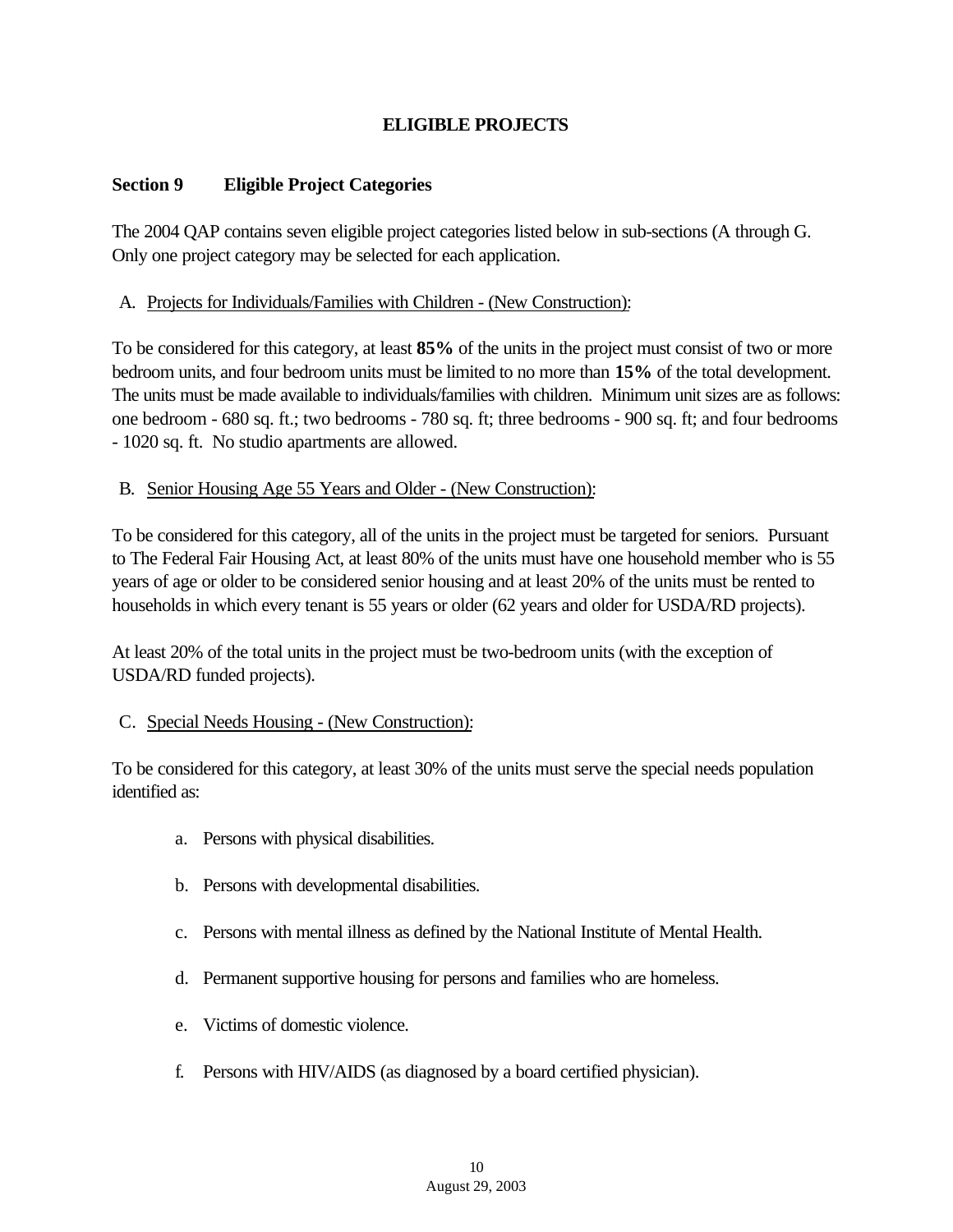- g. Transitional housing for persons released from incarceration by the Nevada Department of Corrections, including persons paroled or on probation.
- h. Transitional housing as defined in IRC Section  $42 \text{ (i)}(3)(B)\text{(iii)}$ .
- i. Persons with drug, substance and/or alcohol abuse behavior. The individual must be in a state of recovery or is currently receiving treatment and/or counseling for the abusive behavior.

The Special Needs Populations identified in 1-9 above are not intended to be "all inclusive" and the Division reserves the right to award preference points to other Special Needs populations upon request of the project owner and review of the Division. The approval must be received prior to and submitted with the application.

Services and care provided to Special Needs Populations identified in 1-9 above must be provided for the initial 15-year IRS mandated period of affordability.

Units in projects intended to serve the Special Needs Populations identified in 1-9 above with physical disabilities must meet the project threshold and amenities requirements specified in Section 9 and Section 10 of the 2004 QAP.

## **Other Designated Special Needs Categories for 2004 QAP**.

- j. Frail Elderly requiring assisted housing with 24-hour care.
- k. Persons with Alzheimer's/Dementia,

All of the units in projects intended to serve the Special Needs Populations identified in 10-11 above must be targeted for frail seniors, and/or for assisted housing and/or for seniors with Alzheimer's disease.

Services and care provided to Special Needs Populations identified in 10-11 above must be provided for the initial 15-year IRS mandated period of affordability. However, the continued provision of care will be assessed by the Division for viability and to determine if the project can continue as both an affordable housing facility and a provider of care. If the continued provision of care is not feasible, the Division has the authority to cancel the extended use agreement or no longer require the project to continue the delivery of services component to the elderly tenants.

The levels of care provided to Special Needs Populations identified in 10-11 above must be conducted on a 24-hour basis and broken down into the services provided, their respective costs and the funding to provide the care (foundation grants, etc.). Care to the low- and very low-income tenants must be separated from the rent and specified how it is to be provided to tenants whom cannot afford it. Costs, if any, must be optional to the tenant residing in the restricted units.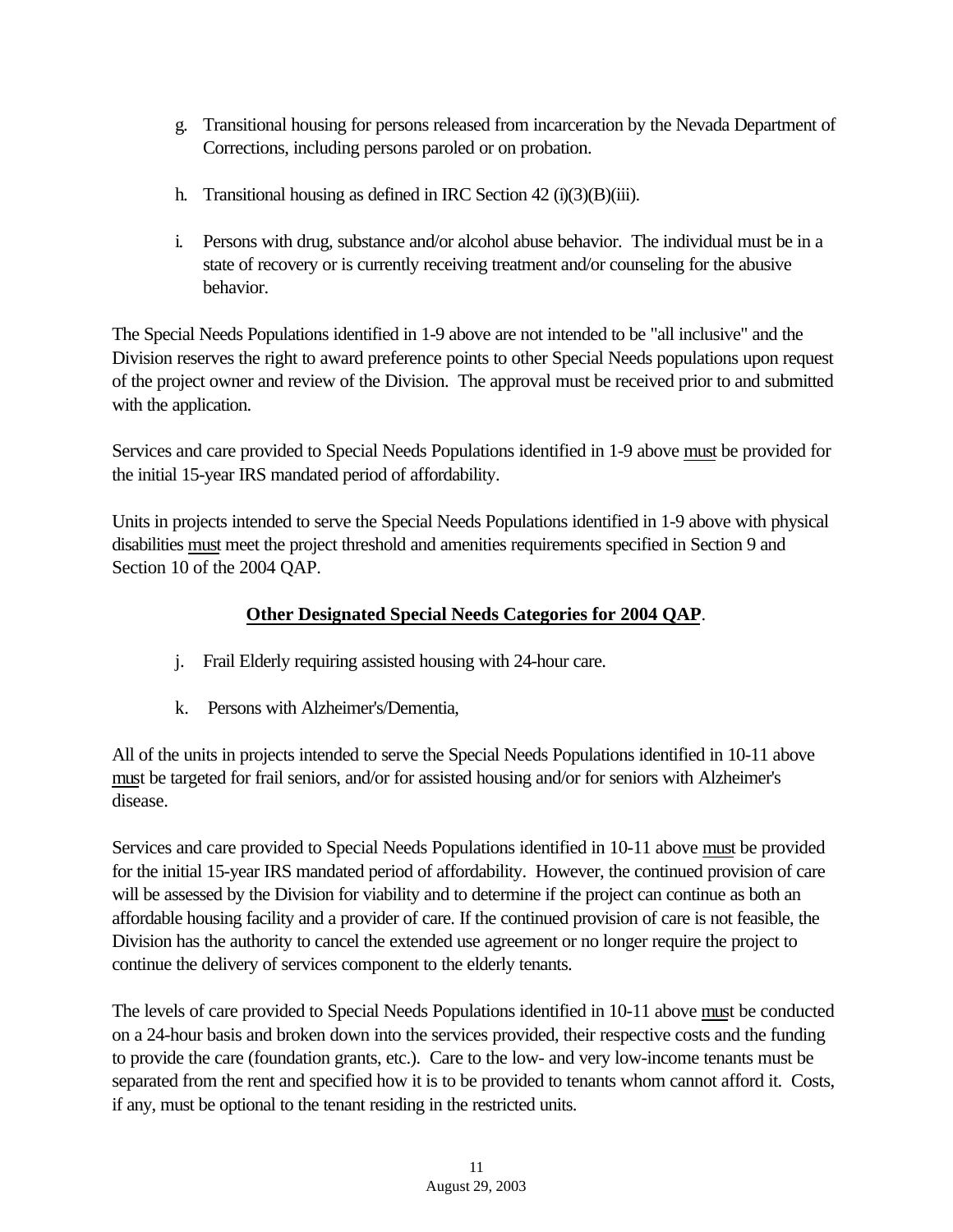For projects serving the Special Needs Populations identified in 10-11 above, the funding, costs and services to the lower-income tenants must be specified and all additional cost to the lower-income tenants must be optional. The subsidization of the services to the low-income Special Needs Populations identified in 10-11above may be accomplished through developing a mixed-income project. The residual income derived from the market-rate units and the services provided may subsidize the needed services to the lower-income tenants.

For projects intended to serve the Special Needs Populations identified in 10-11 above, only 20/50 and 40/60 mixed-income projects will be considered. The project will not be eligible for any extended compliance points.

## D. Assisted Living Developments.

To be considered for this category, assisted living developments must that have one or more of the following direct commitments by public and/or private entities:

- 1. A donation of land from a governmental unit (federal, state or local).
- 2. A parcel of land transferred at a nominal cost from a governmental unit (federal, state or local).
- 3. Governmental and/or private contributions that subsidize the particular assisted living service provided for by the development.
- 4. Governmental and/or private services directly provided by the development.

## E. Housing for Eventual Tenant Ownership - (New Construction):

To be considered for this category, all of the units in the project must be made available for eventual ownership and will be limited to detached, single family structures; and/or townhomes (which must have separate legal descriptions when made available for ownership). Scattered site projects will not be allowed. All single-family homes must be located in the same parcel or parcels if they are contiguous.

The project must meet the initial 15-year period of affordability and compliance with the LIHTC program. The project will be exempt from any additional affordability requirements when all of the single-family structures in the project are sold to eligible families.

Upon the termination of the 15-year compliance period, the units in the project must be made available for purchase by the existing tenants by rights of first refusal, or made available for sale by incomequalified families/individuals at the gross-income level of the project's elected minimum set-aside. The lots for each single-family home must be parceled out and must have separate legal descriptions. Homes not yet sold must remain affordable rental units pursuant to the terms and conditions of the original application; and the 15-year affordability period will be extended on all of the remaining, unsold units until the last single-family home in the project is purchased. The project is not eligible for any extended compliance points.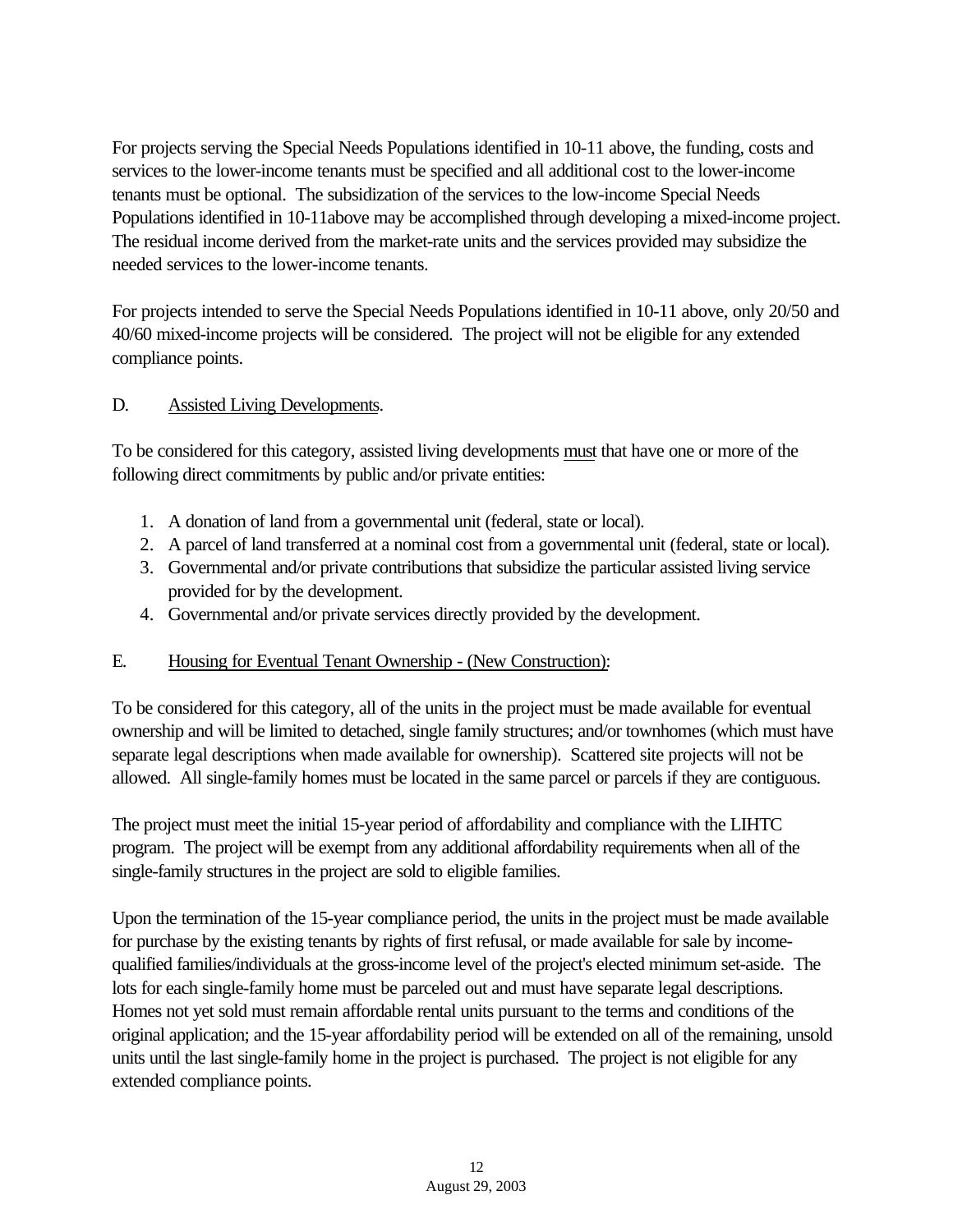The purchase price of the units must be set, taking into consideration the rent paid by the tenants, a portion of which must be set aside and accumulated to contribute as a down payment towards the purchase of the unit (di minimis payment). Tenants who terminate residency at the project must have this money returned to them plus nominal interest accrued.

The mortgage must be a 15-year mortgage, the rates and terms being reflective of those offered in the open market at that time.

## F. Mixed Income Residential Projects - (New Construction):

To be considered for this category, a minimum of 10% of the units in the project must be unrestricted, market-rate dwelling units. Once established, the qualified basis (applicable fraction) for the project must be maintained for at least the 30-year compliance period. The applicable fraction will be the lesser of the percentage of Tax Credit units to the total units in the project, or the percentage of restricted square footage in the project to the total square footage in the project, excluding common areas.

## G. Acquisition/Rehab/Conversion<sup>3</sup>/Change of Use<sup>4</sup>:

l

Applications for Acquisition/Rehab may be proposed for any tenant base specified in Section 8 A-D of the 2004 QAP. However, the project will be categorized and scored solely as an Acquisition/Rehab project. To be considered for this category, the following is required:

All units will be dedicated to affordable housing and all of the existing buildings, excepting out buildings (e.g., garages, storage sheds or workshops) are to be adapted for use as low-income rental dwelling units.

Projects applying for Tax Credits in this category must have a per-unit rehabilitation investment of at least *\$10,000* in actual construction costs (not eligible basis). Rehabilitation work elements and costs must be specified in the Comprehensive Needs Assessment (Section 9.G. Project Threshold Requirements). The allowable acquisition price in eligible basis is the "as-is" appraised value as of the date of acquisition. A copy of the appraisal must be submitted with the application.

The rehabilitation investment will be calculated by taking the actual hard construction cost of the project, divided by the number of residential units.

 $3$  Conversion Projects - structures converted from an unrelated use to housing (i.e. converting an old schoolhouse into affordable housing).

<sup>&</sup>lt;sup>4</sup> Change of Use Projects - projects, which alter existing housing to meet other housing, needs (i.e. converting a transitional housing project into affordable housing for the elderly).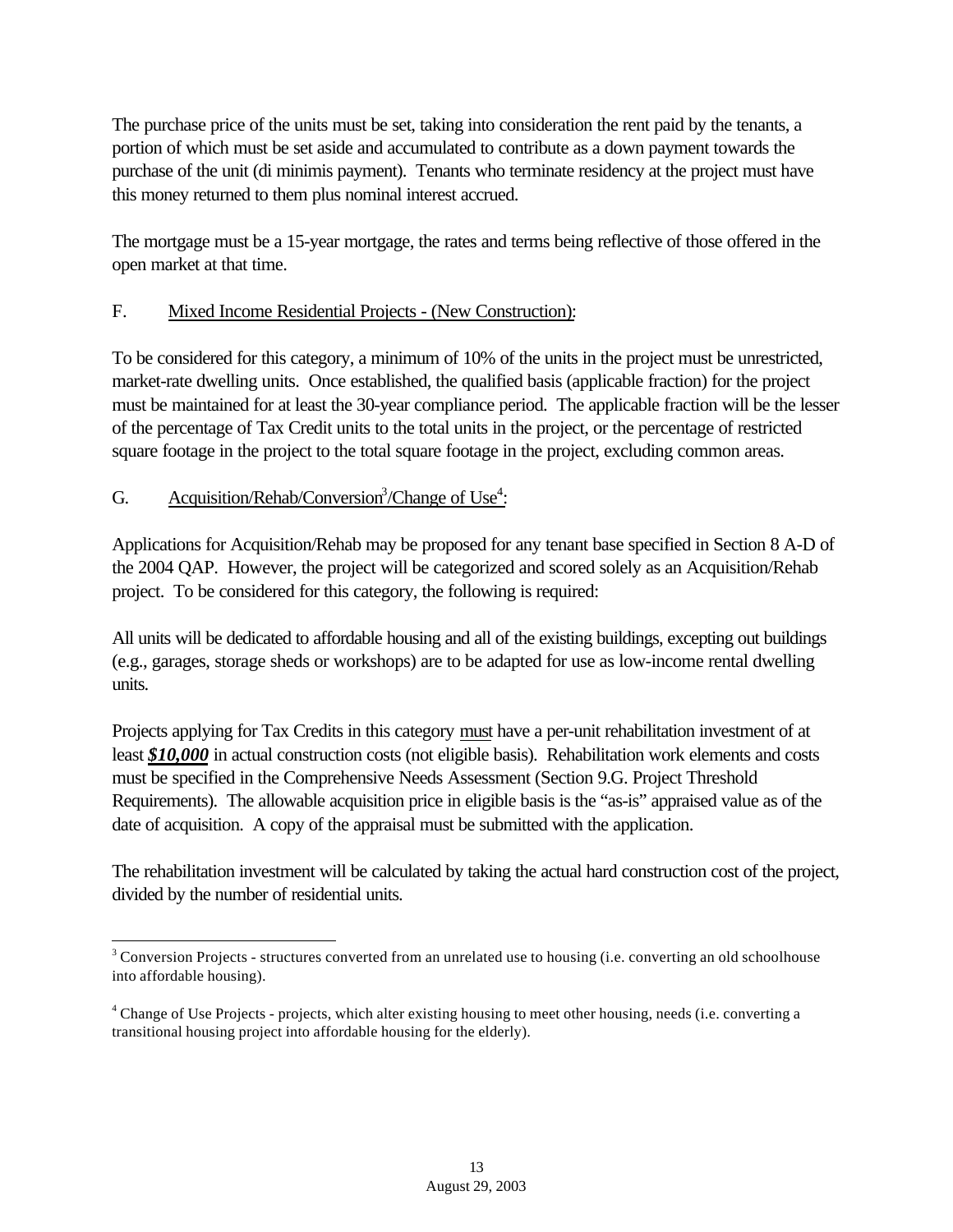The building(s) must be purchased by the project owner, and meet the 10-year test in order to qualify for acquisition/rehab Tax Credits. . The project owner must provide a certification by a tax attorney that the 10-year rule has been met.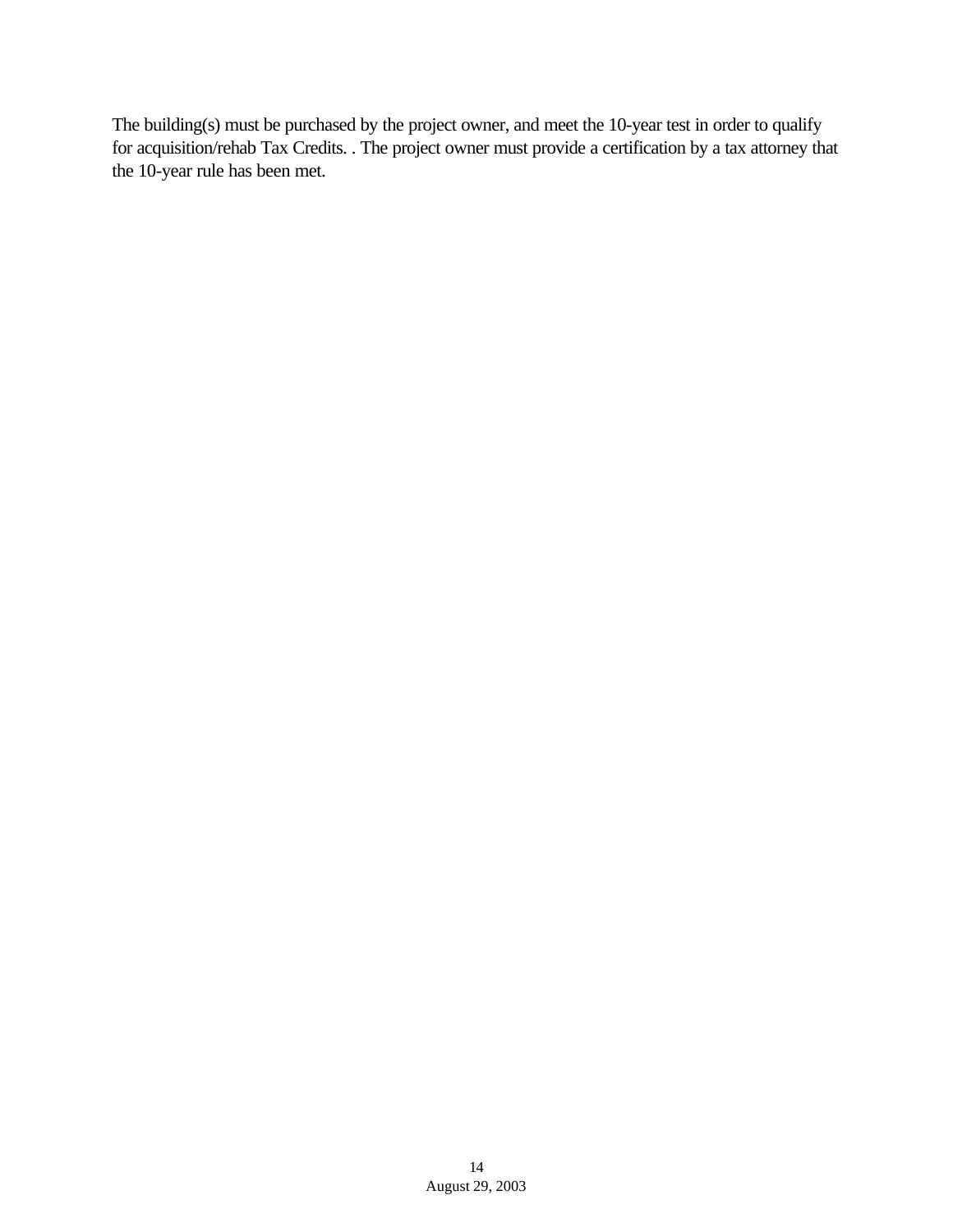## **PROJECT REQUIRMENTS**

## **Section 10 Project "Threshold" Requirements**

The following reflect minimum threshold requirements:

A. Compliance Period.

Except as provided for below the minimum compliance period for Tax Credit projects is 30-year. The project owner has the option of extending this period in increments of 5 years up to a maximum of 50 years.

- 1. Special Needs Housing (Sections 8.C.10 and 8.C.11.): The minimum compliance period for special needs housing projects for the frail elderly and seniors with Alzheimer's disease is 15 years.
- 2. Assisted Living (Section 8.D.): The minimum compliance period for assisted living projects is 15 years.
- 3. Tenant Ownership (Section 8.E.): The minimum compliance period for tenant ownership projects is 15 years.

The Division will not agree to stipulations or subordinations agreements to reduce the affordability period of a Low Income Housing Tax Credit Project.

## D. Rent Restrictions.

Rent must be restricted to one of the following elections:

- 1. A minimum of 40% of the units will be occupied by households with incomes at or below 60% AMI. In 100% Tax Credits projects, all units must be rent and income restricted to 60% of AMI or lower.
- 2. A minimum of 20% of the units will be occupied by households with incomes at or below 50% AMI. In 100% Tax Credits projects, all units must be rent and income restricted to 50% of AMI or lower.
- E. Project Feasibility.

The project must be financially feasible at the time of application and at the time the Division makes a final award of Tax Credits.

D. Housing Quality Standards.

The project must provide decent, safe and sanitary housing for low-income persons as set forth in any applicable statute or regulation during the compliance period.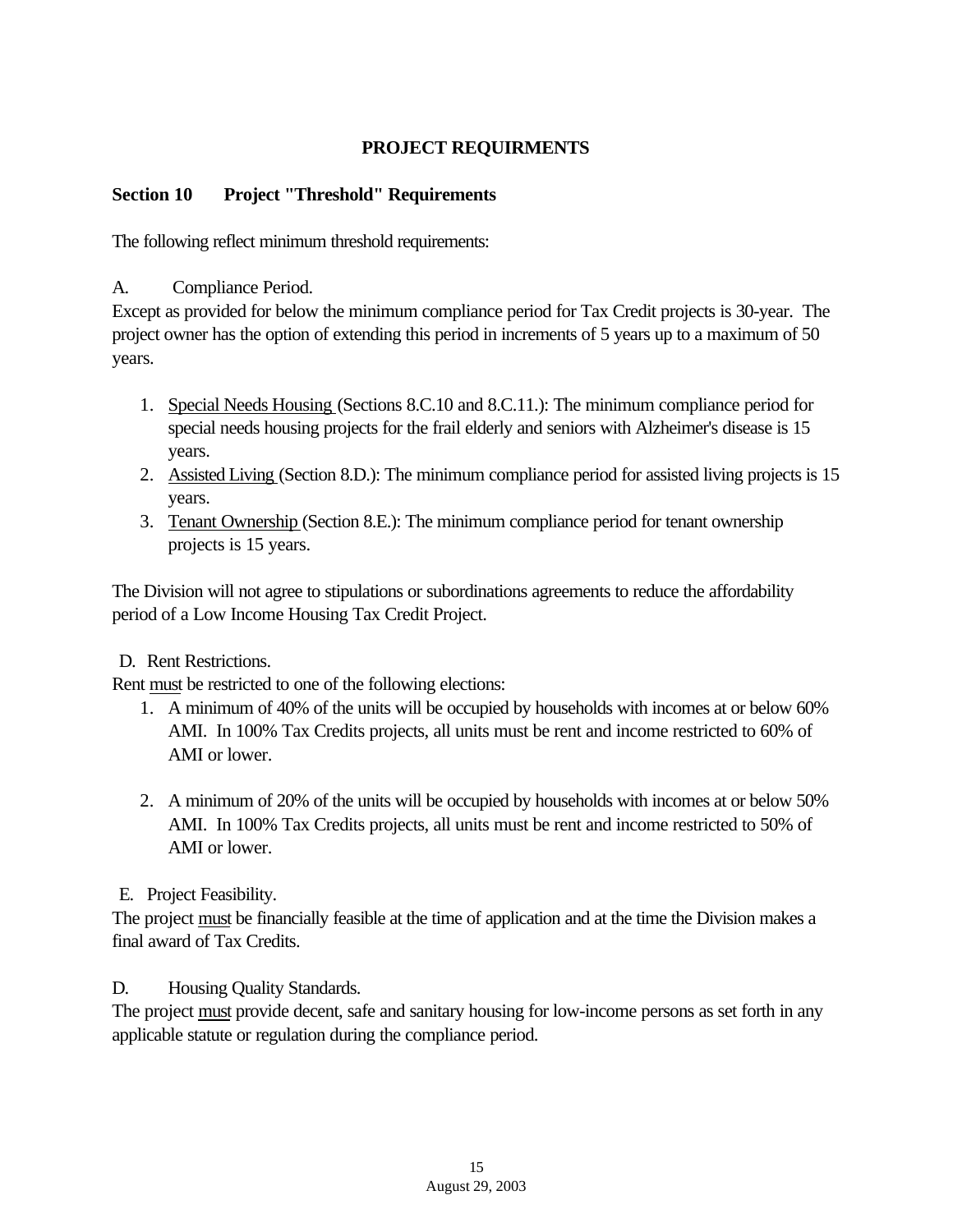## E. Reserves For Replacement.

The project must maintain minimum annual replacement reserves as follows:

- 1. For new construction senior projects: \$200 per unit.
- 2. For all other new construction projects: \$250 per unit.
- 3. For all Acquisition/rehabilitation Projects: **\$300** per unit.

Annual replacement reserves that exceed the above referenced minimums by more than 20% may be considered excessive and the Division may require additional documentation supporting the higher annual replacement reserve. The Division reserves the right to limit excessive minimum reserves.

## F. Market Study.

The project owner must provide a market study conducted by an independent third-party that provides evidence of the need of the project at the proposed location.

- 1. Minimum Qualifications. The party completing the market study must have the following qualifications:
	- a) Minimum of five years of experience, with a strong background assessing affordable housing markets,
	- b) Multi-state experience,
	- c) Bachelor's degree in real estate development/ finance, planning, marketing, accounting, statistics or a related field and,
	- d) Certification from a nationally recognized housing or real estate market research association.

# 2. Required Format ad Elements of Market Study: **The market study must be organized using the format below and minimally include the elements listed below**.

- a) Statement of Qualifications/Conflict of Interest Disclaimer
	- i. Statement of the qualifications of the market analyst.
	- ii. Certification that the market analyst will not benefit financially if the project receives a reservation or award of Tax Credits.
- b) Description of Market Area
	- i. Description of the proposed project site and market study area. (The market study area must include an area within a 2.5-mile radius of the project site in urban areas and 5-mile radius of the project in rural areas unless otherwise supported by the market study.)
	- ii. General description of housing stock/types in market area.
	- iii. General description of major employers and public facilities in the market area.
	- iv. Maps of project site and market study area including a map of all affordable or similar housing projects located within 2.5 miles of the proposed project.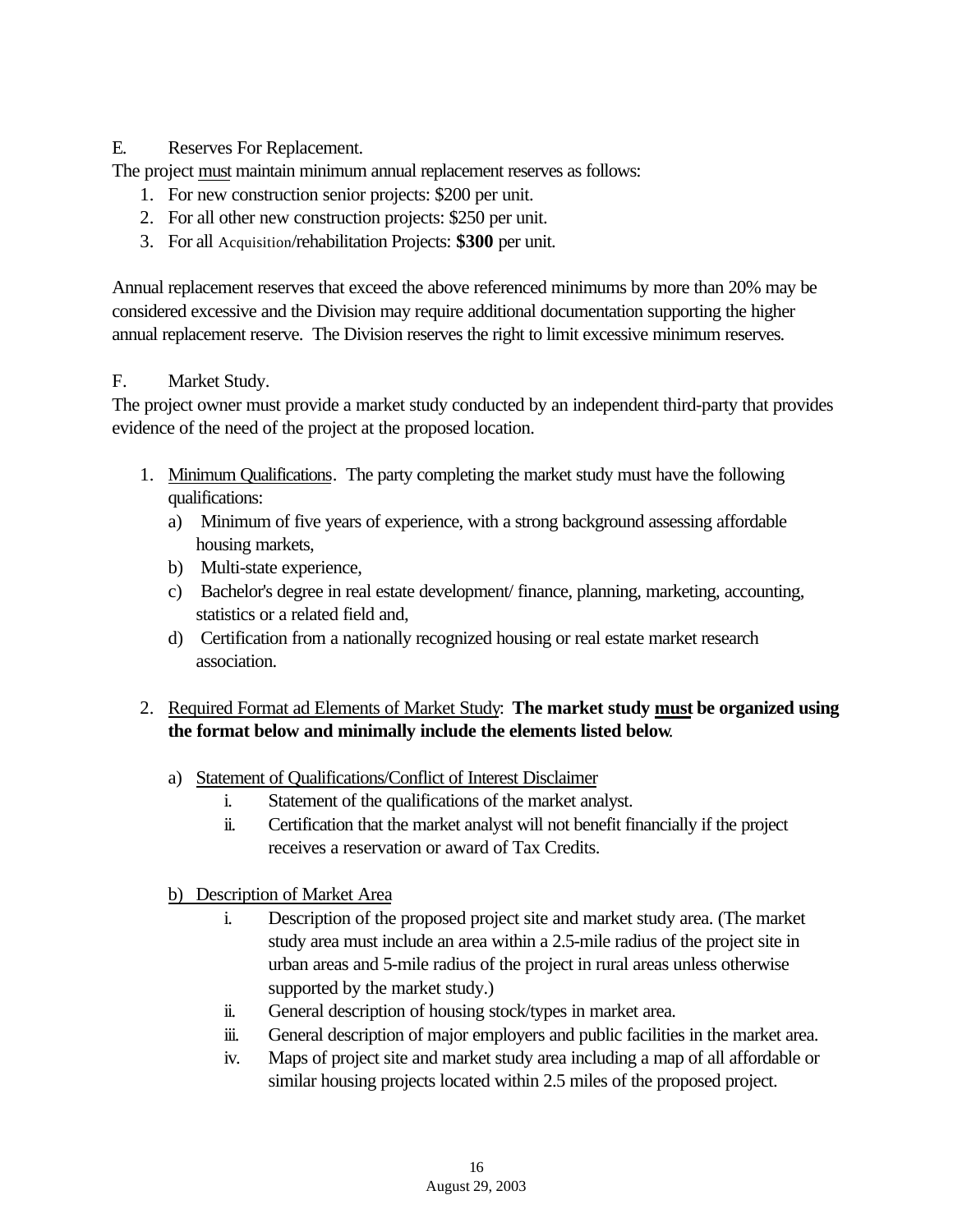## c) Analysis of Housing Demand

- i. Analysis of income eligible households in the market area that can afford to pay the proposed rents.
- ii. Analysis of household sizes and rental housing types in the market area.
- iii. Analysis of economic and employment landscape
- d) Competitive Assessment of Comparable Projects in Market Area
	- i. Description of comparable market-rate and affordable properties in the market area including details on unit size, project amenities, and proximity to services.
	- ii. Description of rent levels and vacancy rates of comparable market-rate and affordable properties.
	- iii. Analysis of available operating expenses and turnover rates of comparable properties in the market area, when information is available.<sup>5</sup>
- e) Assessment of Project Impacts on Housing Market
	- i. Analysis of expected market absorption of the proposed project,.
	- ii. Analysis of the impact of the proposed project on the rent levels and vacancy rates of other assisted and/or subsidized housing projects.
	- iii. An assessment of the potential financial impacts on other assisted and/or subsidized housing projects.
	- iv. Analysis of the potential affects the business closures of a major area employer would have on the proposed project.
- G. Threshold Requirements for Acquisition/Rehabilitation Projects.

- 1. Capital Needs Assessment: A Capital Needs Assessment (CNA) is required for all acquisition/rehabilitation or conversions projects whether or not the project will maintain its affordability for 30 years or more. The CNA must be prepared by a competent independent third-party.
- 2. Scope of Rehabilitation: Rehabilitation developments must demonstrate that the rehabilitation is substantial and involves at least *\$10,000* per unit in direct hard costs (actual construction costs). If the CNA reflects a per-unit investment of less than *\$10,000* per unit, the project will not be considered for Tax Credits.
- 3. Service Date: All buildings must be placed in service within two years from the date of allocation of the Tax Credits, or the Tax Credits will be returned to the Division.
- 4. Tenant Displacement and Relocation: To minimize displacement of existing tenants, the developer may choose to income-qualify all tenants for Tax Credits eligibility immediately upon

<sup>&</sup>lt;sup>5</sup> The Division acknowledges that obtaining operating expenses and turnover rates on comparable properties may be difficult to obtain and therefore, the absence of this information from the market study will not cause the market study to be rejected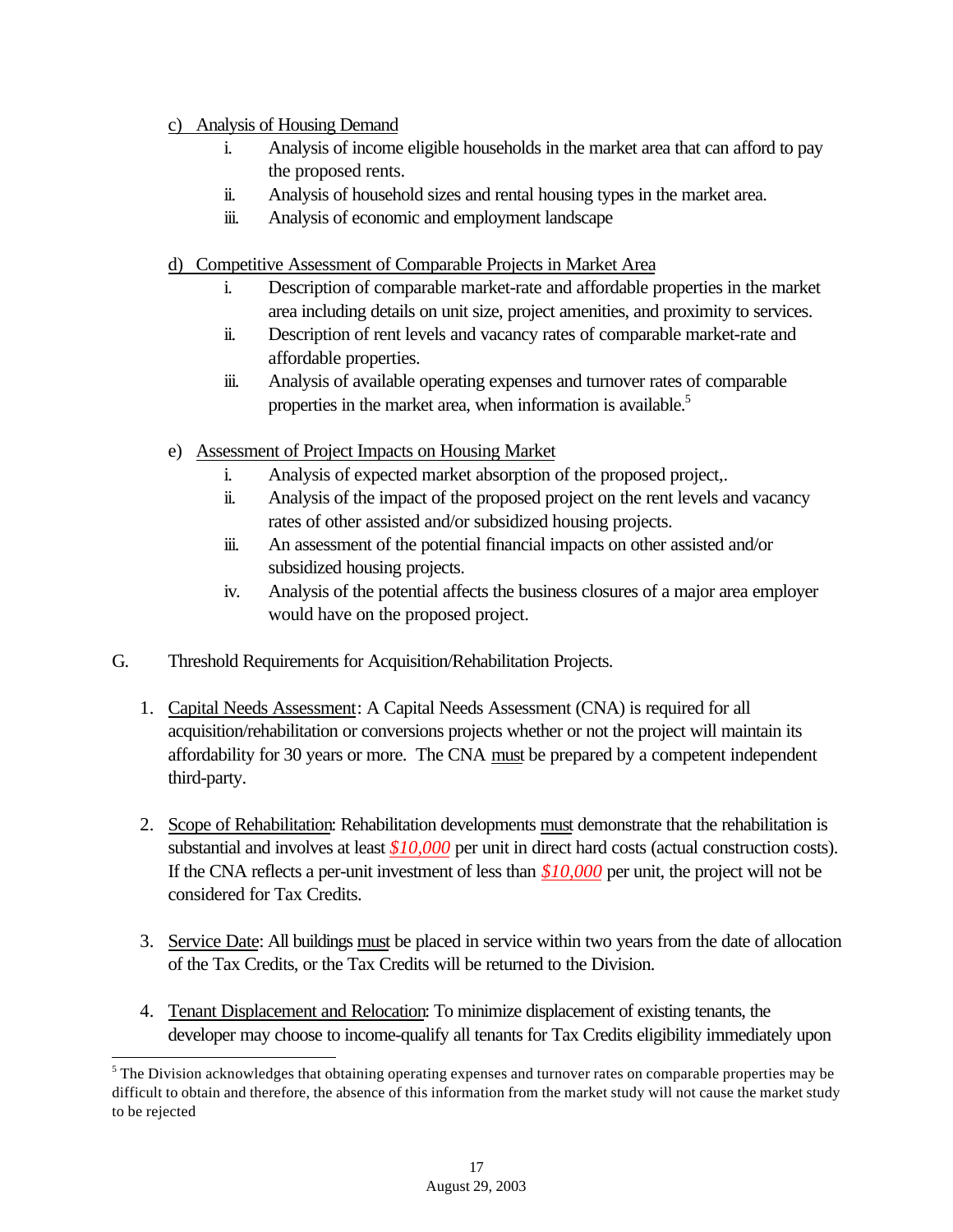acquisition of the buildings in the project.

- 5. Prior Ownership: Acquisition/Rehab project owners/sponsors must provide a detailed ownership history of buyer and seller. The project owner's prior ownership interest in the property cannot exceed 10 percent. No sale will be allowed from one partnership to another partnership in which the same entity is one of the limited/general partners in both partnerships and has more than a 10 percent interest in the purchased property.
- H. Project Ownership Documentation

Owners/Sponsors must provide (1) proof of site ownership, supported by a copy of the grant deed or title insurance policy; or (2) a valid and binding purchase contract or option to purchase, identifying the seller and buyer, the amount to be paid, the expiration date of the contract or option, and a statement from the seller and buyer identifying any prior interest in the land or business dealings between seller and buyer; or (3) the resolution passed by the governmental body that owns the land, agreeing to transfer or provide a long-term lease of the property to the project owner under provisions of NRS 244.287. The resolution must further allow the first priority recording of the Division's Declaration of Restricted Covenants on the property.

The duration of acceptable long-term leases must be at least 50 years and fully cover the period of affordability. Governmental entities entering into long-term lease agreements with the project owners/sponsor must also agree to the Division Declaration of Restricted Covenants and must allow the recording of the Division's Declaration of Restricted Covenants on the property.

I. Energy Standards

Owners/Sponsors must comply with Energy Efficiency Standards and requirements specified in this section as a condition of receiving Tax Credits. The standards below are consistent with the requirements specified in the Regulatory Agreement for State Bond financed projects.

# **Energy Requirements - New Construction Projects**

- 1. Energy Efficiency Standard. The project must have an overall energy efficiency rating of at least eighty-six [86] as measured by the Architectural Energy Corporation's REM-Rate Index. The REM Rate Index is a relative measurement of the energy efficiency of a residential building.
- 2. Pre-Construction Energy Audits. The owner/sponsor is required to contract with a qualified residential energy auditing company certified by Energy Rated Homes of Nevada to perform a Pre-Construction Energy Audit of the proposed project. Contact the Division for details on approved testers and pricing standards.

The Pre-Construction Energy Audit must be completed within 90 days of application.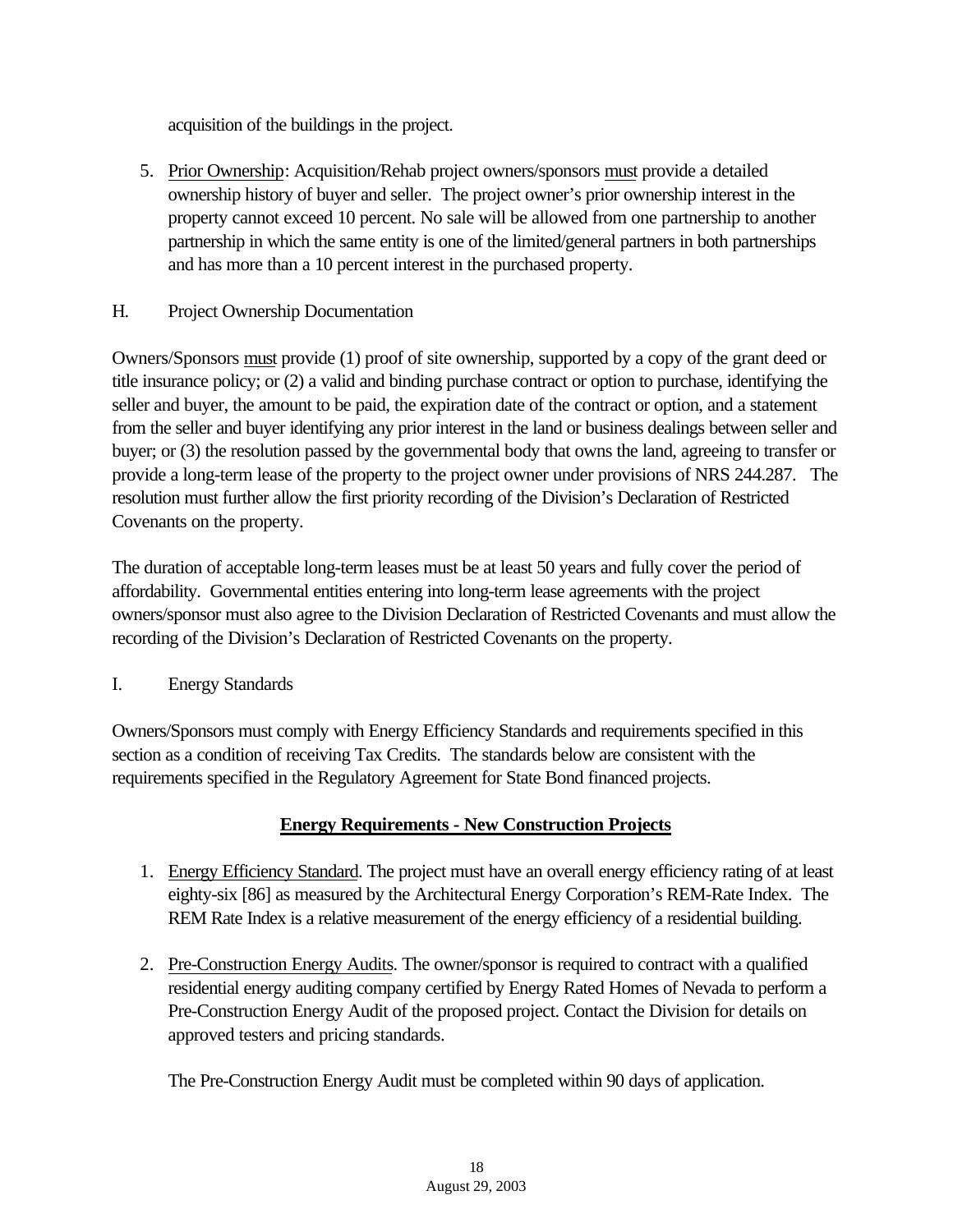# The Pre-Construction Energy Audit will be completed using building plans and specifications. The information required to complete the Pre-Construction Energy Audit is referenced in ATTACHMENT C.

The output from the Pre-Construction Energy Audit must include NHD's Summary of Energy Saving Recommendations form which lists the most cost-effective energy saving measures for achieving the prescribed Energy-Efficiency Standard. A copy of the list of recommended energy saving measures must be provided to the Division. Installation of the recommended energy saving measures is the responsibility of the owner/sponsor and will be monitored by the Division.

## 3. Energy Audits and Inspections During Project Construction.

The project owner/sponsor agrees to provide the Division with access to perform the energy audits and inspections on a selected sample of residential units during and at the completion of project construction. The sample size will be sufficient to achieve a 95% Level of Confidence in the results of the audits. Sample testing will not be less than 15% of proposed units.

The energy audits performed by the Division will include:

- ? REM-rate energy audit to determine the overall energy efficiency of the project;
- ? Duct-Blaster test to measure air leakage of duct systems; and
- ? Blower-Door test to determine unit air leakage within residential units.

Audits and Inspections during project construction will include:

- ? After ceiling and wall insulation is installed and prior to installing dry wall;
- ? After building duct systems are installed and prior to enclosing duct work.

A final energy audit will be performed 60 days prior to project completion to determine whether the project complies with the Energy Efficiency Standards and requirements specified in this section.

## **The Division will conduct energy audits and inspections within 7 days of receiving notice from the owner/sponsor of the project readiness.**

- 4. Remediation. If the Division's post-construction energy audits determine that the REM Rate measurement is less than the applicable Energy Efficiency Standard, the owner/sponsor shall make all necessary energy savings improvements and enhancements to achieve the Energy Efficiency Standard for new construction projects.
- 5. New Construction Mandatory Energy Saving Elements.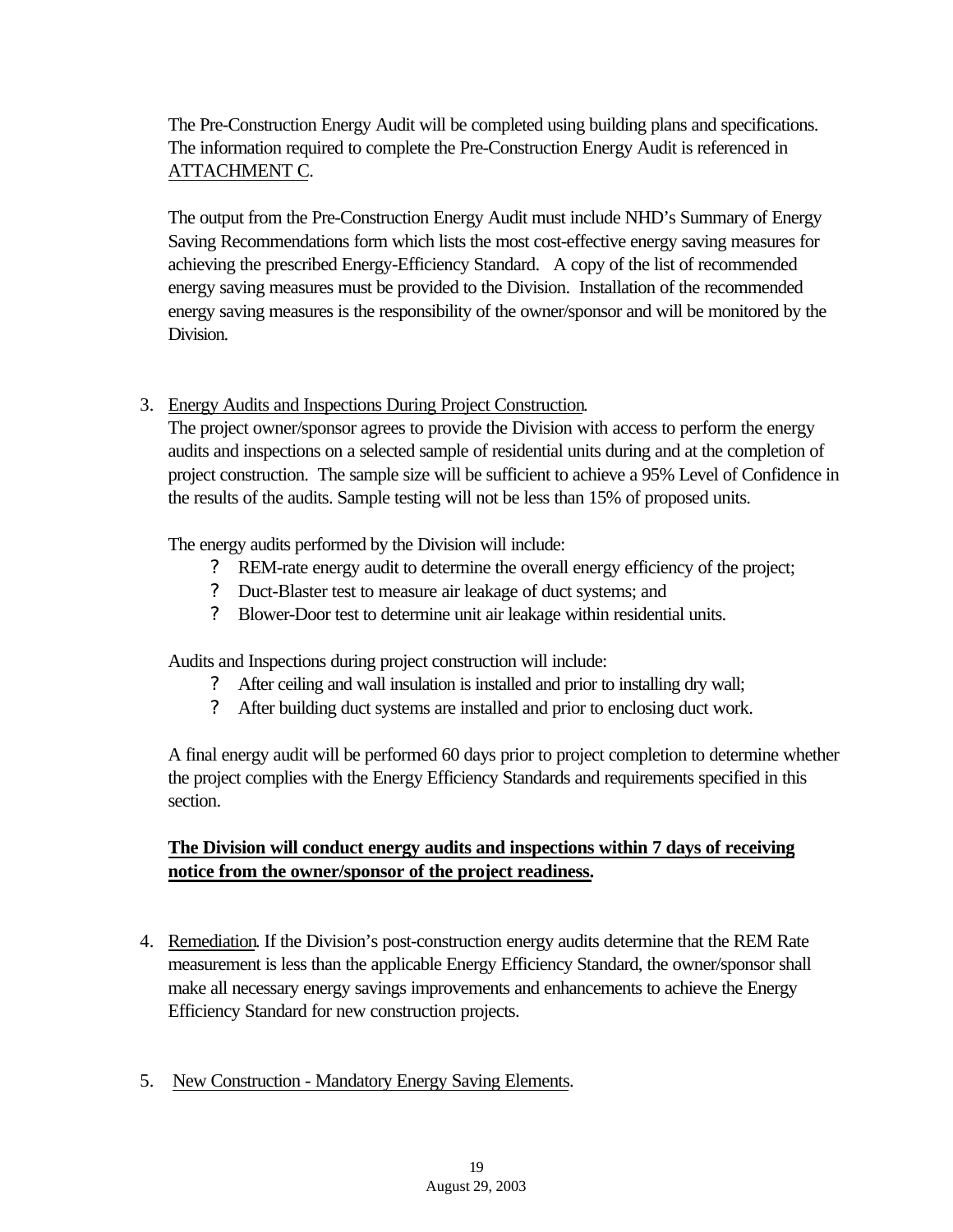- a) All units must have appliances that are EnergyStar rated (eg, refrigerator, dishwasher, clothes washer, room air conditioners);
- b) All units must have programmable, dual setback thermostats with instructions. Alternatives to programmable thermostats may be used in elderly projects with Division approval in cases where the project developer/sponsor provides information that the installation of the programmable thermostats would not be cost-effective;
- c) All laundry facilities must have appliances that are EnergyStar rated;
- d) All installed ceiling insulation must have R-Values not less than: - Northern Nevada, Lake Tahoe, Rural Nevada - R38 - Southern Nevada - R30;
- e) All installed wall insulation must have R-Values not less than: - Northern Nevada, Rural Nevada - R19 - Lake Tahoe - R21
	- Southern Nevada R11;
- f) All units must have heating systems that exceed 90% AFUE rating;
- g) All units must have water-heating devices that meet or exceed :

| $\frac{2}{30}$ gallons | gas .58 energy factor                         | electric .89 energy factor  |
|------------------------|-----------------------------------------------|-----------------------------|
|                        | ? 40 gallons gas .56 energy factor            | electric .88 energy factor  |
|                        | <sup>2</sup> 50 gallons gas .55 energy factor | electric .86 energy factor; |

- h) Roofing must have minimum 40-year composition roofs, standard concrete tile, or .30 sheet metal;
- i) All units must have dual-paned spectrally specific low-e windows designed for warm climate zones;
- j) All sun struck exposure windows in Clark County (Southern Nevada) are required to have solar screens. A sun struck window is one that receives at least two (2) hours of direct sunlight after sunrise and before sunset during a cooling degree-day, as defined by DOE Department of Energy in Climate Zone 5.
- k) SEER ratings for northern projects, 10; for southern projects, 12.

The owner/sponsor may substitute equipment and materials or utilize alternative technologies that achieve energy efficiencies comparable to the measures listed above. Projects in counties that are governed by the Model Energy Code (1997) and produce a project efficiency equal to or more efficient than the requirements of the Plan are acceptable.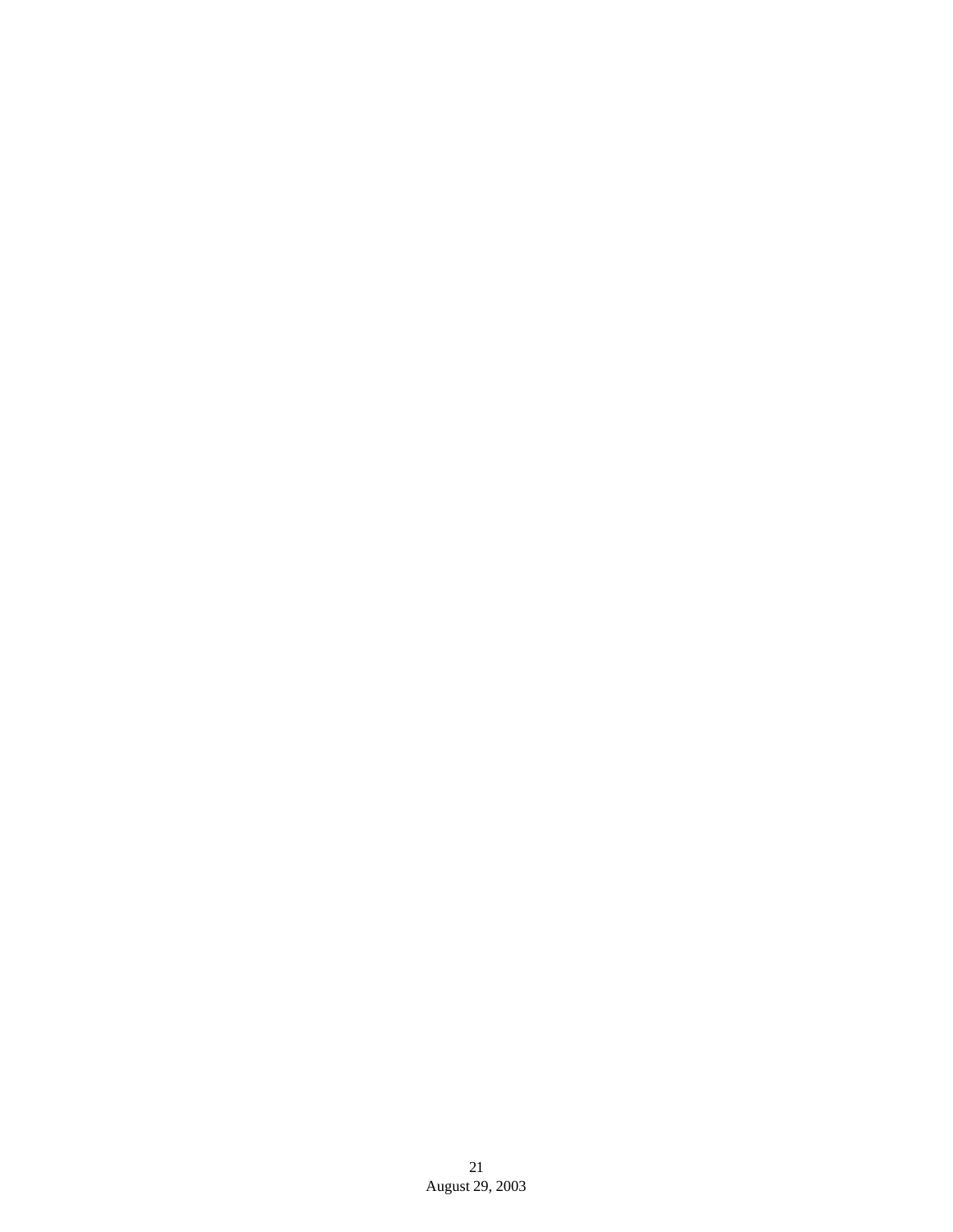## **Energy Requirements - Acquisition/Rehabilitation Projects**.

6. Pre-Rehabilitation Energy Audits. The owner/sponsor is required to contract with a qualified residential energy auditing company certified by Energy Rated Homes of Nevada to perform a Pre-Construction Energy Audit of the proposed project. Contact the Division for approved testers and pricing standards.

The Pre-Construction Energy Audit must be completed within 90 days of application.

The Pre-Construction Energy Audit will be completed on the existing building. The information required to complete the Pre-Construction Energy Audit is referenced in ATTACHMENT C.

The output from the Pre-Construction Energy Audit must include NHD's Summary of Energy Saving recommendations form listing the most cost-effective energy saving measures for achieving a REM-rate index score of 86. The list of energy saving measures is mandatory for rehabilitation projects. A copy of NHD's Summary of Energy Saving recommendations form with the recommended energy saving measures must be provided to the Division. Installation of the energy saving measures is the responsibility of the owner/sponsor and will be monitored by the Division.

7. Energy Audits and Inspections During Project Rehabilitation. The project owner/sponsor agrees to provide the Division with access to perform the energy audits and inspections on a selected sample of residential units during project construction. The sample size will be determined by a formula to achieve a 95% Level of Confidence in the results of the audits. Sample testing will not be less than 15% of proposed units.

The energy audits performed by the Division will include:

- ? REM-rate energy audit to determine the overall energy efficiency of the project;
- ? Duct-Blaster test to measure air leakage of duct systems; and
- ? Blower-Door test to determine unit air leakage within residential units.

A final energy audit and inspection will be performed 60 days prior to project completion to determine whether the project sponsor has installed all of the required energy conservation measures identified during the pre-audit.

# **The Division will conduct energy audits and inspections or schedule audit within 7 days of receiving notice from the owner/sponsor of the project readiness.**

8. Remediation. If the Division's post-construction energy audits/inspections determine that any of the required list of energy conservation measures were not installed, the owner/sponsor shall make all necessary energy savings improvements and enhancements required by the energy audit.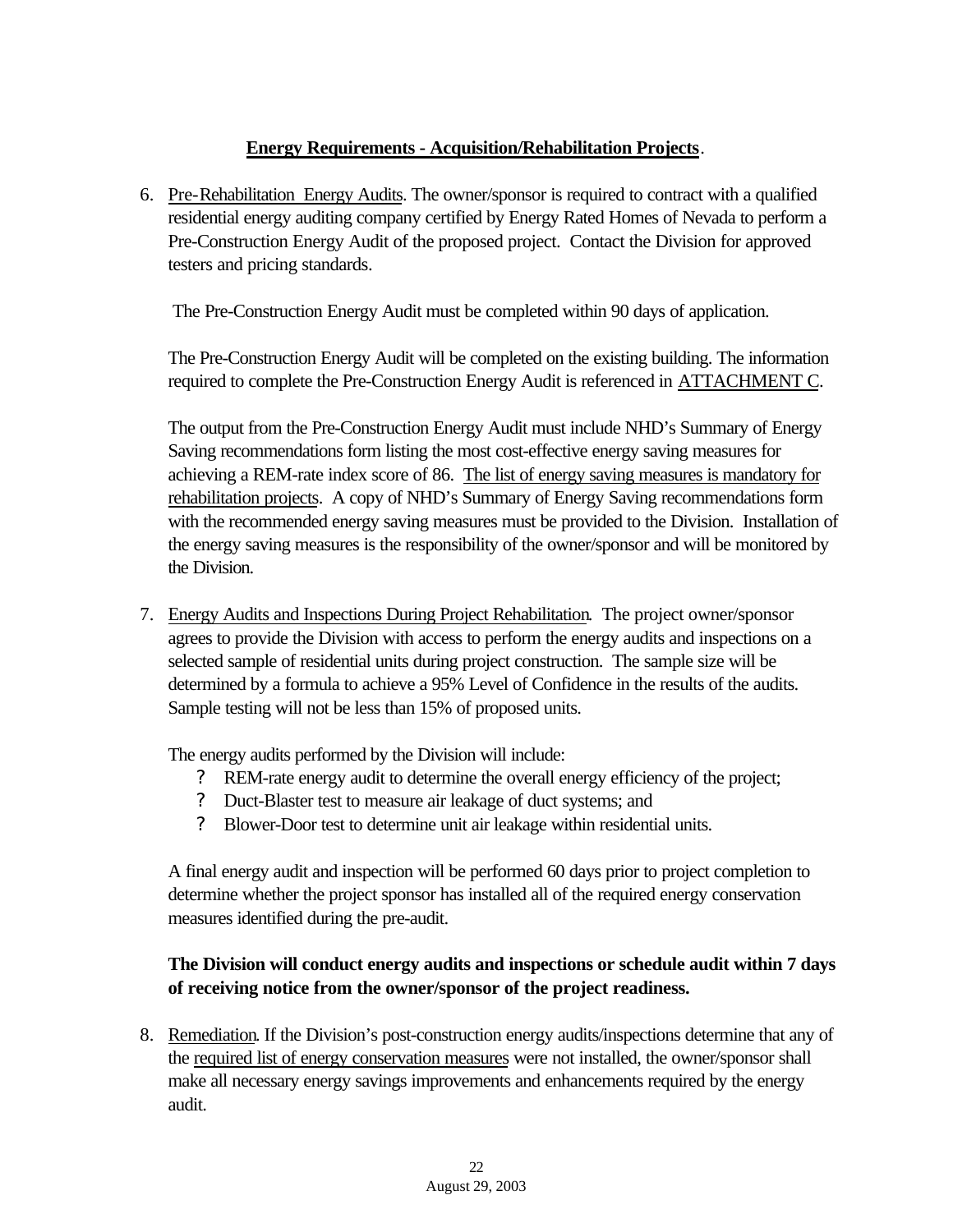## 9. Acquisition/Rehabilitation – Mandatory Energy Savings Elements.

- a) All energy savings improvements and enhancements identified during the pre-rehabilitation energy audit must be satisfactorily installed.
- b) All replacement refrigerators, dishwashers, clothes washers, room air conditioners must be EnergyStar rated;
- c) All installed ceiling insulation must have R-Values not less than: - Northern Nevada, Lake Tahoe, Rural Nevada - R38 - Southern Nevada - R30;
- d) All installed wall insulation must have R-Values not less than:
	- Northern Nevada, Rural Nevada R19
	- Lake Tahoe R21
	- Southern Nevada R11;
- e) All *replacement* heating systems that exceed 90% AFUE rating;
- f) All replacement water-heating devices must meet or exceed:

|                        | ? 30 gallons gas .58 energy factor | electric .89 energy factor  |
|------------------------|------------------------------------|-----------------------------|
|                        | ? 40 gallons gas .56 energy factor | electric .88 energy factor  |
| $\frac{2}{50}$ gallons | gas .55 energy factor              | electric .86 energy factor; |

- g) All replacement roofing systems must have a minimum 40-year composition roofs, standard concrete tile, or .30 sheet metal;
- h) All units must have dual-paned spectrally specific low-e windows designed for warm climate zones;
- i) All sun struck exposure windows in Clark County (Southern Nevada) are required to have solar screens. A sun struck window is one that receives at least two (2) hours of direct sunlight after sunrise and before sunset during a cooling degree-day, as defined by DOE Department of Energy in Climate Zone 5.

# j) SEER ratings for northern projects, 10; for southern projects, 12.

The owner/sponsor may substitute equipment and materials or utilize alternative technologies that achieve energy efficiencies comparable to the measures listed above. Projects in counties that are governed by the Model Energy Code and produce a project efficiency equal to or more efficient than the requirements of the Plan are acceptable.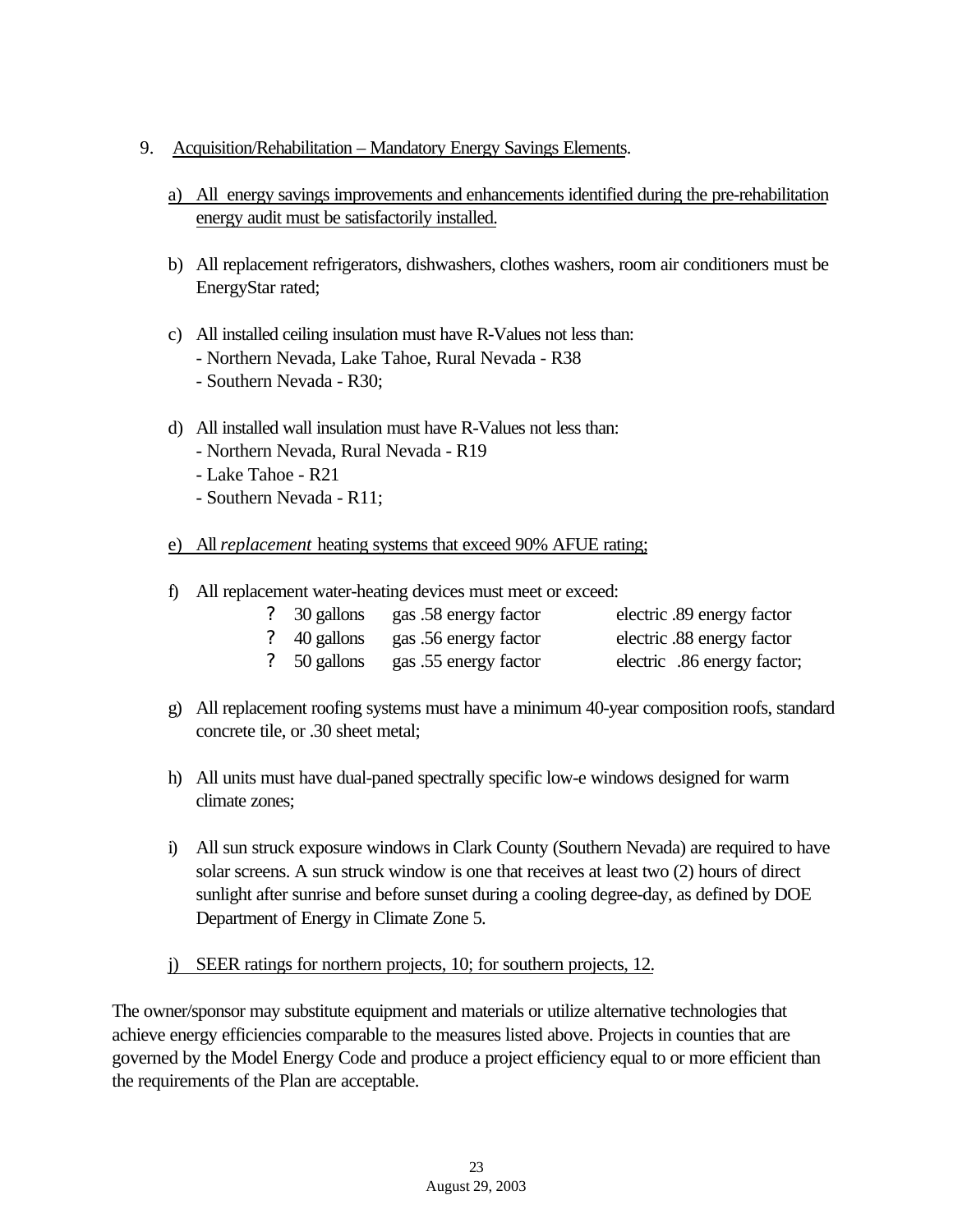#### J. Housing Development Experience.

l

The project owner must demonstrate sufficient organizational capacity to develop and manage lowincome housing<sup>6</sup> projects. To make this demonstration, the Division requires applicants to provide the following additional information with the Tax Credit application.

1. Housing Experience. Applicants must submit an addendum to the application providing a description of at least five projects developed/managed, including the name and location, date construction began, the date lease-up began, current occupancy levels, and permanent financing sources. Organizations with less than five projects will be considered if they have received an allocation of Tax Credits within the last three years and if the project(s) is in good standing.

A copy of the recorded Declaration of Restricted Covenants must be provided for these projects. If the project owner or developer is a Nevada based developer, and the declaration of restrictive covenants are filed and on record with the Division, simply state the name of the completed project. (*See* NAC 319.989(16))

The project owner must identify the individual or employee for which experience is being claimed and their involvement in the project. The owner/sponsor must demonstrate that housing management personnel have undergone management training from the Division or a nationally recognized Tax Credit compliance trainer.

2. Compliance History. The project owner must demonstrate a satisfactory record of compliance with regulatory and program requirements. Applicants must provide an addendum to the application describing outstanding compliance violations cited during project monitoring reviews by Federal, State, or local funding agencies. If there are no outstanding compliance violations, the applicant may simply indicate that there are no outstanding negative compliance findings.

**The Division may reject applications and/or make reductions to application point totals** as prescribed in Section 20 in cases where owners/sponsors have significant outstanding unresolved negative compliance findings.<sup>7</sup>

<sup>&</sup>lt;sup>6</sup> A low-income housing project is defined as a project with rents restricted by a recorded Declaration of Restrictive Covenants, for a specific number of years, and by limiting tenancy to families whose gross income does not exceed 60% AMI.

<sup>&</sup>lt;sup>7</sup> Negative Findings generally refer to cases in which 25% or more of the units are found to be in material noncompliance and the responsible public entity has filed a 8823 form or other similar notification of non-compliance.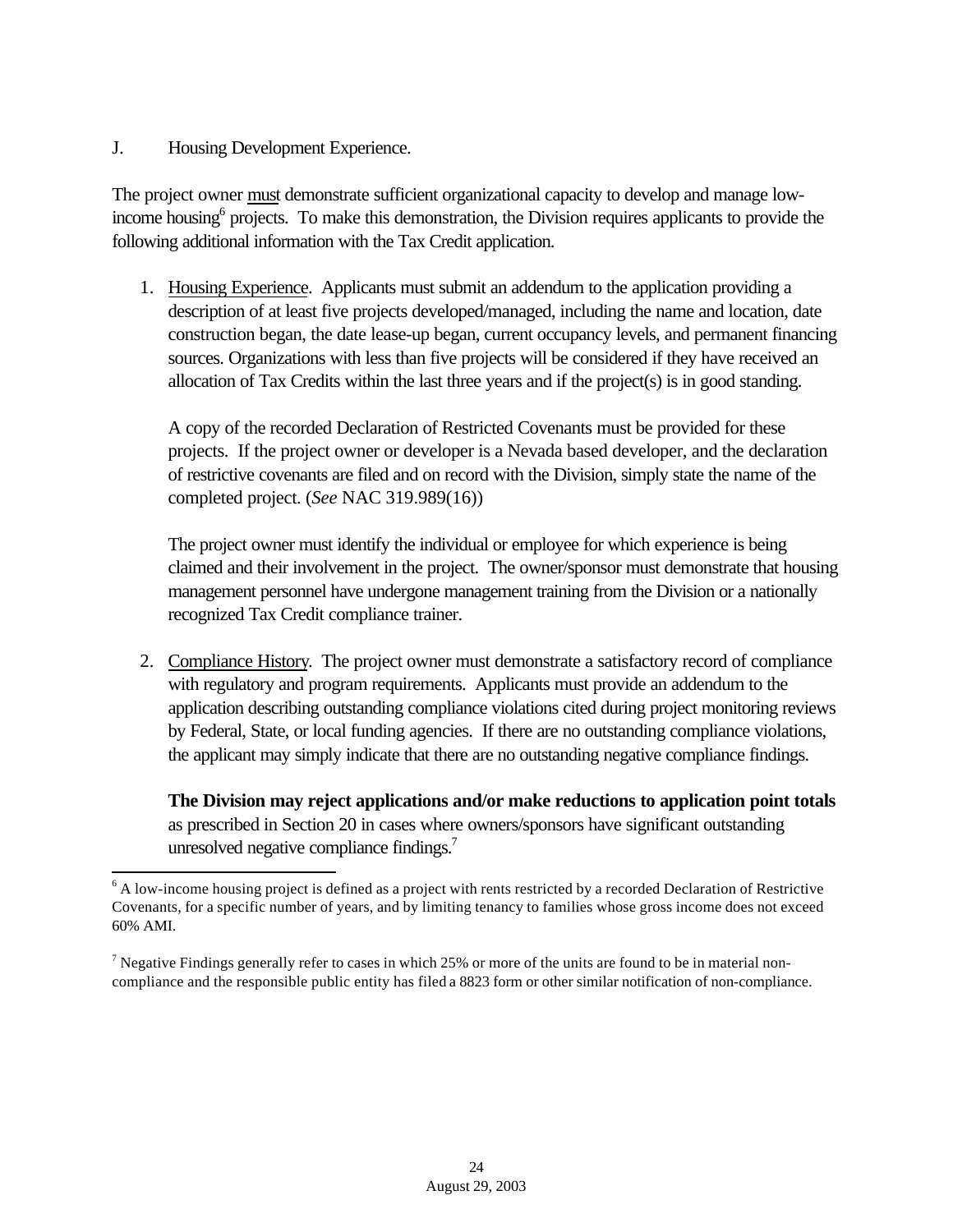K. Special Needs Housing Experience.

The project owner of special needs projects must demonstrate a minimum of three years of experience providing a service or assistance to persons with special needs. Organizational information included in the application package must demonstrate the minimum of three years of experience and provide a summary of the supportive services provided to residents.

L. Fair Housing and ADA Compliance.

The project must comply with federal fair housing laws, regulations and design requirements for handicapped accessibility. This includes the standards specified within the Americans with Disabilities Act (ADA) and Section 504 where applicable.

The developer/sponsor must ensure that the project's architectural plans/drawings meet all federal fair housing laws, regulations and design requirements and that the completed project included all of the required handicapped accessibility requirements. Minimally, the project must conform to the Seven Safe Harbors listed in ATTACHMENT D.

M. Project Implementation.

Each project owner must sign the Division's Agreement to Commence Construction within 270 days in order to receive a reservation of Tax Credits. Failure to comply with the Agreement will result in the forfeiture of the awarded Tax Credits.

Projects must be closed and ready to proceed within 270 days from the date of the reservation letter. Projects not meeting this deadline may submit a written request to the Division to request a 45-day extension. The 45-day extension will be granted in instances when acts of God occur (flood, fire, earthquake, storm, etc.) resulting in the delay. (*See* NAC 319.981).

Projects that have not closed within the 270 days, or have been granted a 45-day extension and have not closed within the 45-day extension period, will have their reservation of Tax Credits terminated.

N. Execution of Agreement.

Owners/Sponsors must execute an agreement to promote the Division's participation in the project during the construction phase. (See Exhibit 4 of the application).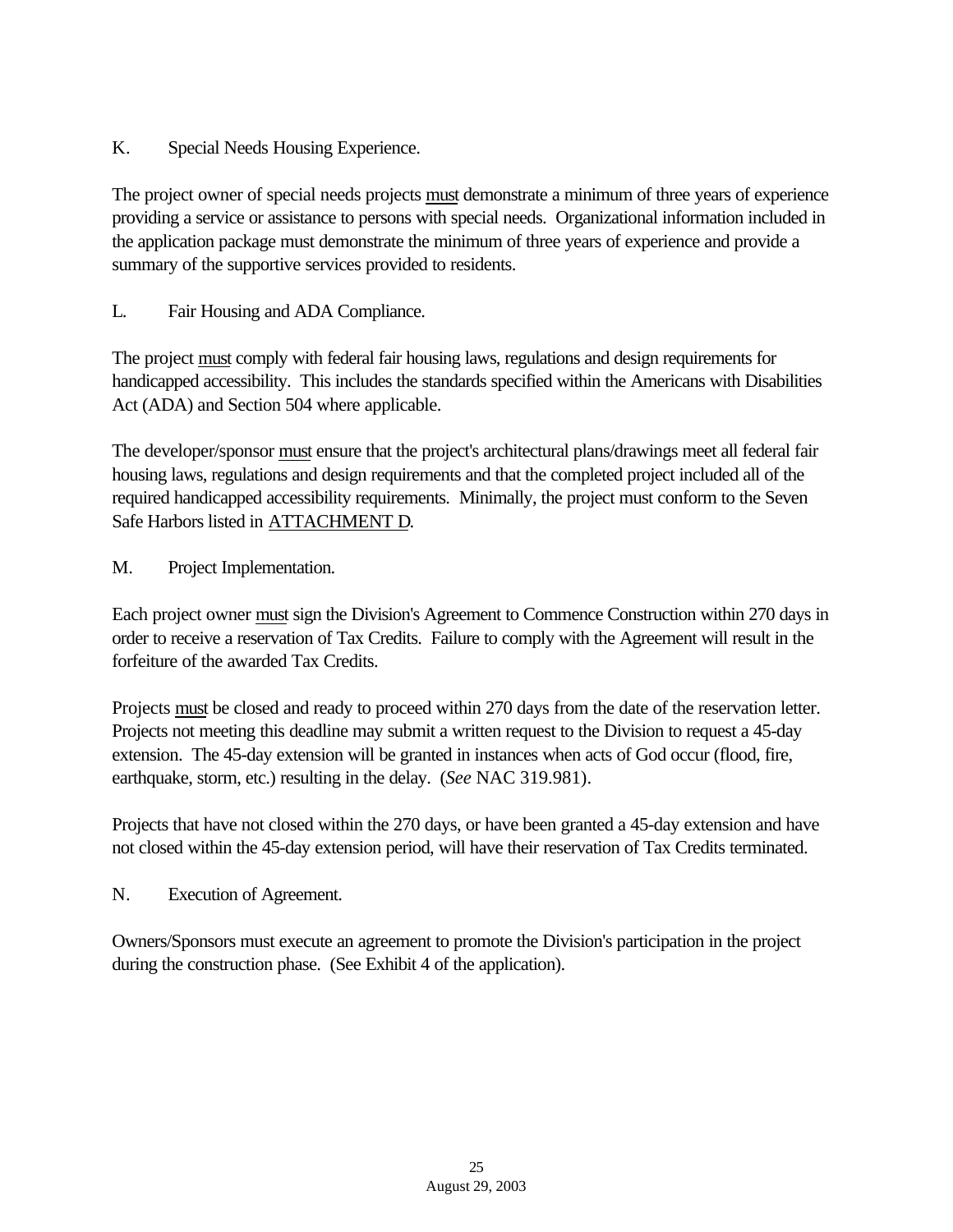## **Section 11 Required Project Amenities**

A. Project Amenities for Family Projects (Section 8.A.):

(New Construction 40 or More Units):

- 1. Community areas minimum of 500 sq. ft. to combine 32-inch color TV, entertainment system (stereo, DVD, VHS and PlayStation or similar type product), set of sofas or sofa/loveseat, two lounge chairs, end or coffee tables, carpeting and/or ceramic tile, and facilities to prepare and serve food that includes a counter area, refrigerator, microwave oven, sink, garbage disposal that are EnergyStar rated, with resilient and/or ceramic tile floor;
- 2. Security system $8$  for each unit and/or project;
- 3. Washer and dryer hookup in each unit;
- 4. Equipped playground to include a (Powerscape, GameTime, or equivalent play set), a tot lot in a soft ball aggregate, or equivalent site of at least 1000 sq. ft..

## B. Project Amenities for Family Projects (Section 8.A.): (New Construction Less Than 40 Units):

- 1. Security system<sup>9</sup> for each unit and/or project;
- 2. Laundry facility on site one washer and one dryer that are EnergyStar rated for every 10 units of housing; and
- 3. Equipped playground to include a (Powerscape (r) by Play Systems Mfg. or GameTime (r) by Miracle or equivalent play set), a tot lot in a soft ball aggregate or equivalent site of at least 500 sq. ft.

# C. Project Amenities for Elderly Housing (Section 8.B.):

(New Construction/Rehab 40 or More Units):

- 1. Community areas minimum of 500 sq. ft. to combine 32-inch color TV, entertainment system (a stereo system, DVD or VHS system), set of sofas or sofa/loveseat, two lounge chairs, end or coffee tables, carpeting and/or ceramic tile, and facilities to prepare and serve food that includes a counter area, refrigerator, microwave oven, sink, garbage disposal that are EnergyStar rated, with resilient and/or ceramic tile floor.
- 2. Security system<sup>10</sup> for each unit and/or project. Security systems may include gated communities, project or individual unit surveillance, or security systems.

<sup>&</sup>lt;sup>8</sup>Refer to list of security measures at end of this section.

<sup>&</sup>lt;sup>9</sup>Refer to list of security measures at end of this section.

 $10$ Refer to list of security measures at end of this section.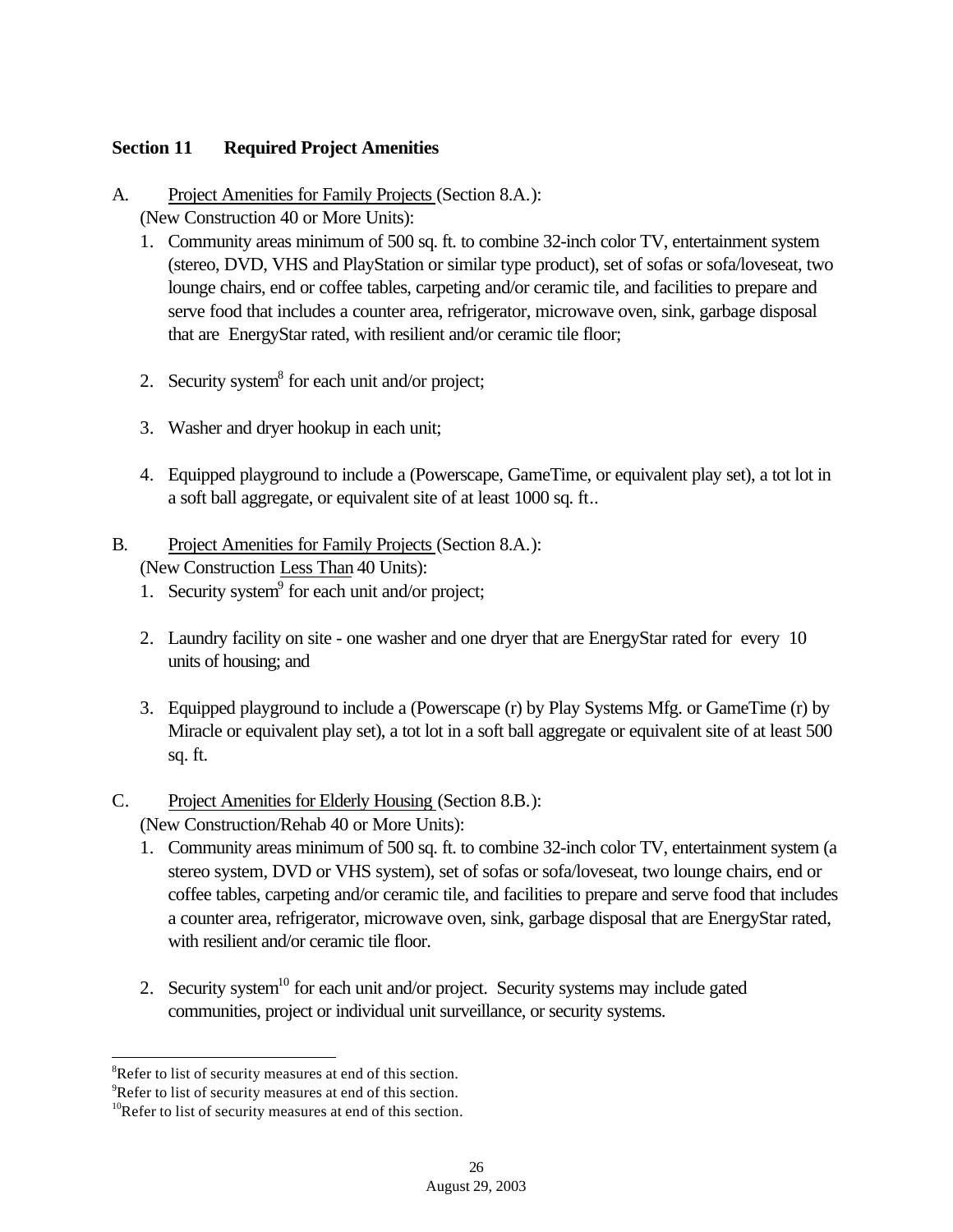- 3. Washer and dryer hookup in each unit or laundry facility with EnergyStar rated (clothes washer) and dryer. One washer and one dryer for every 10 units.
- 4. Fire detection and suppression sprinkler system in each unit. Suppression sprinkler equipment not required for elderly acquisition/rehabilitation projects.
- 5. Elevator (if more than one floor).
- 6. Hand rails and related hardware (hand rails, grab bars, and lever handled hardware for doors) that assists tenants and is Fair Housing and ADA compliant.
- D. Project Amenities for Elderly Housing (Section 8.B.):

(New Construction/Rehab Less Than 40 Units/Single Story):

- 1. Community areas minimum of 500 sq. ft. to combine 32-inch color TV, entertainment system (a stereo system, DVD or VHS system), set of sofas or sofa/loveseat, two lounge chairs, end or coffee tables, carpeting and/or ceramic tile, and facilities to prepare and serve food that includes a counter area, refrigerator, microwave oven, sink, garbage disposal that are EnergyStar rated, with resilient and/or ceramic tile floor.
- 2. Security system $11$  for each unit and/or project. Security systems may include gated communities, project or individual unit surveillance, or security systems.
- 3. Laundry facility on site one washer and one dryer that are EnergyStar rated for every 10 units of housing.
- 4. Handrails and related hardware that assists tenants and is Fair Housing and ADA compliant (hand rails, grab bars, and lever handled hardware for doors).
- 5. Fire detection system in each unit.
- E. Project Amenities for Tenant Ownership Housing (Section 8.E.) (Single Family Homes Only, New Construction or Rehab):
	- 1. Minimum of two-bedroom units with an average of 1,200 sq. ft. of residential area per unit excluding garages, outdoor patios, etc, but not less than 1,000 sq. ft. of residential area per unit or minimum allowed per local zoning;
	- 2. Minimum of 5,000 sq. ft. lot or the minimum allowed per local zoning;
	- 3. Washer and dryer hookup in each unit;
	- 4. Minimum of one car attached garage.

 $11$ Refer to list of security measures at end of this section.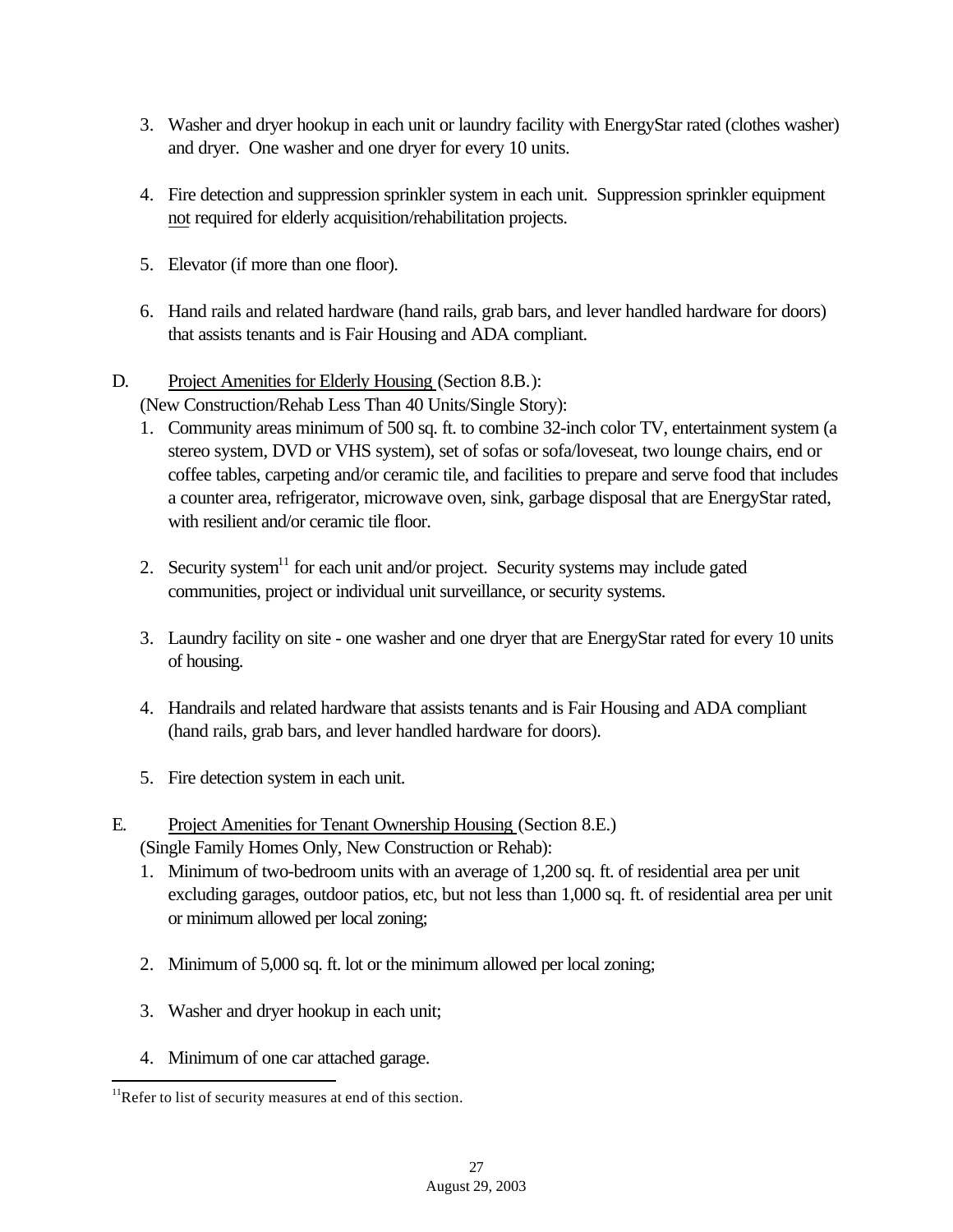- F. Project Amenities for Acquisition/Rehab/Conversion/Change of Use (Section 8.G.): (40 or More Units):
	- 1. Community area(s) with a minimum of 500 sq. ft.. The design and amenities in the community area should be suited to the project type. For rehabilitation projects serving special needs housing populations, the community area should be appropriate to the delivery of supportive service provided to residents. For rehabilitation projects serving individuals, families with children, and elderly populations the community area and amenities should be similar to those provided to family and elderly housing (Sections 10.A. through 10.D.).
	- 2. Security system<sup>12</sup> for each unit and/or project;
	- 3. Laundry facility on site in a common area one washer and one dryer that are EnergyStar rated for every 10 units of housing.
- G. Project Amenities for All Other Housing (Section 8.C., 8.D., and 8.F.):
	- 1. Community area(s) with a minimum of 500 sq. ft.. The design and amenities in the community area should be suited to the project type. For assisted living and special needs housing projects the community area should be appropriate to the delivery of supportive service provided to residents. For mixed income projects, the community area and amenities should be similar to those provided to family and elderly housing (Sections 10.A. through 10.D.).
	- 2. Security system<sup>13</sup> for each unit and/or project; and
	- 3. Laundry facility on site one washer and one dryer that are EnergyStar rated for every 10 units of housing.

Security Systems: For the purposes of this section, security systems include: project fencing, defensive landscaping, security doors, screens and gates, gated project access control systems using keypads or magnetic cards, self door locking door mechanisms, project/unit camera surveillance with on-site closed circuit monitor, panic attack systems, emergency lighting, burglar alarms, and other similar protective measures. Owner/sponsors may use any combination of these improvements.

 $12$  Refer to list of security measures at end of this section.

<sup>&</sup>lt;sup>13</sup> Refer to list of security measures at end of this section.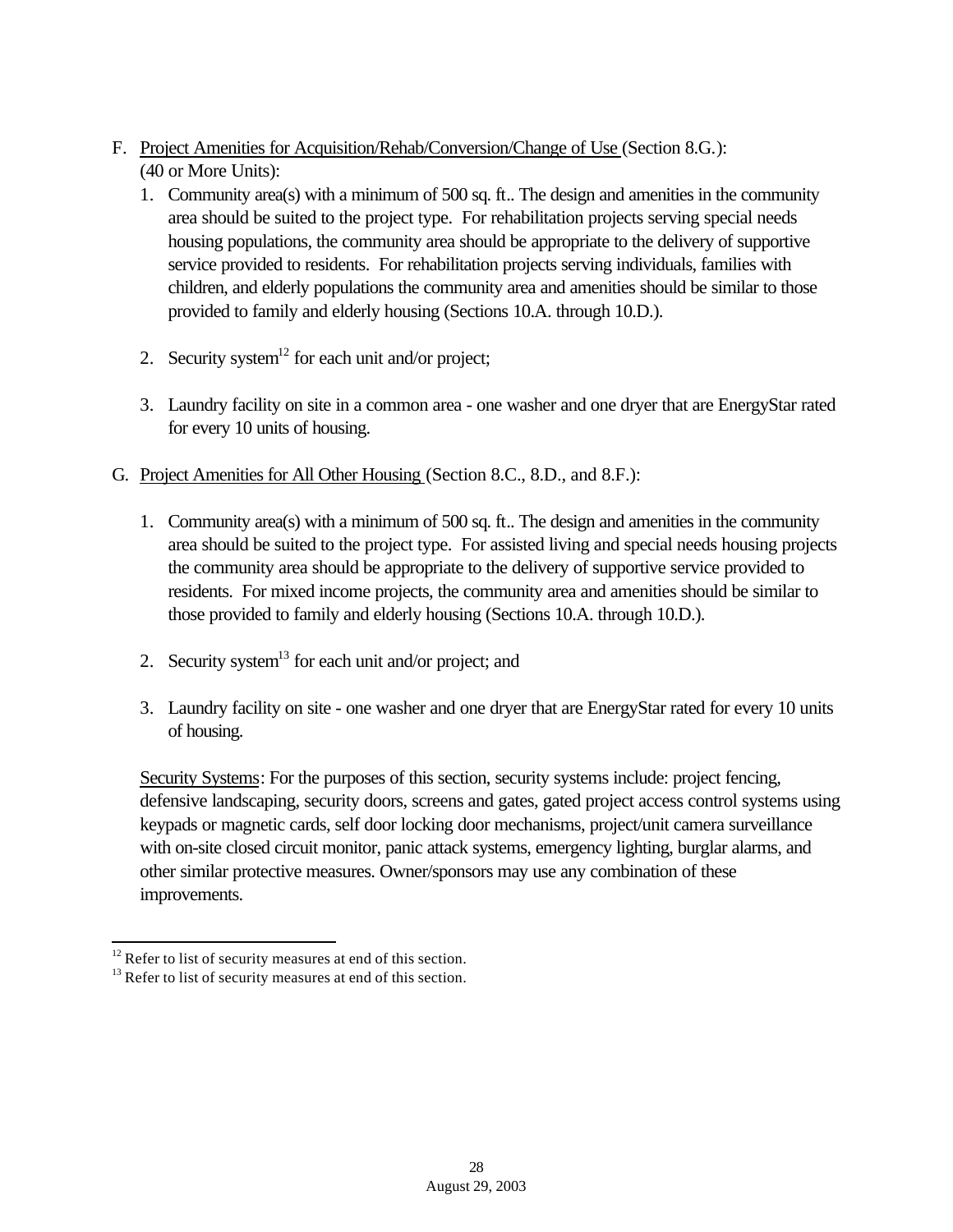# **PROJECT SCORING**

## **Section 12 Preference Point Scoring Categories**

Each application will be scored based on the three scoring categories: Standard Scoring Factors; Project Type Priorities; and Special Scoring Factors.

A. Standard Scoring Factors - Sections 13-20. Maximum score is 40 points. Standard Scoring Factors reflect core project outcomes of the Tax Credit program. All applications will be independently scored for each of the 8 (eight) Standard Scoring Factors.

B. Project Type Priorities - Sections 21-27. Maximum score is 25 points. Project Type Priorities reflect housing need preferences contained in local housing plans. Applications will be grouped according to project type and compete for the points available for the project type. The three highest-scoring projects will be awarded points. The application with the highest score will receive the maximum points available to the project type. The application with the second highest score will receive one-half of the available points. The application with the third highest score will receive one point. In the event of a tie the points will be divided.

C. Special Scoring Factors - Sections 28-32. Maximum score is 40 points. Special Scoring Factors reflect policy objectives set by the Division for the 2004 QAP. All applications will be independently scored for each of the 5 (five) Special Scoring Factors.

The 2004 QAP enables applicants to self-score applications in two of the three scoring categories. The points in the self-scoring categories represent 89% of the total points available for Family, Elderly, Tenant Ownership, and Mixed Income projects; 84% of the total points available for Special Needs Housing projects; and 76% of the points available for Assisted Living projects. Accordingly, most applicants will have a near-complete picture of their score at the time they submit their application. **A project scoring sheet is available in ATTACHMENT E.**

After the Division calculates the point totals of each application projects will be ranked according within each set-aside and geographic account. Applicants applying for Tax Credits under more than one account will be ranked under each account.

Tax Credit reservations will be based solely on high score.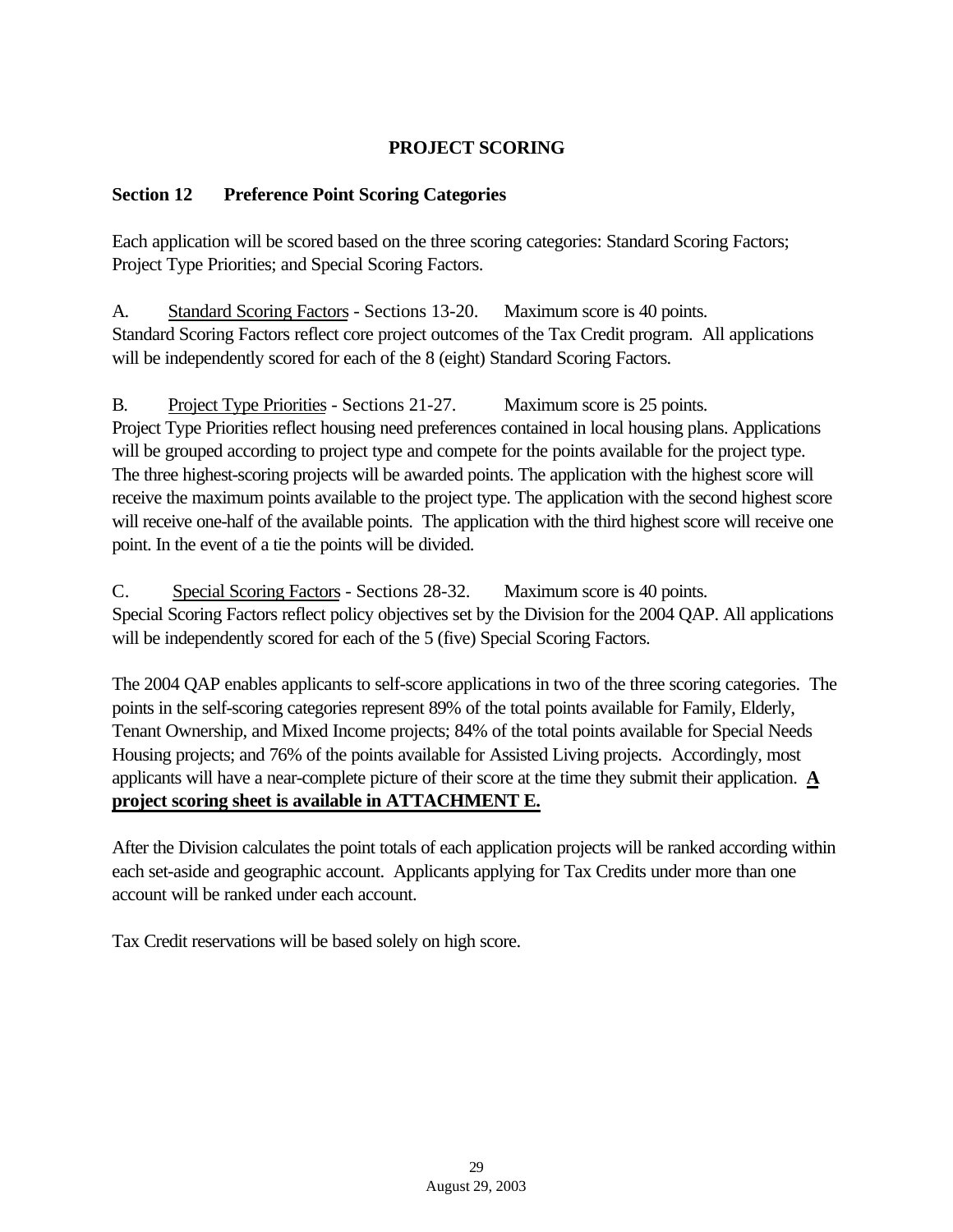# **Standard Scoring Factors**

# **Section 13 Project Location**

Each application may be eligible to receive a maximum of two preference points for project location as follows:

|                                            | <b>RATING FACTOR (Select One)</b>                                                                                                            | PTS |
|--------------------------------------------|----------------------------------------------------------------------------------------------------------------------------------------------|-----|
| a)                                         | Projects that are located in a Qualified Census Tract, the development of which<br>contributes to a concerted community revitalization plan. |     |
| b)                                         | Projects that are located in a non-CDBG eligible census tract.                                                                               |     |
| C)                                         | Projects that are part of a Redevelopment Project Area as defined in Nevada<br>Revised Statute 279.412.                                      |     |
| d)                                         | Projects located in a locally-designated priority development area, such as a<br>transit-oriented development district.                      |     |
| e)                                         | Acquisition/Rehab in an area covered by a state or local revitalization<br>plan/strategy targeting the rehabilitation of existing housing.   |     |
| f)                                         | Nevada at Risk Properties as listed in the National Housing Trust Publication                                                                |     |
| <b>MAXIMUM LOCATION PREFERENCE POINTS:</b> |                                                                                                                                              |     |

Projects claiming preference points under A-F above require certification from the local jurisdiction/government agency clearly stating that the project is located in such an area. *See* NAC 319.989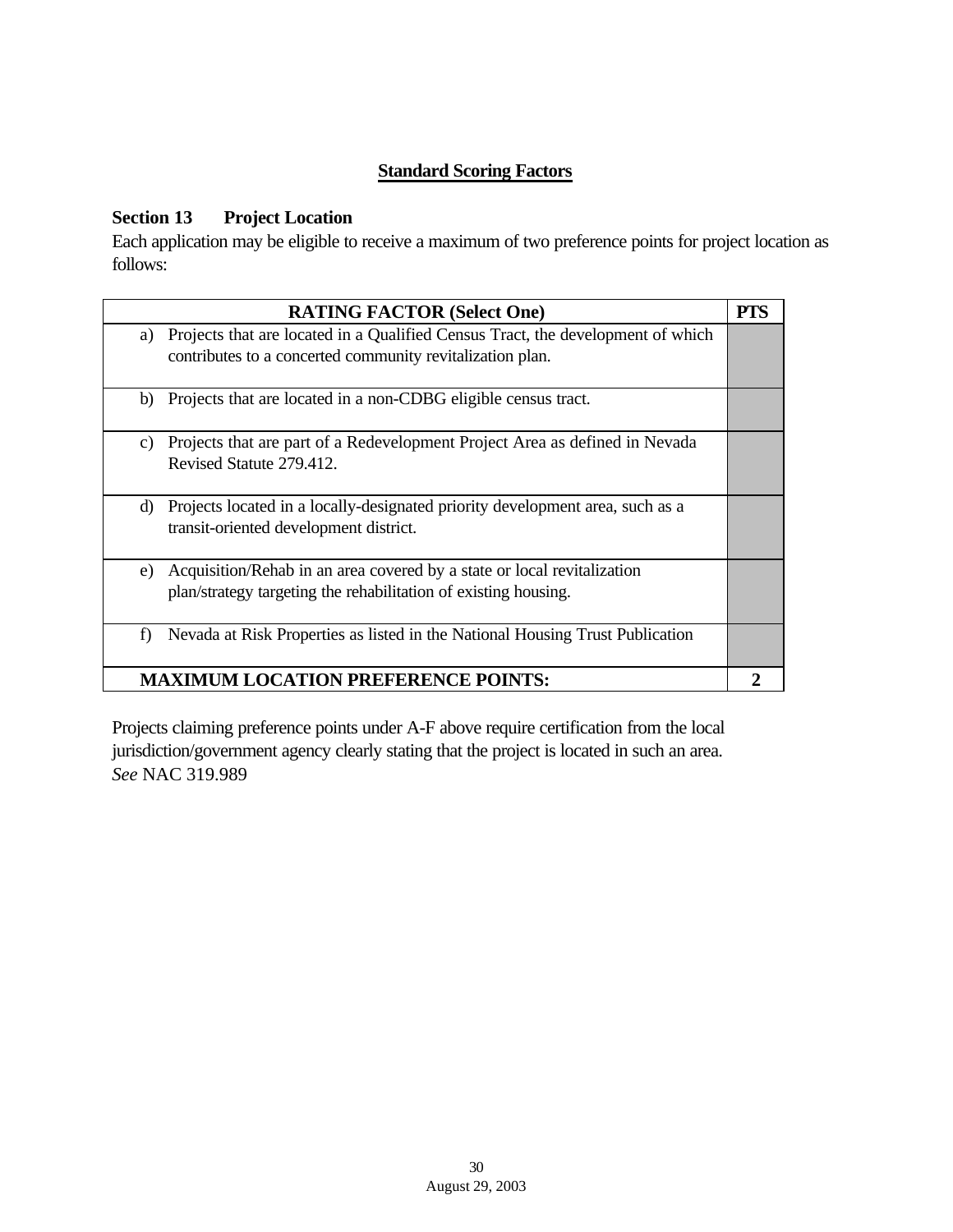# **Section 14 Project Amenities**

|               | <b>RATING FACTOR</b>                                                                                                                                                                                                                                                                                                                                                                   | <b>PTS</b>     |
|---------------|----------------------------------------------------------------------------------------------------------------------------------------------------------------------------------------------------------------------------------------------------------------------------------------------------------------------------------------------------------------------------------------|----------------|
|               | <b>Exercise or Recreational Amenities</b>                                                                                                                                                                                                                                                                                                                                              |                |
| a)            | Swimming or lap pool (excluding tenant ownership projects)                                                                                                                                                                                                                                                                                                                             | 3              |
| b)            | Kiddy pool that purifies and recycles water at a minimum four spray positions. Each<br>position must have individual timer for water spray, a 20 x 20 concrete area with<br>drain, minimum five-foot rod iron high fence with gate that locks. The 20 x 20<br>concrete area shall have a Cool Deck type of surface. The water must recycle.<br>(Family/Tenant ownership projects only) | 3              |
| $\mathbf{c})$ | Inground spa, at a minimum eight foot in diameter with seven jets, booster pump,<br>blower, 20-minute timer, and 300,000 btu heater                                                                                                                                                                                                                                                    | 2              |
| d)            | Equipped weight/exercise room - minimum 250 sq. ft. and three exercise machines<br>(excluding tenant ownership projects)                                                                                                                                                                                                                                                               | $\overline{2}$ |
| e)            | Equipped picnic area - minimum of three charcoal barbecue units and three 6' picnic<br>tables with benches on three separate concrete slabs no less than 200 sq. ft. evenly<br>distributed throughout the project. For tenant ownership projects, one charcoal unit,<br>a 6' picnic table with benches on 64 sq. ft. concrete slab (or in patio area, if present)<br>for each unit.    | $\overline{3}$ |
|               | <b>Individual Tennant and Unit Amenities</b>                                                                                                                                                                                                                                                                                                                                           |                |
| f)            | Covered parking for each unit - per local building code (excluding tenant ownership<br>projects)                                                                                                                                                                                                                                                                                       | 2              |
| $\mathbf{g}$  | Exterior storage for each unit - minimum 24 sq. ft. floor area, wood-framed<br>structure. For tenant ownership projects, an attached two-car garage                                                                                                                                                                                                                                    | $\overline{2}$ |
| h)            | Patio or balcony for each unit - minimum of 48 sq. ft. For tenant ownership projects,<br>a covered, wood-framed and roofed rear patio area of no less than 64 sq. ft. with<br>concrete slab                                                                                                                                                                                            | $\overline{2}$ |
| i)            | Ceiling fans for each unit - one in the living area and one in the master bedroom                                                                                                                                                                                                                                                                                                      | $\mathbf{1}$   |
| j)            | Air conditioner or swamp cooler for each unit* - Swamp coolers or air conditioning<br>for projects in Clark, Esmeralda, Lincoln, and the portion of Nye County that is south<br>of Tonopah, Nevada, are ineligible.                                                                                                                                                                    | $\overline{2}$ |
|               | <b>Project Amenities</b>                                                                                                                                                                                                                                                                                                                                                               |                |
| $\bf k$       | Exterior lighting for each unit must be compact fluorescent/dusk dawn fixtures and<br>illuminated walking path                                                                                                                                                                                                                                                                         | $\overline{2}$ |
| $\mathbf{D}$  | Elevator (excluding elderly projects/tenant ownership projects) over 40 units                                                                                                                                                                                                                                                                                                          | 3              |
|               | m) Computer/study room with full Internet access - minimum of 250 sq. ft. with a<br>minimum of one computer for every 20 units (1.8 GHzv Intel Pentium 4 Processor,<br>128 MB. DDR SDRAM, 20 GB Hard Drive, 15-in. Monitor, 32 MB Graphics, 48X<br>Max CD ROM, Microsoft Windows). For tenant ownership projects, hard-wiring<br>for modem/wireless hookups for each home.             | $\overline{2}$ |
|               | <b>MAXIMUM PROJECT AMENITIES PREFERENCE POINTS:</b>                                                                                                                                                                                                                                                                                                                                    | 15             |

The Division reserves the right to award points to other comparable project amenities appropriate to the type of project. However, the overall total points may not exceed fifteen. Request for the approval of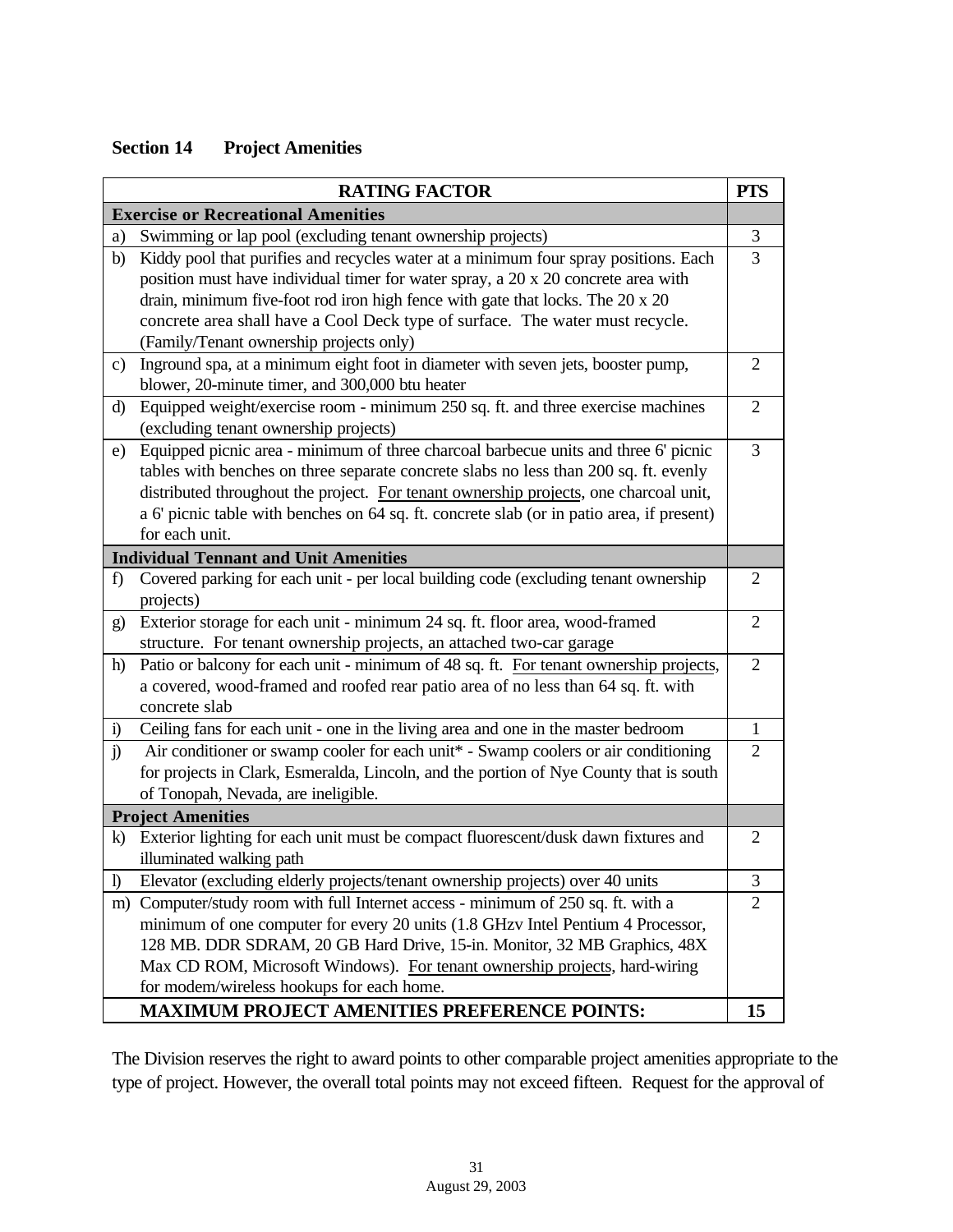other comparable project amenities must be received prior to the submission of the application and must be described and incorporated in the project application.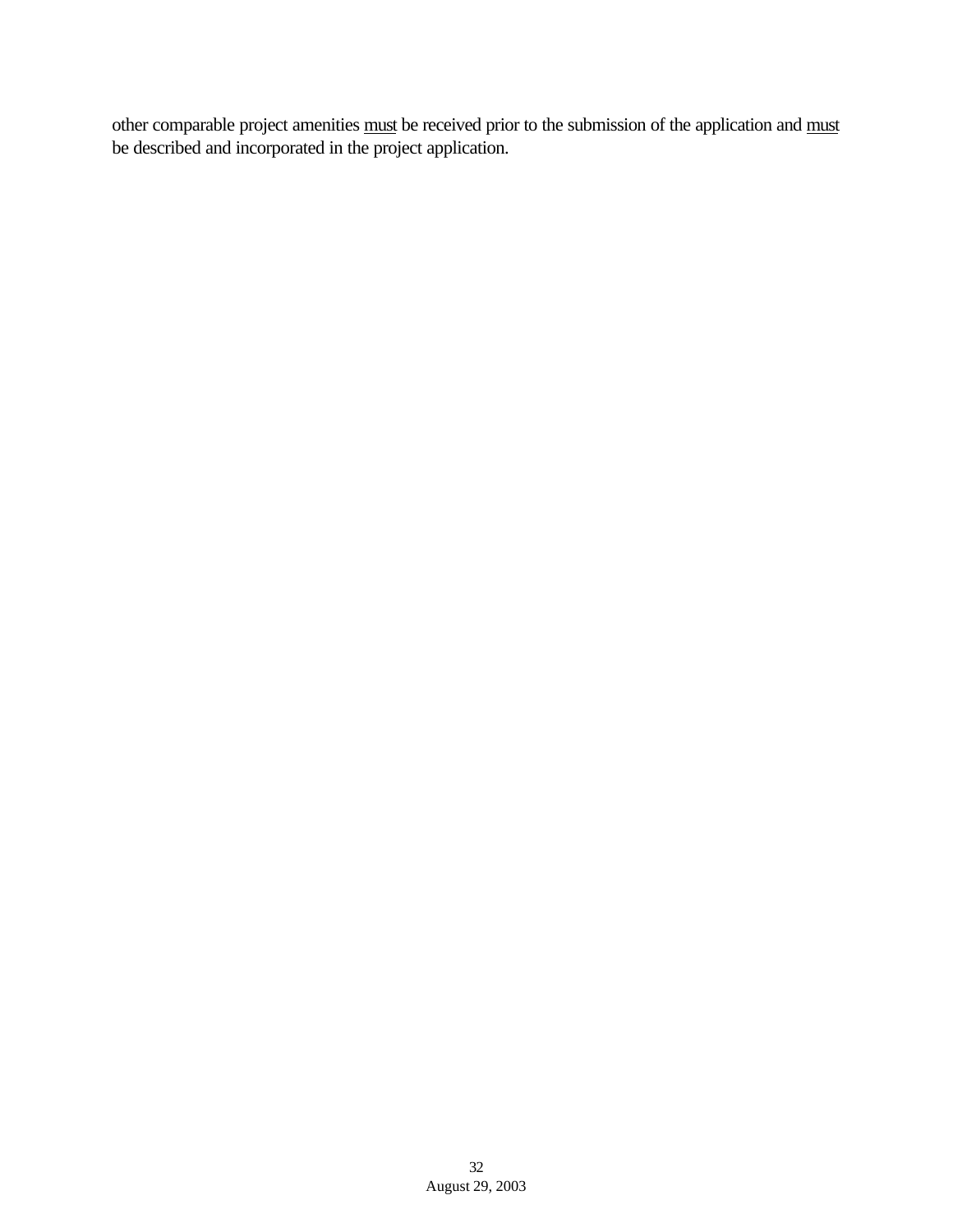# **Section 15 Project Readiness**

Preference points in this category will be based on the following completed components of the project. All points claimed must be clearly documented, verifying their completion to the satisfaction of the Division:

| <b>RATING FACTOR</b>                                                            | <b>PTS</b> |
|---------------------------------------------------------------------------------|------------|
|                                                                                 |            |
| Ownership of the land<br>a)                                                     | າ          |
| b) Proper zoning of the site; (can specify need for special use permit being    |            |
| required                                                                        |            |
| Soil testing completed<br>C)                                                    |            |
| d) Completed Phase I environmental study                                        |            |
| Partnership documents filed with the State of Nevada's Secretary of State<br>e) |            |
| <b>MAXIMUM PROJECT READINESS PREFERENCE POINTS</b>                              |            |

## **Section 16 Nevada Based Applicant**

Pursuant to NAC 319.989(14), ten preference points will be awarded to projects if the project owner is deemed to be based in Nevada. To be deemed as based in Nevada, a project owner that is a natural person must be a resident of Nevada. If the project owner is a limited partnership, at least one of the general partners must meet the criteria below:

|                 | <b>RATING FACTOR</b>                                                                  | PTS |
|-----------------|---------------------------------------------------------------------------------------|-----|
|                 |                                                                                       |     |
| a)              | Be organized as a corporation, partnership, limited-liability company or other        |     |
|                 | principal of the entity for the last 12 months pursuant to the laws of Nevada;        |     |
|                 | b) Maintain an office in Nevada from which a general partner, managing partner,       |     |
|                 | principal officer of the applicant, including a president, or chief financial officer |     |
|                 | or chief operating officer, conducts regular business;                                |     |
| $\mathcal{C}$ ) | Maintain an office that is sufficiently identified and staffed to ensure that a       |     |
|                 | member of the general public may visit the office to substantively discuss            |     |
|                 | matters relating to the project with one of the persons identified in (2) above.      |     |
|                 | UM NEVADA BASED APPLICANT PREFERENCE POINTS                                           |     |

If a project is awarded preference points in this category, all correspondence, letters, facsimiles and telephone communications from the Division will be directed to the Nevada office.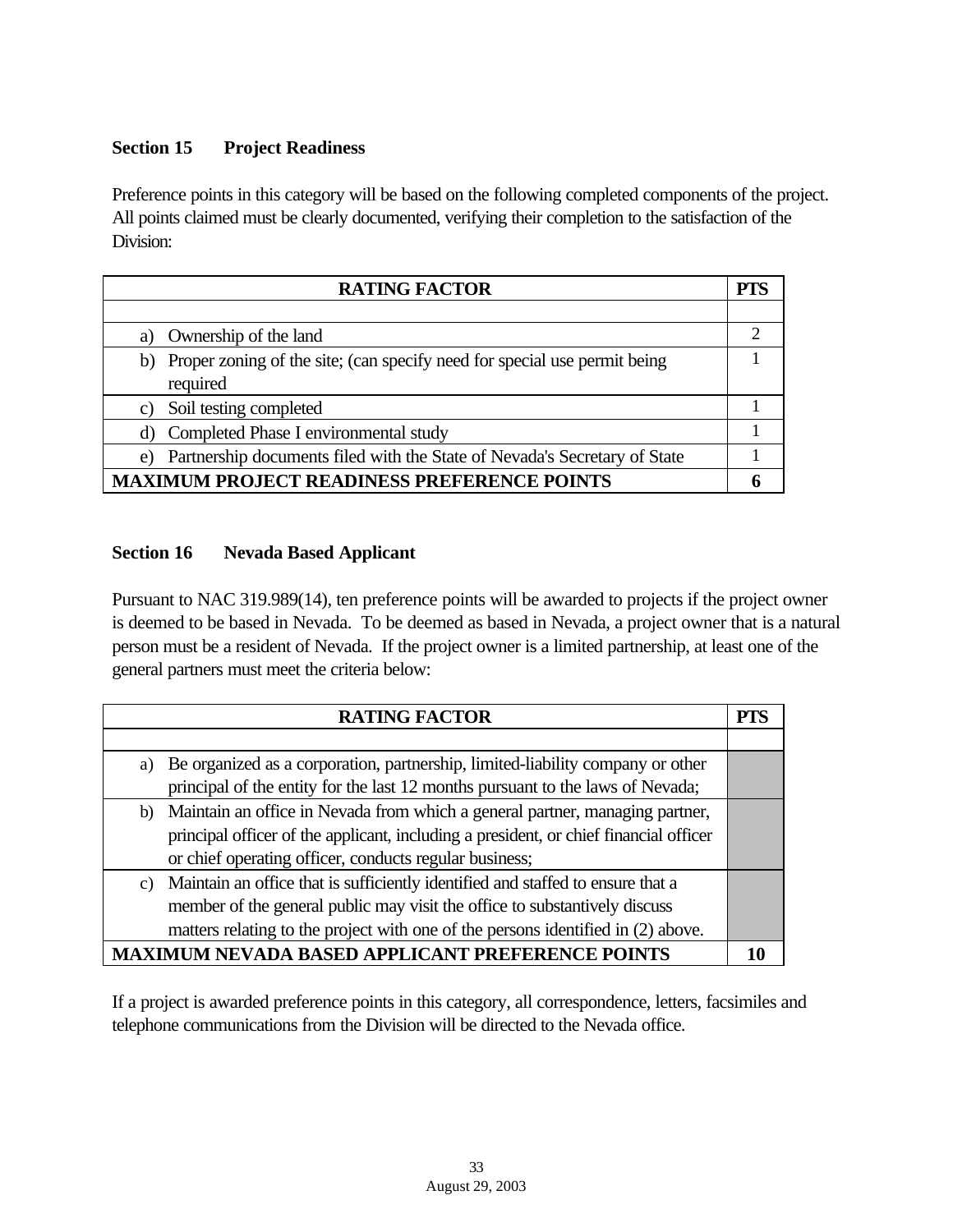# **Section 17 Nevada Based Projects by Out of State Based Applicants**

Preference points will be awarded to out of state applicants if the following criteria are met:

| <b>RATING FACTOR</b>                                                                    | PTS |
|-----------------------------------------------------------------------------------------|-----|
|                                                                                         |     |
| Threshold Requirements:<br>a)                                                           |     |
| The applicants/sponsor/developer has developed successful<br>$\bf{1}$                   |     |
| projects in Nevada within the past 10 years.                                            |     |
| The applicants/sponsor/developer is in good standing with all<br>$\ddot{\mathbf{n}}$ )  |     |
| Division projects under the Tax Exempt Bond, HOME, Low                                  |     |
| Income Housing Trust Fund, and/or Low Income Housing Tax                                |     |
| Credit programs.                                                                        |     |
| $\dddot{\mathbf{m}}$ )<br>The applicant's development team is in good standing with all |     |
| Division programs as defined in Number 2 above and the                                  |     |
| management company does not have any projects with a                                    |     |
| compliance rating less than 75%.                                                        |     |
| One point will be given for each successful project in Nevada up to the<br>b)           |     |
| maximum of 5 points.                                                                    |     |
| <b>MAXIMUM PPROJECT READINESS PREFERENCE POINTS</b>                                     |     |

#### **Section 18 Affordability Period**

Preference points will be given to projects extending the period of affordability beyond the required 30 years. Applications will receive one preference point for each additional 5-year period of affordability, not to exceed 50 years.

| <b>RATING FACTOR</b>                                     | PТ |
|----------------------------------------------------------|----|
|                                                          |    |
| a) One point for each 5 years of extended affordability. |    |
| <b>MAXIMUM PPROJECT READINESS PREFERENCE POINTS</b>      |    |

Projects developed for eventual tenant ownership and for frail elderly, assisted housing and seniors with Alzheimer's disease will not be eligible for points in this category.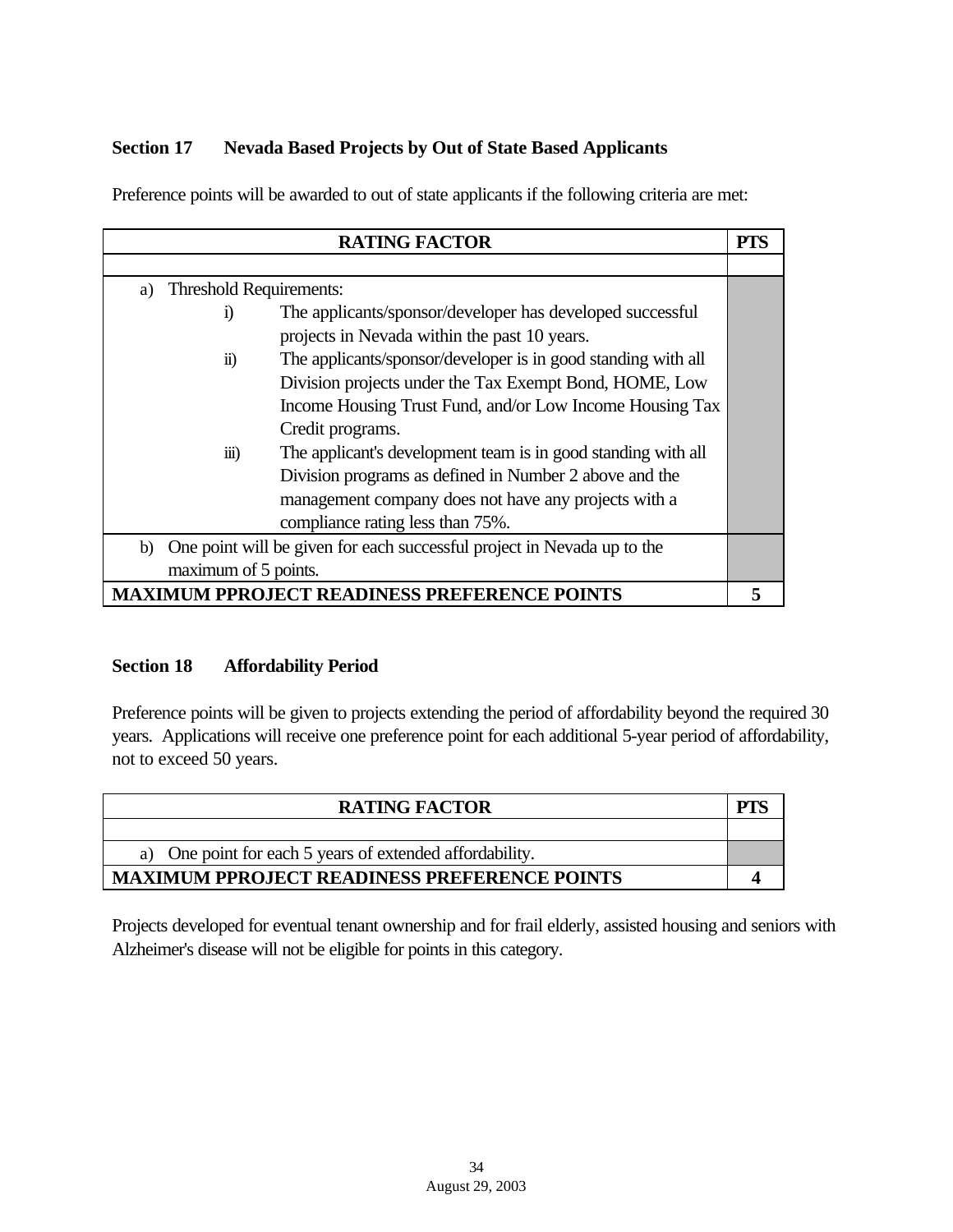#### **Section 19 Water Efficiency of Landscape Design**

Five preference points will be awarded to projects that are at least 75% desert/zero landscaped. This must be verified by the architect/landscape architect.

| <b>RATING FACTOR</b>                                |  |
|-----------------------------------------------------|--|
|                                                     |  |
| 75 percent desert/zero landscaped                   |  |
| <b>MAXIMUM PPROJECT READINESS PREFERENCE POINTS</b> |  |

#### **Section 20 Negative Compliance Findings**

Subtraction to Preference points will be made in cases where the owner/sponsor has unresolved negative compliance findings. Negative Findings refer to specific conclusions of compliance monitoring reviews where it is determine that 25 percent or more of an affordable housing project is in material non-compliance with programmatic and regulatory requirements. For tax credit projects, negative compliance findings are evidenced by the filing of an IRS Form 8823.

Applications from Project owners/sponsors with more than 3 unresolved negative compliance findings will not be considered.

| <b>RATING FACTOR</b>                                                               |        |
|------------------------------------------------------------------------------------|--------|
|                                                                                    |        |
| One unresolved negative finding<br>a)                                              |        |
| Two unresolved negative findings<br>b)                                             |        |
| Three unresolved negative findings                                                 |        |
| <b>MAXIMUM PROJECT POINT REDUCTIONS FOR NEGATIVE</b><br><b>CONPLIANCE FINDINGS</b> | $(-5)$ |

**Maximum number of preference points available for Standard Scoring Factors Sections 13-20: 42 (Nevada-based Developer)**

**37 (Out-Of-State Developer)**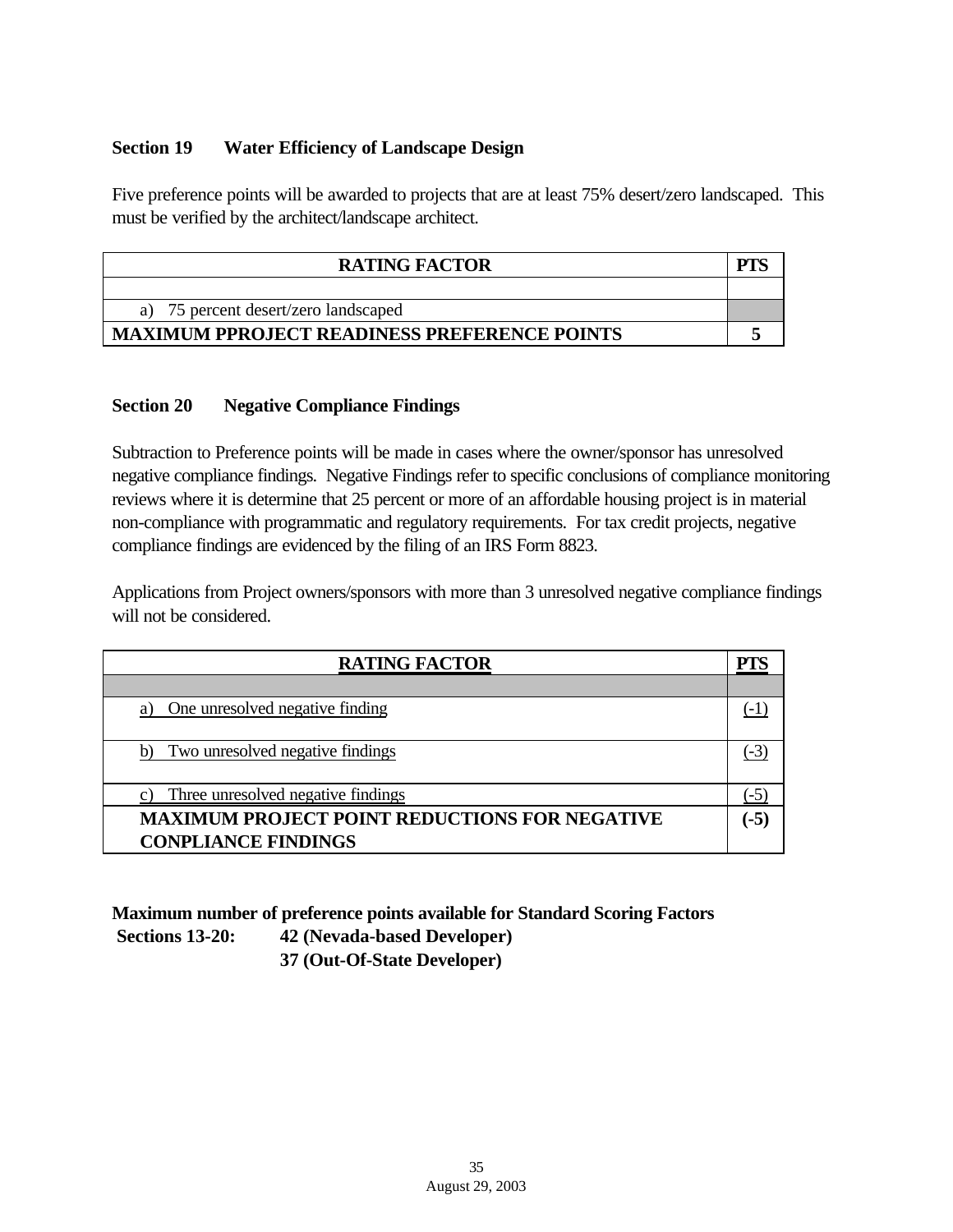# **Project Type Priorities**

The Division will award Preference Points for each of the project categories specified in Section 8 at the time of application review. Preference points may be claimed for only one project category.

Sections 21-27 below describe the ranking factors applicable to each project type. The application scoring the highest point score within each project category will receive the maximum amount of preference points shown. The second highest scoring application will receive one-half of the maximum preference points shown. The third highest scoring application will receive 1 point. No more than three applications will be given points for each project category by set aside.

# **Section 21 Preference Points for Projects for Individuals/Families with Children**

*Projects for Individuals/Families with Children* will be ranked based on the number of bedrooms contained within the entire project. For example, a 60-unit project with 20 2-bedroom units, 10 3 bedroom units and 15 4-bedroom units would have a total of 130 bedrooms in the project.

The application with the highest overall number of bedrooms in the project would receive 10 points, the second highest scoring project would receive 5 points, and the third highest scoring project would 1 point. *Maximum 10 points.*

# **Section 22 Preference Points for Senior Projects Age 55 Years and Older**

*Senior Projects for persons Age 55 Years and Older* will be ranked based on the average unit size in the project per square feet. For example, a senior project of 50 units with 30 studio apartments, averaging 450 sq. ft., (13,500 sq. ft.) 10 one-bedroom apartments averaging 600 sq. ft. (6,000 sq. ft.), and 10 two-bedroom apartments averaging 750 sq. ft., (7,500 sq. ft.) has an average unit size of 540 sq. ft. (27,000 sq. ft. divided by 50 units) in the project.

The project with the highest average unit size per square foot will receive 10 points, the second highest scoring project will receive 5 points, and the third highest scoring project will receive 1 point. *Maximum 10 points.*

# **Section 23 Preference Points for Special Needs Projects**

*Projects for persons with Special Housing Needs* will be ranked based on the experience of the project owner/general partner in developing the specified special needs housing and/or delivering the services relating to the special need. The experience must exceed the three-year minimum required by the Division and must be verified by a dated document, such as the articles of incorporation which verifies the number of years the organization has provided the service. A list of all of the housing units developed in chronological order commencing with the year the first project was placed in to service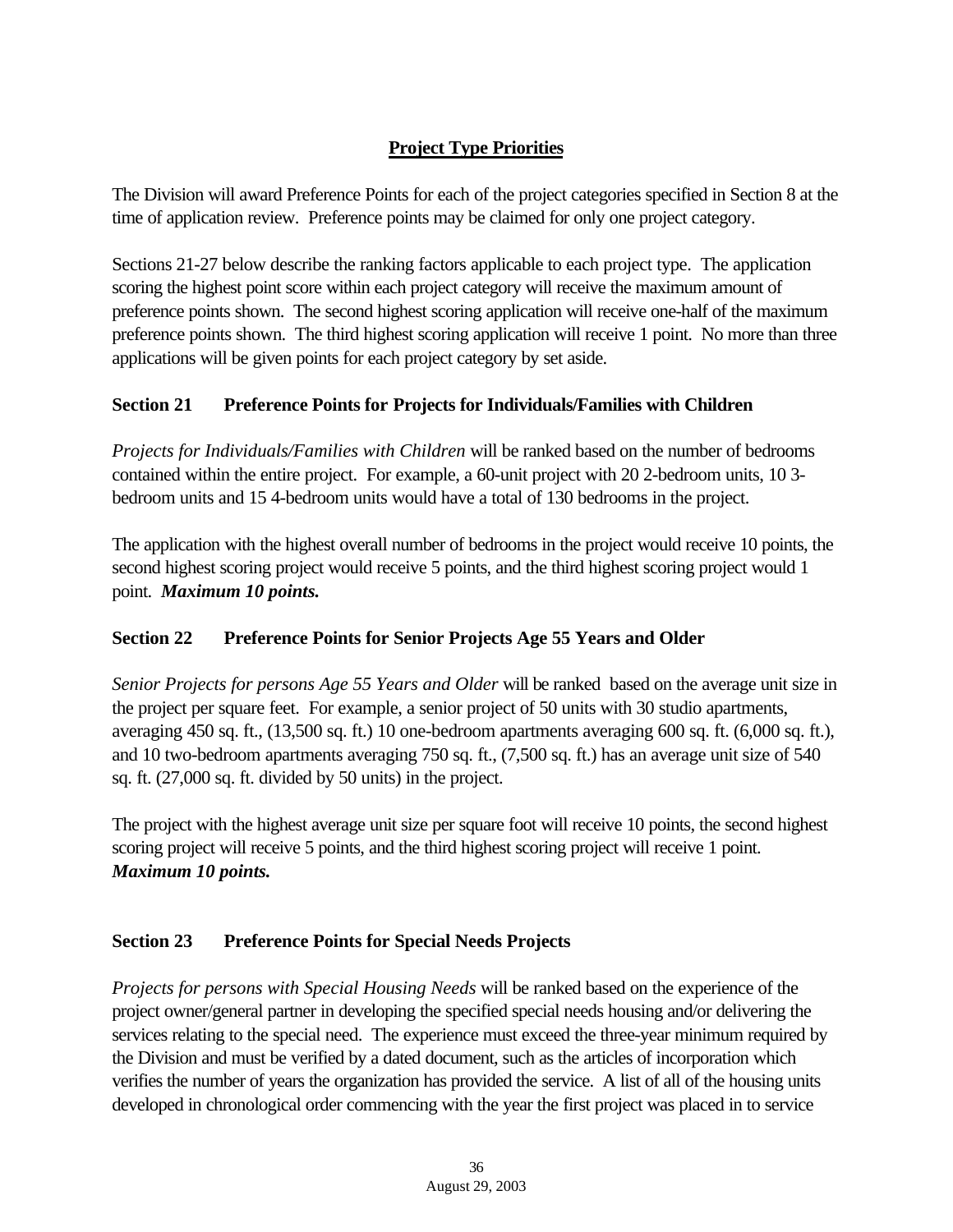must also be submitted. Applications will be ranked based on the following: (1) the number of months of experience will be weighted by 70%; (2) the number of housing units developed will be weighted by 30%. In the example below, Applicant One possesses 12 years of experience providing services to homeless individuals and has produced 250 units of transitional housing. Applicant Two possesses seven years of experience providing services to developmentally disabled people and has produced 300 units of

housing for the developmentally disabled. The scoring is as follows:

| <b>Application One</b>     | <b>Application Two</b>   |
|----------------------------|--------------------------|
| 144 months x $.70 = 100.8$ | 84 months x $.70 = 58.8$ |
| 250 units x $.30 = 75$     | 300 units x $.30 = 90$   |
| Total = $175.8$            | Total = $148.8$          |

Application 1 has a higher over-all score and would receive more Preference Points than Applicant Two. The highest score as calculated above will receive 15 points, the second highest score will receive 7.5 points, and the third highest score will receive 1 point. *Maximum 15 Points.*

# **Section 24 Assisted Living Special Developments Private Public Partnerships**

Assisted living developments must have one or more of the following direct commitments by public and/or private entities to be eligible to apply for Tax Credits.

- i. A donation of land from a governmental unit (federal, state or local).
- ii. A parcel of land transferred at a nominal cost from a governmental unit (federal, state or local);
- iii. Governmental and/or private contributions that subsidize the particular assisted living service provided for by the development; or
- iv. Governmental and/or private services directly provided by the development.

*Assisted Living Projects* will be ranked based on the public/private commitments provided to the project. The project with the greatest public/private commitments will receive 25 points, the second highest score will receive 12.5 points, and the third highest score will receive 1 point. *Maximum 25 points.*

#### **Section 25 Preference Points for Projects for Promoting Eventual Tenant Ownership**

*Projects for Promoting Eventual Tenant Ownership* will be ranked based on the total overall residential square footage made available for eventual ownership. For example, a project of 20 singlefamily homes, each with an area of 1,200 sq. ft. would have a total of 24,000 sq. ft. of residential space.

The project with the highest amount of overall residential square footage in the project will receive 10 points, the second highest scoring project will receive 5 points, the third highest scoring project will receive 1 point. *Maximum 10 points.*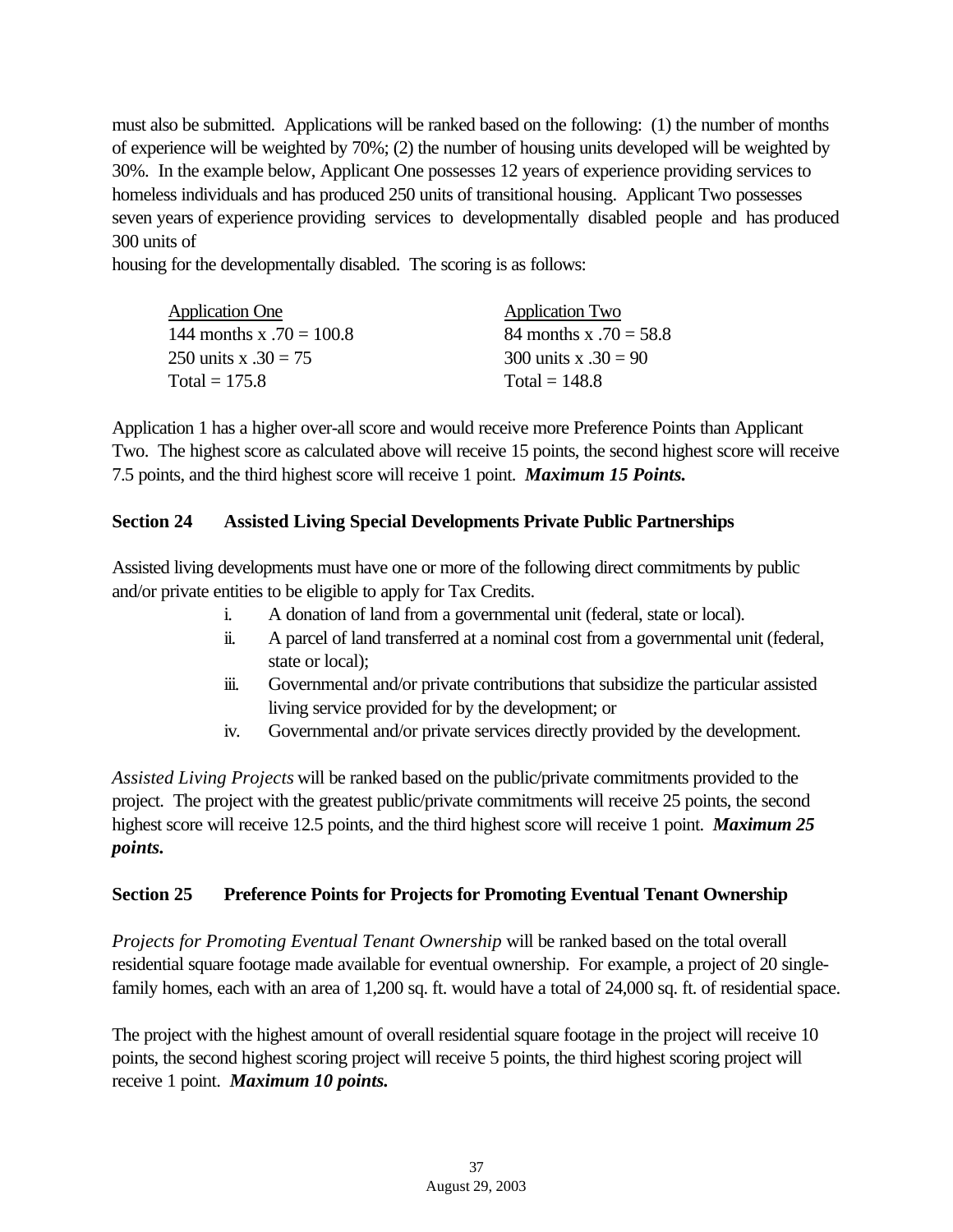#### **Section 26 Preference Points for Mixed-Income**

*Mixed-Income Projects* will be ranked based on the percentage of market-rate units in the project which exceeds the minimum requirement of 10%. The square footage and bedroom size of both market-rate and restricted units must be proportional. Targeting smaller units with fewer bedrooms as the Tax Credits units will not be allowed. For example, if a 60-unit project with 30 market rate units (50%) is 30,000 sq. ft. and has 90 bedrooms, the amount of square footage and number of bedrooms should be equal to the square footage and number of bedrooms in the market-rate units.

Restricted units may be confined to specific building(s) in the project as long as the square footage and unit mix is proportional to the market-rate units. However, the buildings must be equally placed within the project and have full access to project amenities.

The project with the highest percentage of market-rate units will receive 10 points, the project with the second highest percentage will receive 5 points, the project with the third highest percentage will receive 1 point. *Maximum 10 points.*

# **Section 27 Preference Points for Acquisition/Rehab, Conversion or Change of Use Projects**

*Acquisition/Rehab, Conversion or Change of Use Projects* will be ranked based on the per-unit rehabilitation investment (hard construction costs/number of units in the project).

The minimum investment per unit is *\$10,000* and the amount for which the project is claiming preference points must be reflected in the Capital Needs Assessment. (Section 9F).

The project with the highest per-unit rehabilitation investment will receive 10 points, the second highest scoring project will receive 5 points, the third highest scoring project will receive 1point. *Maximum 10 points.*

## **Maximum number of preference points available for Project Type Priorities Sections 21-27: 25**

Projects with no competing applications in the same geographic or specific set-aside in Sections 20-26 will receive the maximum point allowance by project type*.*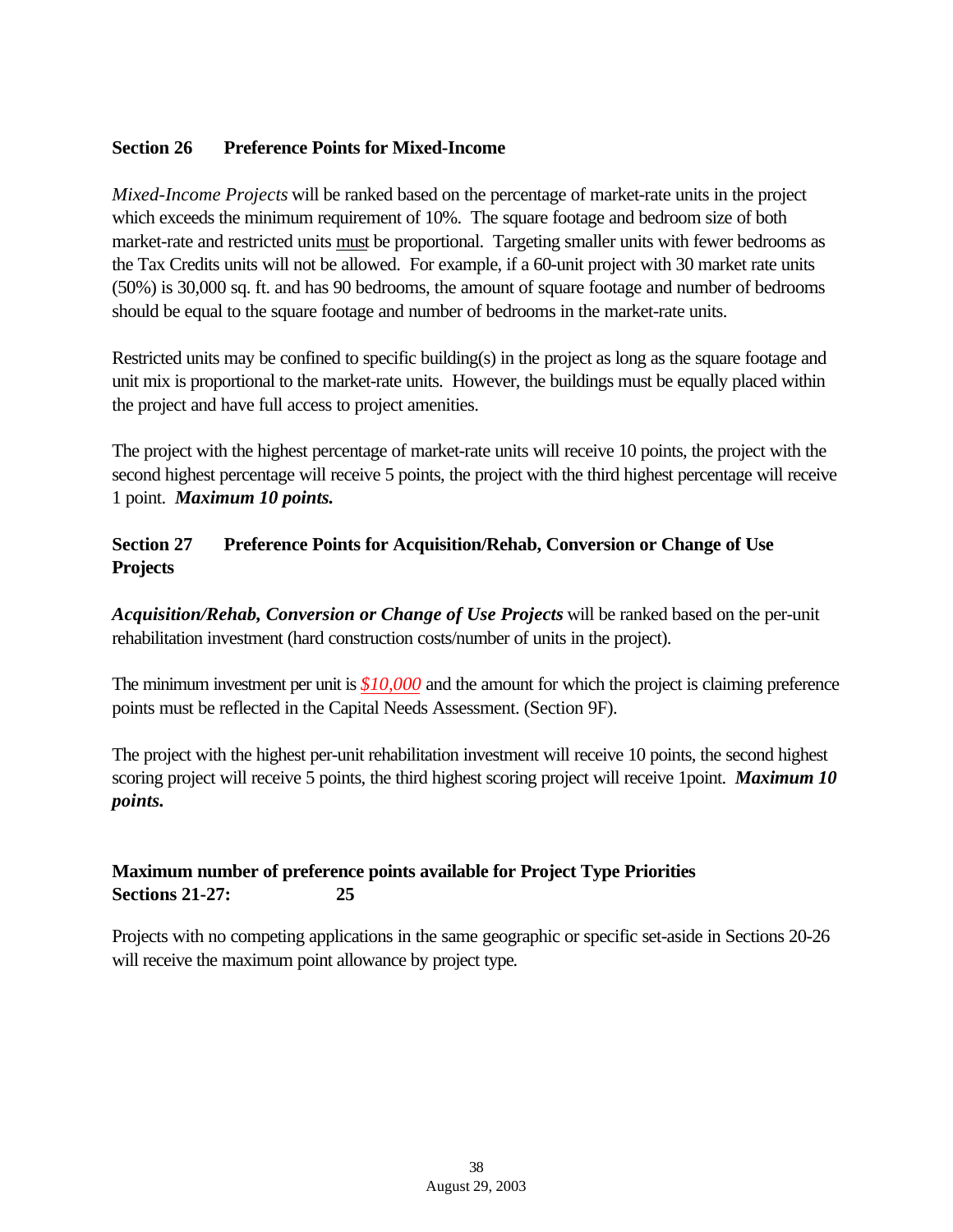# **Special Scoring Factors**

The Division identified a limited number of factors considered essential to targeting the development of housing for low income persons, expanding the level of services available to at-risk households, and providing incentives for keeping project costs down

Sections 28 – 32 describe how preference points will be awarded to achieve these goals.

## **Section 28 Preference Points for Low Rent**

All projects are eligible to receive preference points based on the overall rent targeting in the project. A project's overall rent level is determined by multiplying the percentage of the total units within each rent level(s) by the rent level in percentages. For Example:

|                       | <b>Project One (40 units)</b> | <b>Project Two</b>                                          | <b>Project Three</b>     |
|-----------------------|-------------------------------|-------------------------------------------------------------|--------------------------|
| Number of Units       | 40 Units                      | 40 units                                                    | 52 units                 |
| Distribution of Units | All units with 40% rents      | 15 units $w/45\%$ rents<br>$25$ units w/35% rents           | All units with 35% rents |
| Scoring               | 100% X.40                     | $37.5\%$ X $.45 = .16875$ plus<br>$62.5\%$ X $.35 = .21875$ | $100\% \text{ X}$ .35    |
|                       | $Score = .4 score$            | $=.3875$ score                                              | $=.3500$ score           |

In this example, Project Three has the lowest overall rent level.

Preference points will be awarded in the amounts specified in the following table.

| <b>Rating Criteria</b>     | <b>PTS</b>               |
|----------------------------|--------------------------|
| (Low Rent Score)           |                          |
| $= .30$ (100% @ 30% rents) | $\mathbf{I}(\mathbf{I})$ |
| $> .30$ and $< .35$        |                          |
| $> .35$ and $< .40$        |                          |
| $> .40$ and $< .45$        |                          |
| $> .45$ and $< .50$        |                          |
| $> .50$ and $< .60$        |                          |

*Maximum number of preference points available 10*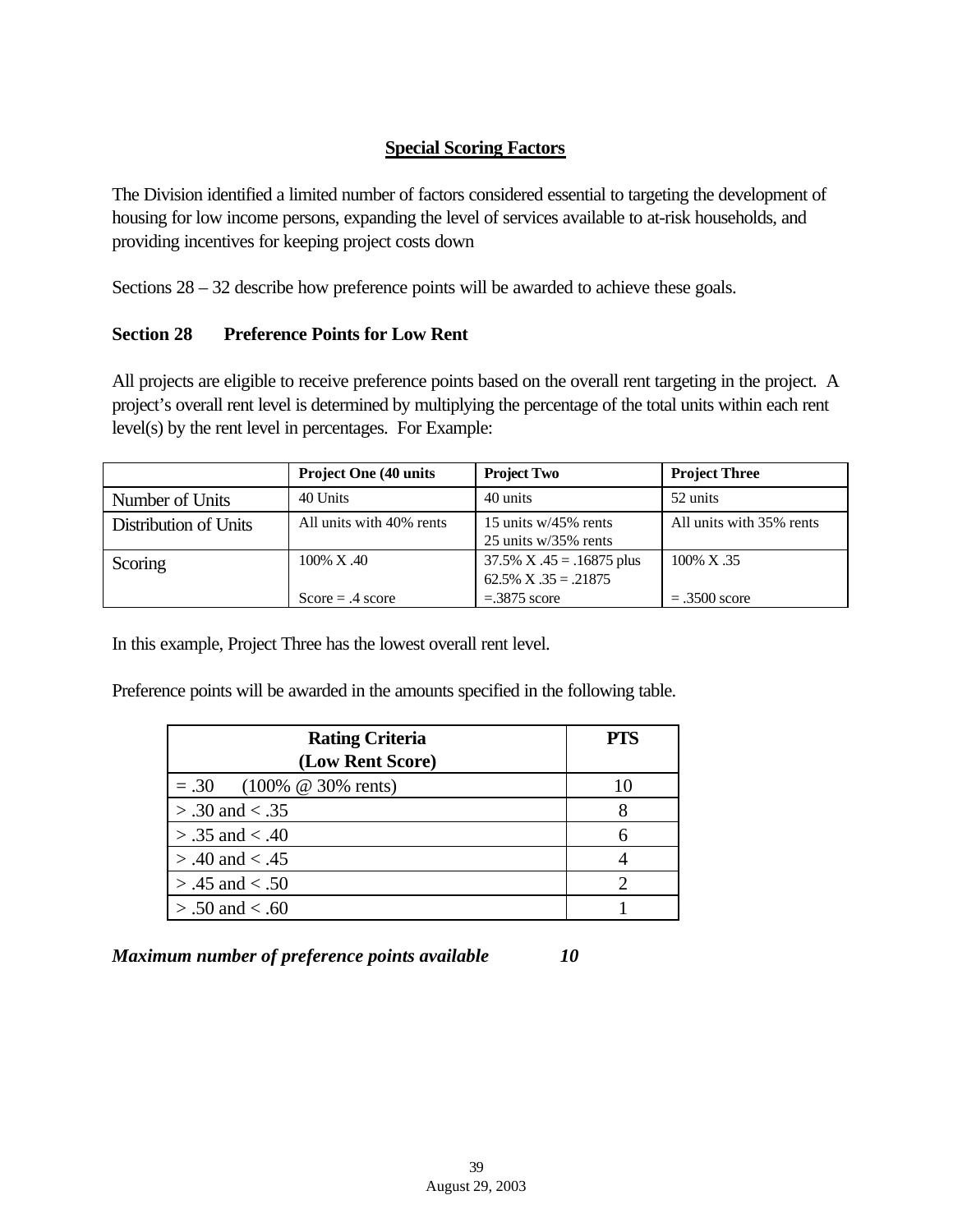#### **Section 29 Preference Points for Low Income Targeting**

All projects are eligible to receive preference points based on the overall income targeting in the project. A project's overall income level is determined by multiplying the percentage of the total units within each rent level(s) by the rent level in percentages. For Example

|                       | <b>Project One (40 units)</b> | <b>Project Two</b>             | <b>Project Three</b>     |
|-----------------------|-------------------------------|--------------------------------|--------------------------|
| Number of Units       | 40 Units                      | 40 units                       | 52 units                 |
| Distribution of Units | All units $@$ 40% income      | 15 units @ 45% income          | All units $@35\%$ income |
|                       |                               | 25 units $@$ 35% income        |                          |
| Scoring               | 100% X.40                     | $37.5\%$ X $.45 = .16875$ plus | 100% X.35                |
|                       |                               | $62.5\%$ X $.35 = .21875$      |                          |
|                       | $Score = .4 score$            | $=.3875$ score                 | $=.3500$ score           |

In this example, Project Three has the lowest overall rent level.

Preference points will be awarded in the amounts specified in the following table.

| <b>Rating Criteria</b>   | <b>PTS</b> |
|--------------------------|------------|
| (Low Income Score)       |            |
| $= .30$ (100% @ 30% AMI) | 10         |
| $> .30$ and $< .35$      |            |
| $> .35$ and $< .40$      |            |
| $> .40$ and $< .45$      |            |
| $> .45$ and $< .50$      |            |
| $> .50$ and $< .60$      |            |

*Maximum number of preference points available 10*

#### **Section 30 Preference Points for Supportive**

All projects are eligible to receive preference points based on the number of supportive services at the project. All supportive services must comply with all local, city, county, state and federal laws and regulations that include, but are not limited to, licensing, permits, certification and bonding and insurance requirements.

Evidence must be provided in the application that the project owner has a fully executed agreement (contingent upon receiving an allocation of Tax Credits) for the service being provided, and how it is to be compensated. The service must be available to all tenant families and will be available for a minimum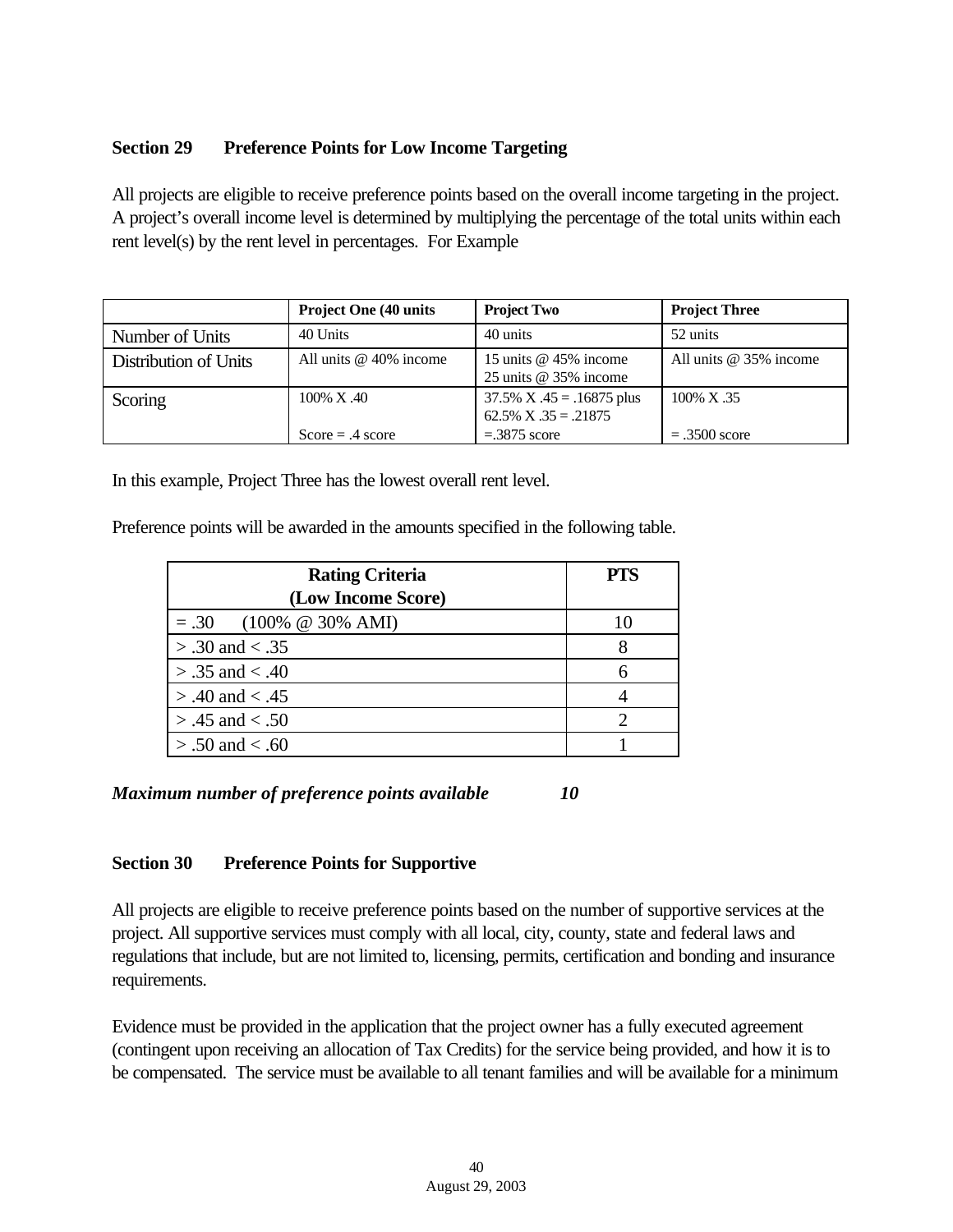of 8 hours per week. There will be no mandatory fees for the basic service. Any fee required will be at the discretion of the Division.

The project owner must provide the service for the initial IRS 15 year compliance period, and must not allow more than a 30-day gap in service provided. If a service provider's contract ceases to be valid the sponsor must notify the Division at the time (within seven (7) days) the contract is invalidated. If there is no notification and no new service contract executed by the time the development is audited and/or the Division is notified of an invalidated contract, the project will be considered out of compliance.

| <b>Rating Criteria</b>                               | PTS                         |
|------------------------------------------------------|-----------------------------|
| <b>Supportive Services Provided</b>                  |                             |
| A. Provision of childcare services on-site or        | $2$ (on-site)               |
| linked to outside centers.                           | 1 (off-site)                |
| B. Providing health care services on-site or linked  | $2$ (on-site)               |
| with a local health care provider.                   | 1 (off-site)                |
| C. Providing job-training programs on-site or        | $2$ (on-site)               |
| linked with a local training center.                 | $1$ (off-site)              |
| D. Providing one prepared meal on a daily basis      | $\mathcal{D}_{\mathcal{L}}$ |
| available to all tenants                             |                             |
| E. Transportation services                           | 3                           |
| F. Computer literacy training made available to      |                             |
| all tenants                                          |                             |
| G. Personal finance training; that includes money    | 1                           |
| management, credit counseling and personal           |                             |
| budgeting.                                           |                             |
| <b>Maximum Supportive Services preference points</b> | 10                          |
| available                                            |                             |

The 2004 QAP will award preference points for the following supportive services:

The Division reserves the right to award preference points to other supportive services upon request of the project owner and review of the proposed service plan by the Division. However, the overall total may not exceed ten. The approval must be received prior to and submitted with the application.

A CPA must make a determination that commercial and/or health care activities on-site will not have an adverse affect on the project's eligible basis.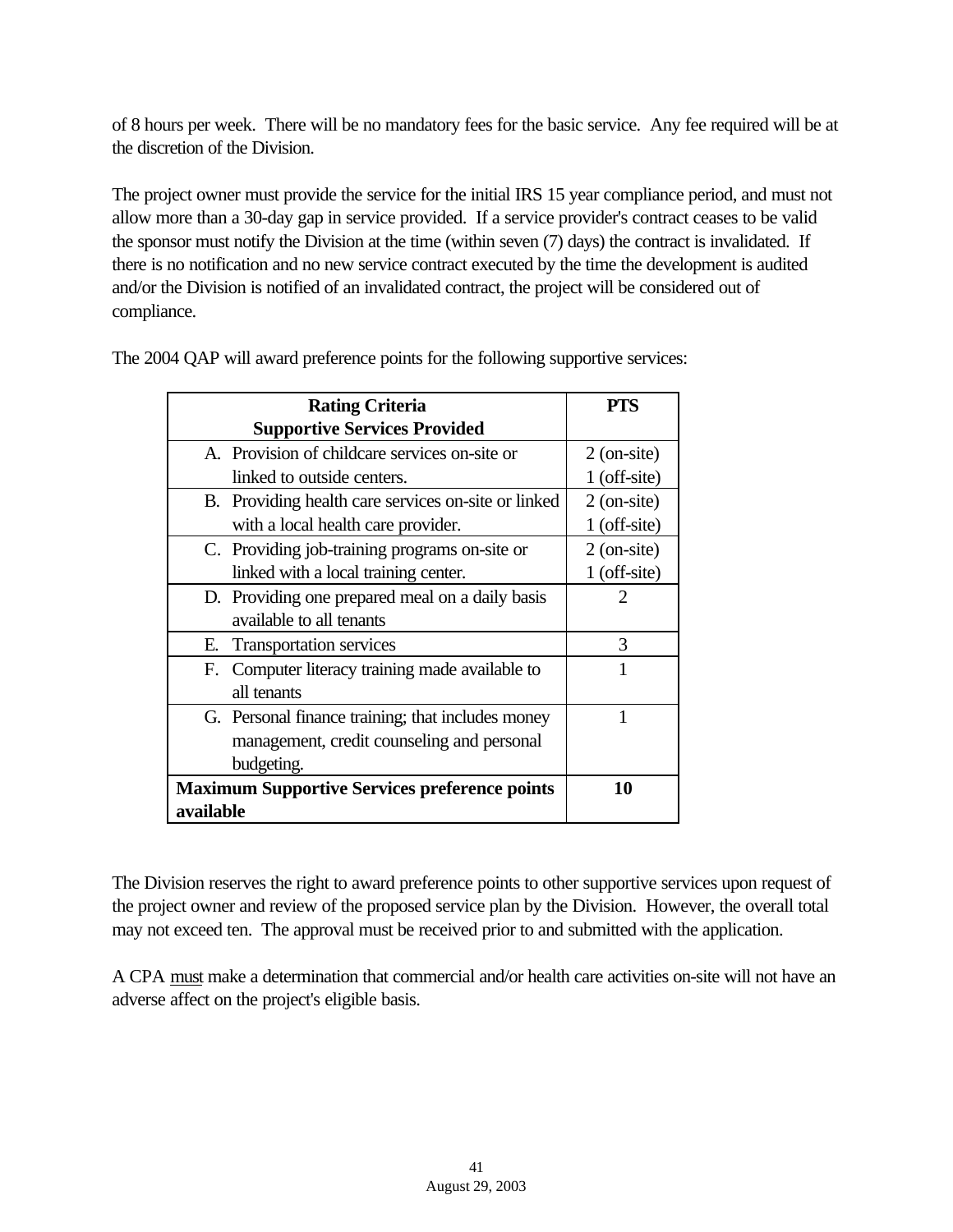# **Section 31 Preference Points for Lowest Developer Fee**

The developer fee must not exceed 15% of the total cost of the project excluding the developer's fee. The fee includes profit and overhead of the developer, in addition to fees for consultants/processing agents. The cost certification must reflect the developer fee disclosed within the original application and may not be changed for any reason.

Preference points will be awarded on a basis of 1 point for each 1% reduction in developer fee to a maximum of 5 points.

| <b>Rating Criteria</b> | <b>PTS</b> |
|------------------------|------------|
| <b>Developer Fee</b>   |            |
| A. Less Than 11%       |            |
| B. 11.0% to 11.99%     |            |
| C. 12.0% to 12.99%     |            |
| D. 13.0% to 13.99%     |            |
| E. 14.0% 10 14.99%     |            |
| F. 15%                 |            |

*Maximum number of preference points available 5*

# **Section 32 Preference Points for Lowest Contractor Fee**

Contractor fees must not exceed 14% of the total cost of the project. The fee will be determined by excluding contractor profit, overhead and general requirements from the actual costs of construction and calculating the percentage. The original contractor fee must be reflected at cost certification time and may not be changed. Any contractor fee in excess of 14 percent will be taken out of the Gap Calculation for determination of the final Tax Credit allocation and issuance of IRS Form 8609. Construction costs will be limited to on-site work, the construction of new structures/accessory buildings and/or the rehabilitation of existing structures. *See* NAC 319.987

| <b>Rating Criteria</b> | <b>PTS</b> |
|------------------------|------------|
| <b>Contractor Fee</b>  |            |
| G. Less Than 10%       |            |
| H. 10.0% to 10.99%     |            |
| I. $11.0\%$ to 11.99%  |            |
| J. 12.0% to 12.99%     |            |
| K. 13.0% to 13.99%     |            |
| I. 14%                 |            |

*Maximum number of preference points available 5*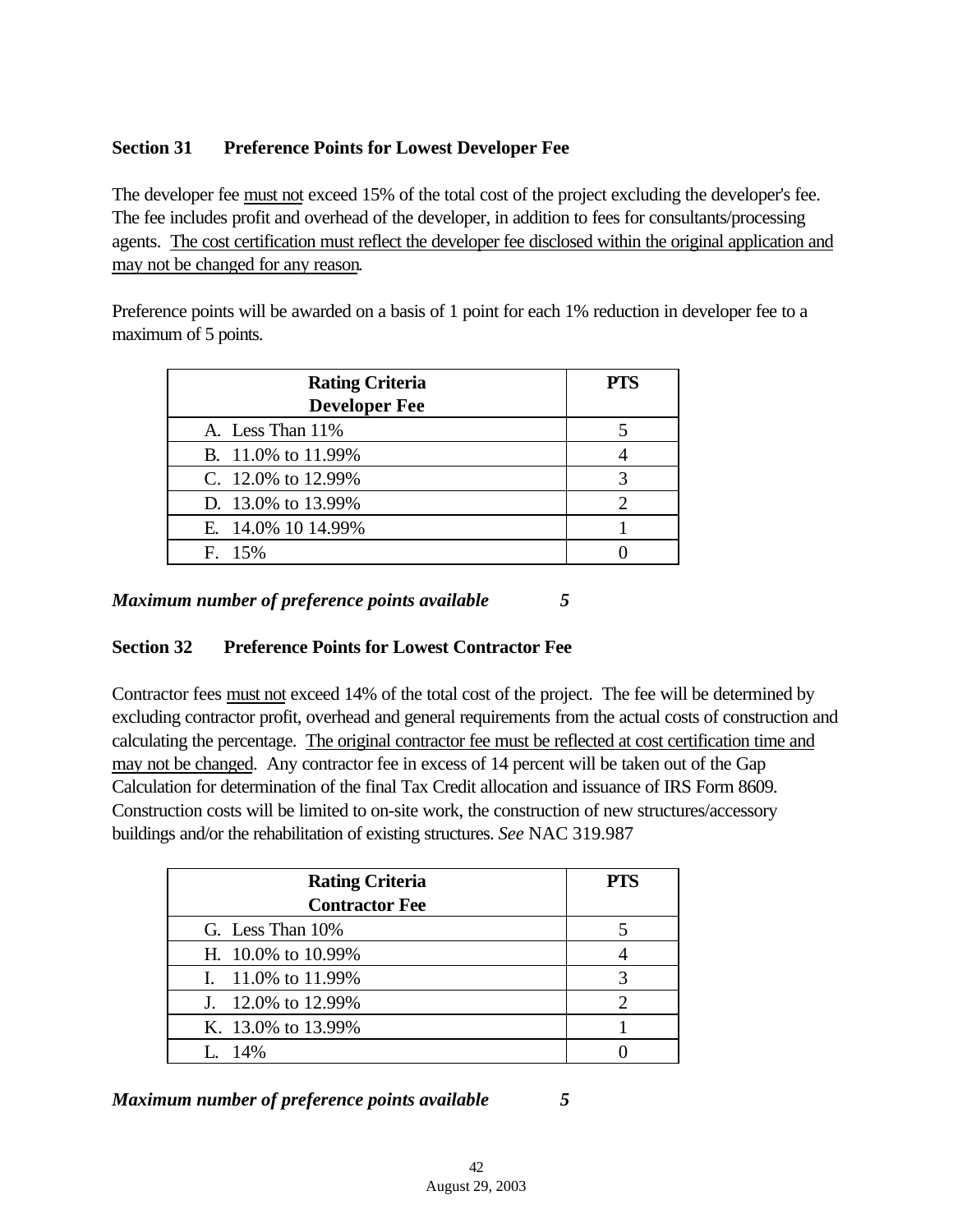# **Maximum number of preference points offered for Special Areas of Consideration Sections 27-31: 40**

## **Section 33 Tie Breakers**

In the event that one or more projects competing for Tax Credits in the same set-aside or geographical account receives an identical number of preference points, the Division will break the tie by determining which proposal leverages the greatest level of non Tax Credit funding.

This will be determined by dividing the total amount of Tax Credits requested by the total project costs. The project with the lowest percentage of Tax Credits to project cost will be the successful project

If the above fails to break the tie, the Division will conduct a lottery pursuant to NAC 319.990.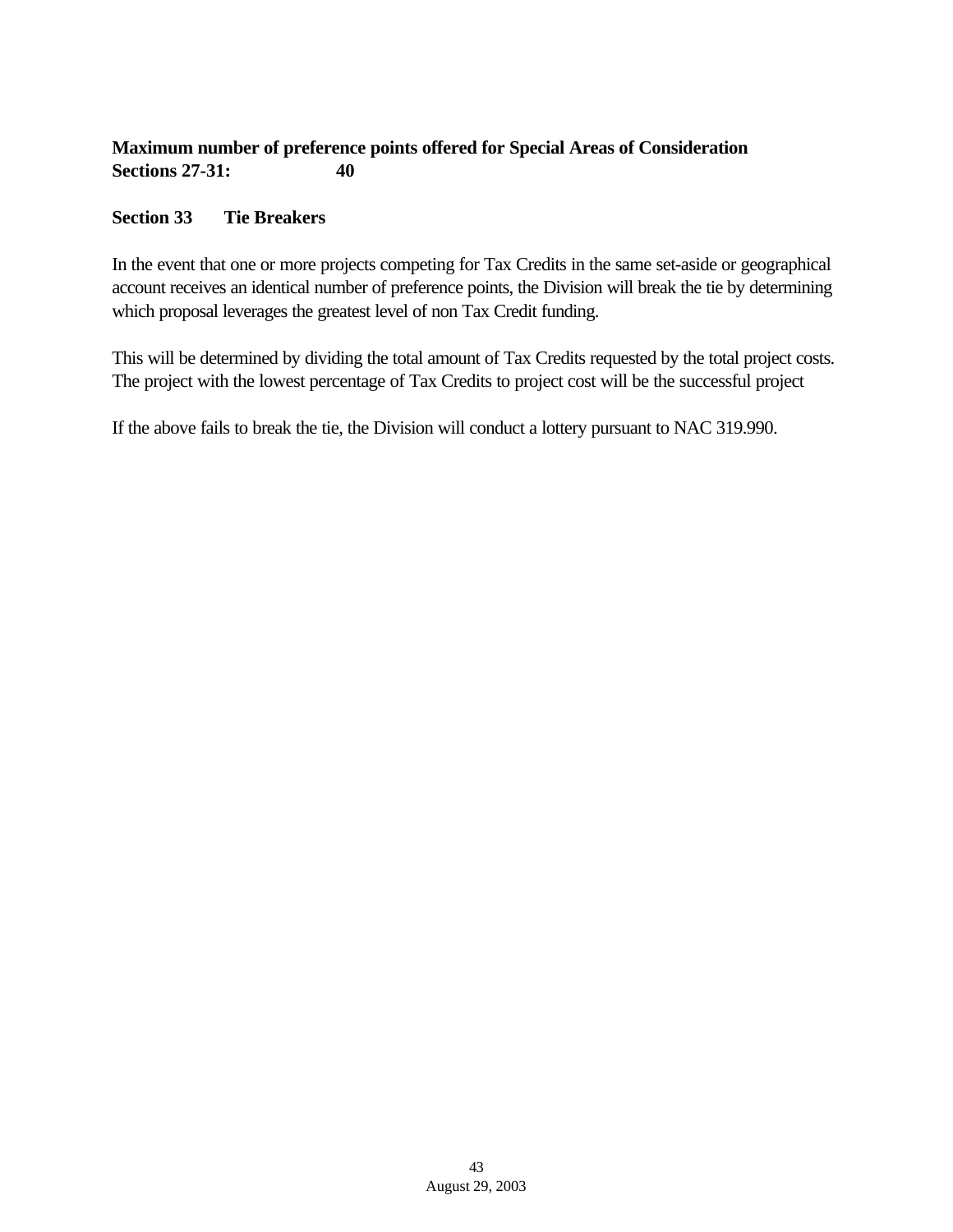## **PROJECT DEVELOPMENT INFORMATION**

#### **Section 34 Maximum 2004 Per Unit Development Cost**

In allocating Tax Credits to a project, the Division will consider the number and size of units (based on the number of bedrooms) to the project's eligible basis.

The Division will not allocate Tax Credits for eligible basis costs that are in excess of HUD's Section  $221(d)(3)$  per-unit cost limits<sup>14</sup> plus the per unit developer fee proposed for the project. If a project's per unit eligible basis exceeds the amounts listed below plus the per unit developers fee the project owner must provide documentation to the division that the project is financially feasible.

| Area             | <b>Base</b> | So. Lake     | <b>Las Vegas</b> | <b>Carson City</b>  | <b>Lincoln Co</b> | Nye Co.   | All other    |
|------------------|-------------|--------------|------------------|---------------------|-------------------|-----------|--------------|
|                  | Limits      | <b>Tahoe</b> | (Clark Co)       | <b>Reno/Sparks</b>  |                   |           | <b>Areas</b> |
| <b>High Cost</b> |             | 194          | 187              | 182                 | 169               | 159       | 172          |
| Factor           |             |              |                  |                     |                   |           |              |
|                  |             |              |                  | <b>Non Elevator</b> |                   |           |              |
| 0 bdrm           | \$42,048    | \$81,573     | \$78,630         | \$76,527            | \$71,061          | \$99,856  | \$72,323     |
| 1 bdrm           | \$48,481    | \$94,053     | \$90,659         | \$88,235            | \$81,933          | \$77,085  | \$83,387     |
| 2 bdrm           | \$58,469    | \$113,430    | \$109,337        | \$106,414           | \$98,813          | \$92,966  | \$100,567    |
| 3 bdrm           | \$74,840    | \$145,190    | \$139,951        | \$136,209           | \$126,480         | \$118,996 | \$128,725    |
| 4 bdrm           | \$83,375    | \$161,748    | \$155,911        | \$151,743           | \$140,904         | \$132,566 | \$143,405    |
| <b>Elevator</b>  |             |              |                  |                     |                   |           |              |
| 0 bdrm           | \$44,250    | \$85,845     | \$82,748         | \$80,535            | \$74,783          | \$70,358  | \$76,110     |
| 1 bdrm           | \$50,724    | \$98,405     | \$94,854         | \$92,318            | \$85,724          | \$80,651  | \$87,245     |
| 2 bdrm           | \$61,680    | \$119,659    | \$115,342        | \$112,258           | \$104,239         | \$98,071  | \$106,090    |
| 3 bdrm           | \$79,793    | \$154,798    | \$149,213        | \$145,223           | \$134,850         | \$126,871 | \$137,244    |
| 4 bdrm           | \$87,588    | \$169,921    | \$163,790        | \$159,410           | \$148,024         | \$139,265 | \$150,651    |

#### **Section 35 Operating Expenses**

Project operating expenses between \$200-\$300 per unit/per month are typical for projects in Nevada and considered acceptable by the Division. Applications for projects with operating expenses outside this range must include an explanation of why the expenses are higher or lower. The Division reserves the right to adjust Tax Credits on projects with operating expenses greater than the \$200.00 to \$300.00 range.

*See* NAC 319.987

l

<sup>&</sup>lt;sup>14</sup> NOTE: The following figures are HUD's Section  $221(d)(3)$  per unit limits for December, 2001. Figures for 2004 will be listed when provided by HUD. In the event that the issued HUD Section 221(d)(3) per unit cost limits for 2004 are lower than the previous year's established limit for any jurisdiction, the per unit costs listed for 2004 may be increased by 15 percent. This increase will be at the discretion of Division staff if requested by the project sponsor and evidenced by supporting documentation.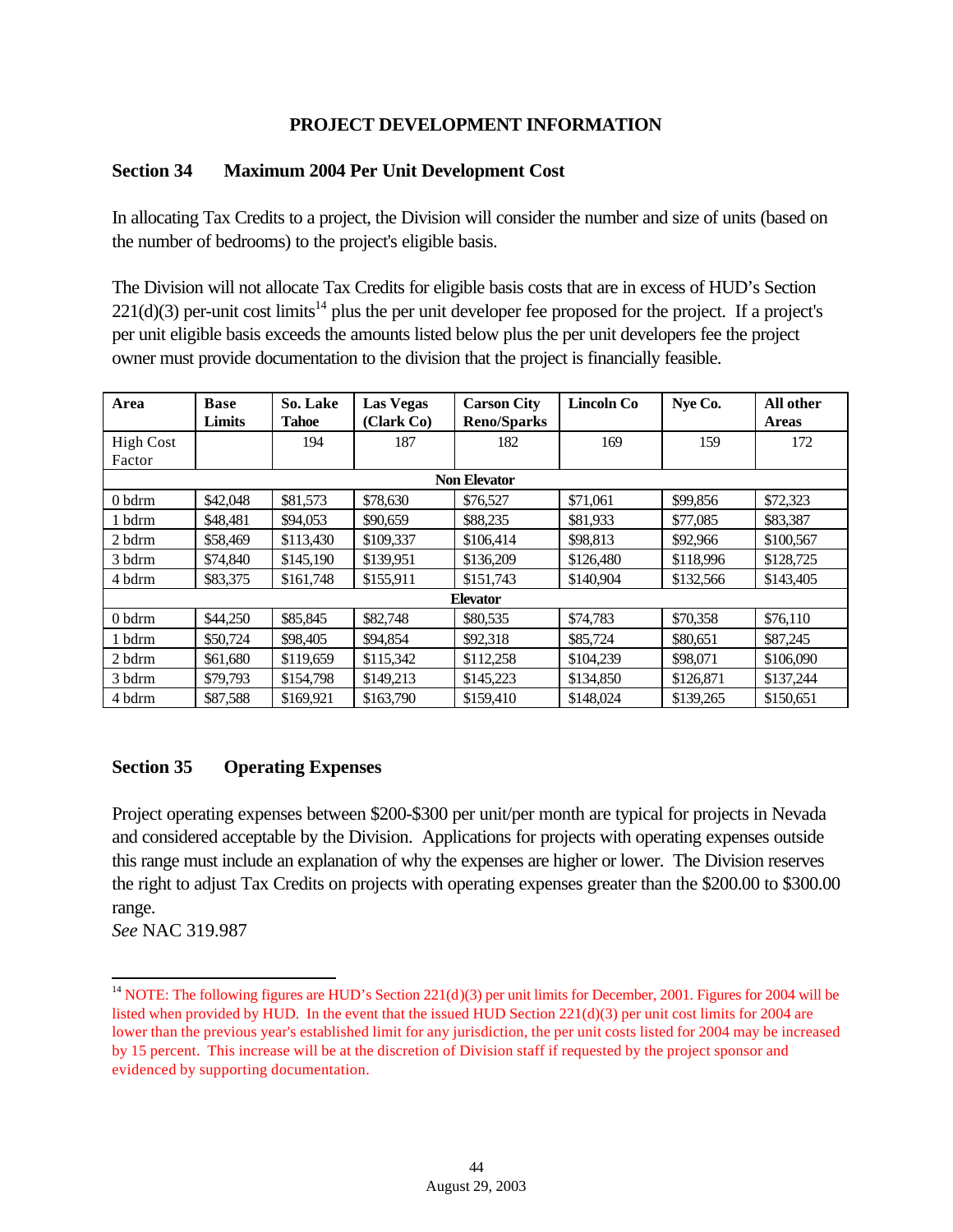#### **Section 36 Estimation of Utility Allowance**

At the time of application, the project owner must estimate the amount of utility allowance applicable to each unit, considering the square footage of the unit and the proposed source of energy in accordance with Treasury Regulation § 1.42-10. The project owner assumes the risk that these estimates will be reasonable and supportable. At the time the project is placed in service, the project owner must provide evidence that the utility allowance used conforms to the requirements of the Code and Treasury Regulation. Failure to do so will result in forfeiture of the Tax Credits.

The project owner may provide a survey of actual utilities being paid in the area or use the PHA utility allowance for the area. Surveys must: (1) have been conducted within 12 months of the application; (2) sampled units must be located within a radius of 50 miles from the proposed project location; (3) sampled units must be similar in size, within 10%, based on unit square footage, to those in the project; (4) include a sample size of at least 10 units; (5) the energy source must be the same as proposed for the project; and (6) include the address and square footage of each unit surveyed.

# **Section 37 Adjustments to Eligible Basis for Projects Located in Qualified Census Tract and Difficult to Develop Areas**

Applicants who build projects located in a qualified census tract or in a difficult to develop area are authorized to utilize 130% of eligible basis as a factor in determining the adjusted eligible basis.

- A. 2003 IRC Section 42(d)(5)(C) Metropolitan Qualified Census Tracts
	- 1) Las Vegas Metropolitan Area: 3.01; 3.02; 4.00; 5.03; 5.04; 5.11; 5.14; 6.00; 7.00; 8.00; 9.00; 11.00; 22.0; 22.04; 24.04; 24.05; 26.01; 34.25; 38.00; 43.00; 44.00; 46.00; 47.03; 47.07; 47.08; 47.09; 47.10; and 47.13.
	- 2) Reno/Sparks Metropolitan Area: 1.00; 9.00; 18.00; 19.0; and 22.03.
- B. 2003 IRC Section 42(d)(5)(C) Non-Metropolitan Qualified Census Tracts
	- 1) Elko County 9403.00
	- 2) Mineral County 9402.00
- C. 2003 IRC Section 42(d)(5)(C) Metropolitan Difficult To Develop Areas  $\mathscr{\mathscr{L}}$  No areas listed.
- D. 2003 IRC Section 42(d)(5)(C) Non-Metropolitan Difficult To Develop Areas  $\approx$  No Areas Listed.

Any additional change(s) in the designation will be issued by HUD in the Federal Register at a later date and be made a part of the 2004 QAP. *See* NAC 319.991

#### **Section 38 Maximum Amount of Tax Credits Awarded**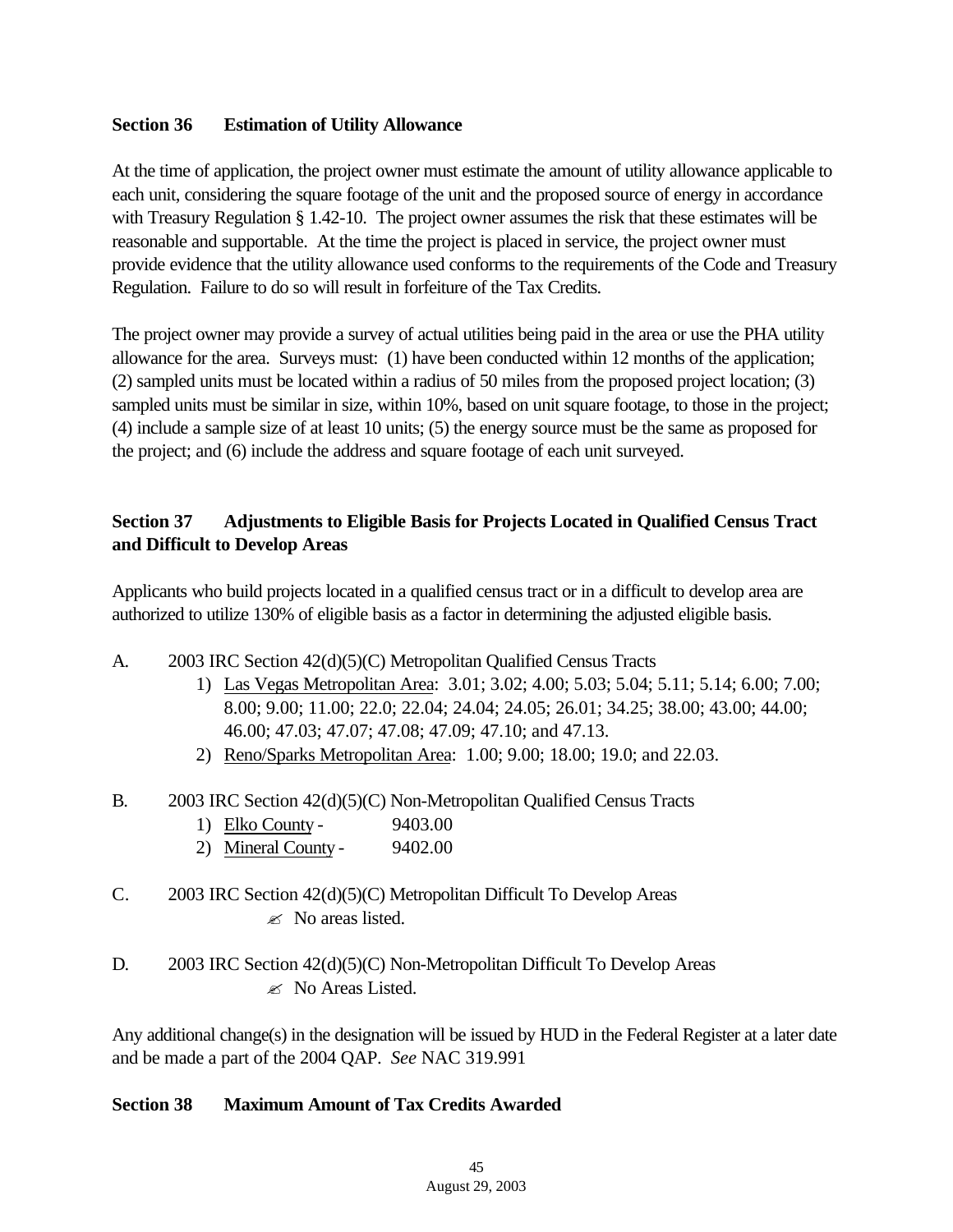# A. Developer Cap:

The Division has elected to limit the total amount of Tax Credits a developer may receive under the 2004 plan to a maximum of \$1.5 million. This limit does not circumvent the per-project Tax Credit cap.

# B. Project Cap:

The Division has elected to limit the amount of tax credits a project may receive under the 2004 plan to \$750,000. Application for Tax Credits in excess of \$750,000 will be rejected. The Division will accept applications that request Tax Credits for more than one sub-account, as long as the total amount of Tax Credits requested does not exceed the maximum limit. The Division reserves the right to award more than \$750,000.00 of Tax Credits to projects financed by the Tax Exempt Bond Program, if the project complies with all of the Division's policies, procedures and all State and federal regulations and laws.

See NAC 319.992.

# C. Multiple Project Phases.

The Division reserves the right to reject multiple applications if they are determined to be for one project that has been split in order to circumvent this maximum. Projects that are phased in from one Tax Credits plan year to another will not be considered as one project for the purposes of this maximum. For example, if a project owner receives Tax Credits on a project this year and next year qualifies and is appropriately ranked for an expansion or new phase of the existing project, the project owner may receive the maximum Tax Credits for the new phase.

#### D. Tax Credit Return.

The project sponsor may voluntarily return Tax Credit awards before the carryover allocation is due. If a project receives a carryover allocation and the project sponsor decides to return the Tax Credits, the return will be considered involuntary. *See* NAC 319.972.

# **Section 39 Final Allocation of Tax Credits**

Once all of the buildings in the project are placed in service, the sponsor or project owner may request the final allocation and IRS form(s) 8609.

The following information needs to be completed to receive the IRS form(s) 8609:

- 1. Final allocation application.
- 2. CPA certification of costs. The Division will consider the Initial CPA Certification of Costs as the true and correct document for the issuance of IRS Form 8609.
- 3. Final Energy Audit and Inspection. The final energy audit/inspection for new construction must have a REM Index Rating of 86 or higher. The final energy audit/inspection for rehabilitation projects must show that all of the energy saving measures identified in the Pre-energy audit have been properly installed.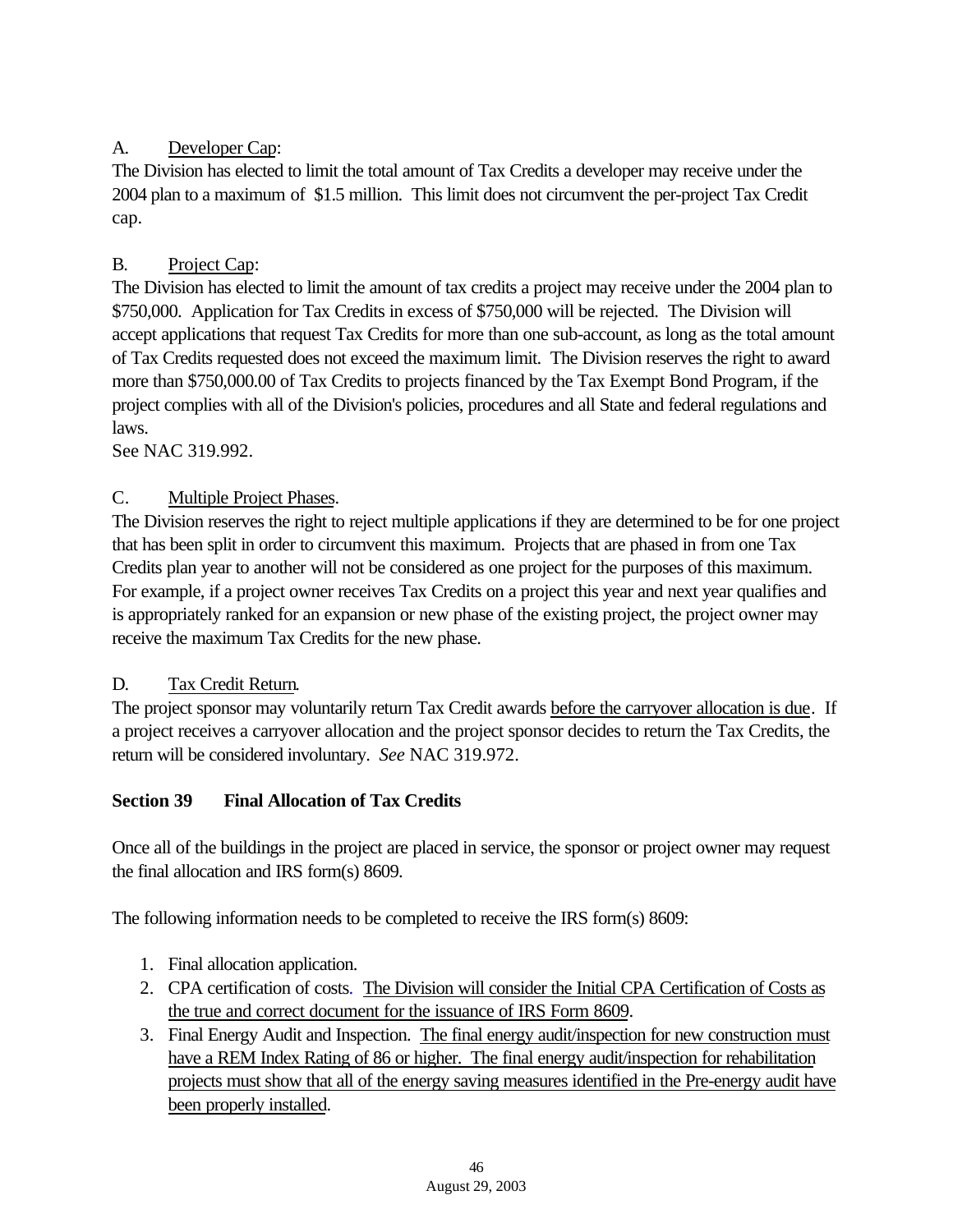- 4. Pre 8609 inspection by Division. The inspection will include a review of proposed unit mix and amenities in the application and completeness of constriction.
- 5. Comply with Section 42 (Lease up Requirements).
- 6. Letter certifying permanent financing is in place.
- 7. Letter acknowledging project has met ADA design standards.

#### **Section 40 Tax Credit Monitoring**

As of January 1, 2001, all compliance monitoring will require habitability standard inspection as per Treasury (IRS) Regulation 1.42.5.

#### **Section 41 Fees**

All fees paid to the Division are non-refundable.

A. Application Fee

The application fee is \$1,250.00 (Budget consideration figure for these amounts has not been determined yet.)

#### B. Re-submission Fee

If the application has been withdrawn or rejected during the previous allocation round, or if the project owner desires to make any material changes to the application, a fee of \$1,000.00 will be required. Re-submitted applications will not be accepted after the application closing date of any Tax Credits round.

#### C. Reservation Fee

A reservation fee equal to 6.8% of the Tax Credits reservation amount is payable at the time the Division reserves the Tax Credits for the project. Non-profits that are not joint-venturing or in partnership with a for-profit project owner will have the option of (1) paying 1.8% of the credit amount at the time of reservation and the balance of 5% on or before six months from the date of reservation, or (2) the total reservation fee of 6.8% at the time the Division reserves Tax Credits for the project. The reservation fee is due upon receipt of the reservation letter **and must be paid on or before May 30, 2004**. (Budget consideration figure for these amounts has not been determined yet.) *See* NAC 319.978(2).

#### D. Carryover Fee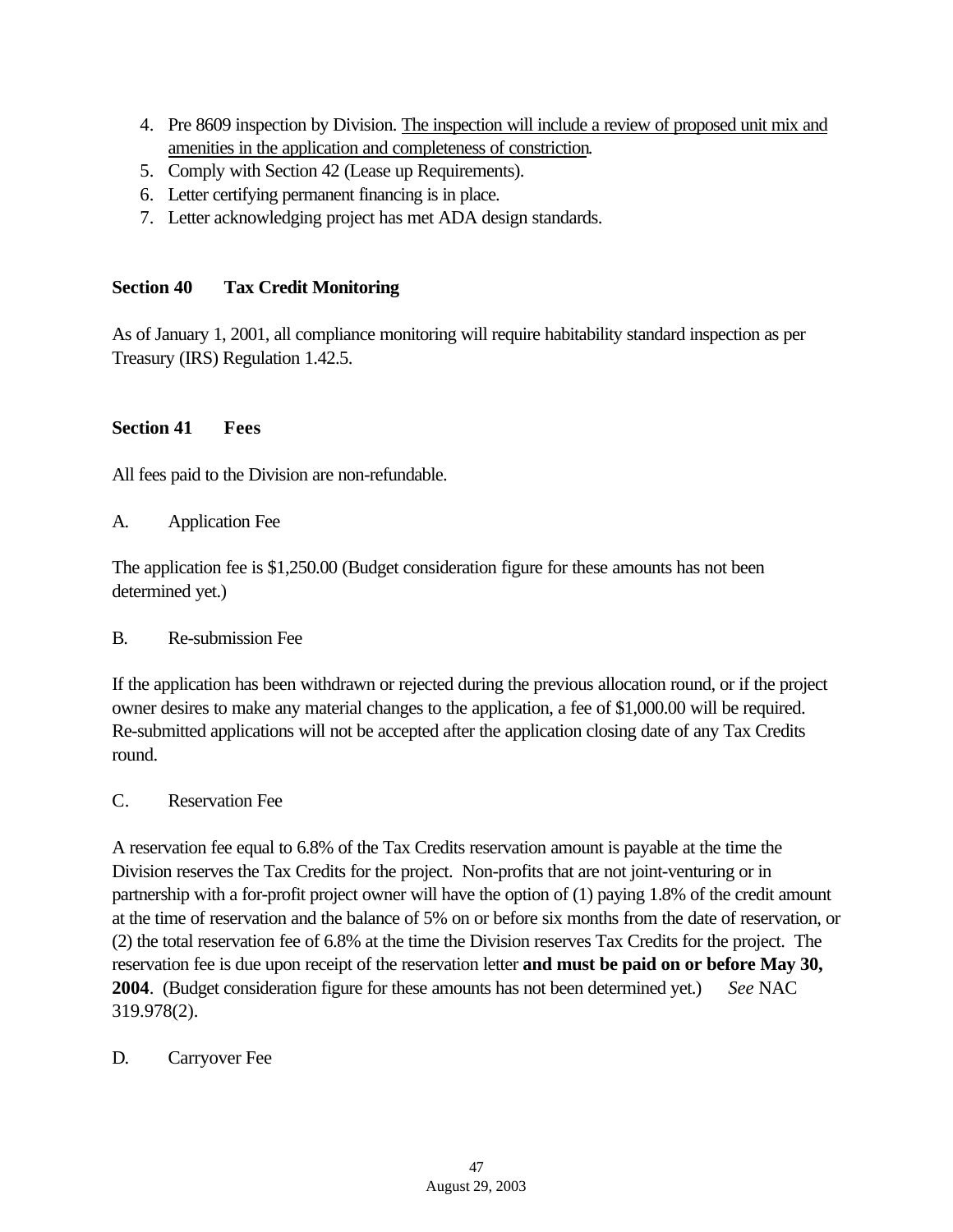An administrative fee of \$400.00 will be charged for each carryover letter issued by the Division. The project owner's federal tax identification number must be supplied at the time the carryover commitment is requested.

# E. Compliance Monitoring Fee

A fee of \$150.00 plus \$20.00 for each low-income unit will be charged for each year of the compliance period. Annual fees for each project are immediately due when the project is placed in service and by January 31 of each year thereafter throughout the extended use period, 30 or more years. The Division reserves the right to adjust monitoring fees as necessary on a project-by-project basis to cover the cost and expense of monitoring compliance.

#### F. Compliance Training Fee

A fee of \$25.00 per person will now be required to attend the Division's annual Tax Credit Compliance Training. The one-day training session, usually conducted in April/May of each year, is held in Las Vegas and Carson City/Reno. Attendance is mandatory for all on-site property managers. Notice of the training sessions will be announced every year once a date and site are determined.

#### G. Compliance Monitoring Fee for Second Audit

If a property receives an audit in which the property is substantially out of compliance (less than 75% of the property is in compliance or there are issues regarding the minimum set aside and the property requires a second audit), there will be an additional audit fee equal to the per unit monitoring fee for each unit/file that requires a second audit.

#### H. Legal Fees

If the sponsor and/or developer of the project request a change or decision which requires the Division to obtain legal advice beyond the normal guidance provided by the Division Counsel, the sponsor and/or developer will be billed for the legal service at a rate of \$475.00 per hour. Legal fees must be paid if the Division's Counsel or Tax Counsel performs legal work that requires more than one (1) hour of time.

#### I. Energy Audit Fees

The 2004 QAP requires owners/sponsors to conduct a Pre-Construction Energy Audit prior to new construction or rehabilitation within 90 days of the application. If the owner/sponsor cannot contract for energy audit services within this period, the Division may procure the required energy auditing services. In this event, the costs of the energy auditing services will be reimbursed to the Division by the owner/sponsor. The Division's cost of performing energy audits is \$7,000 per audit for projects under 250 units.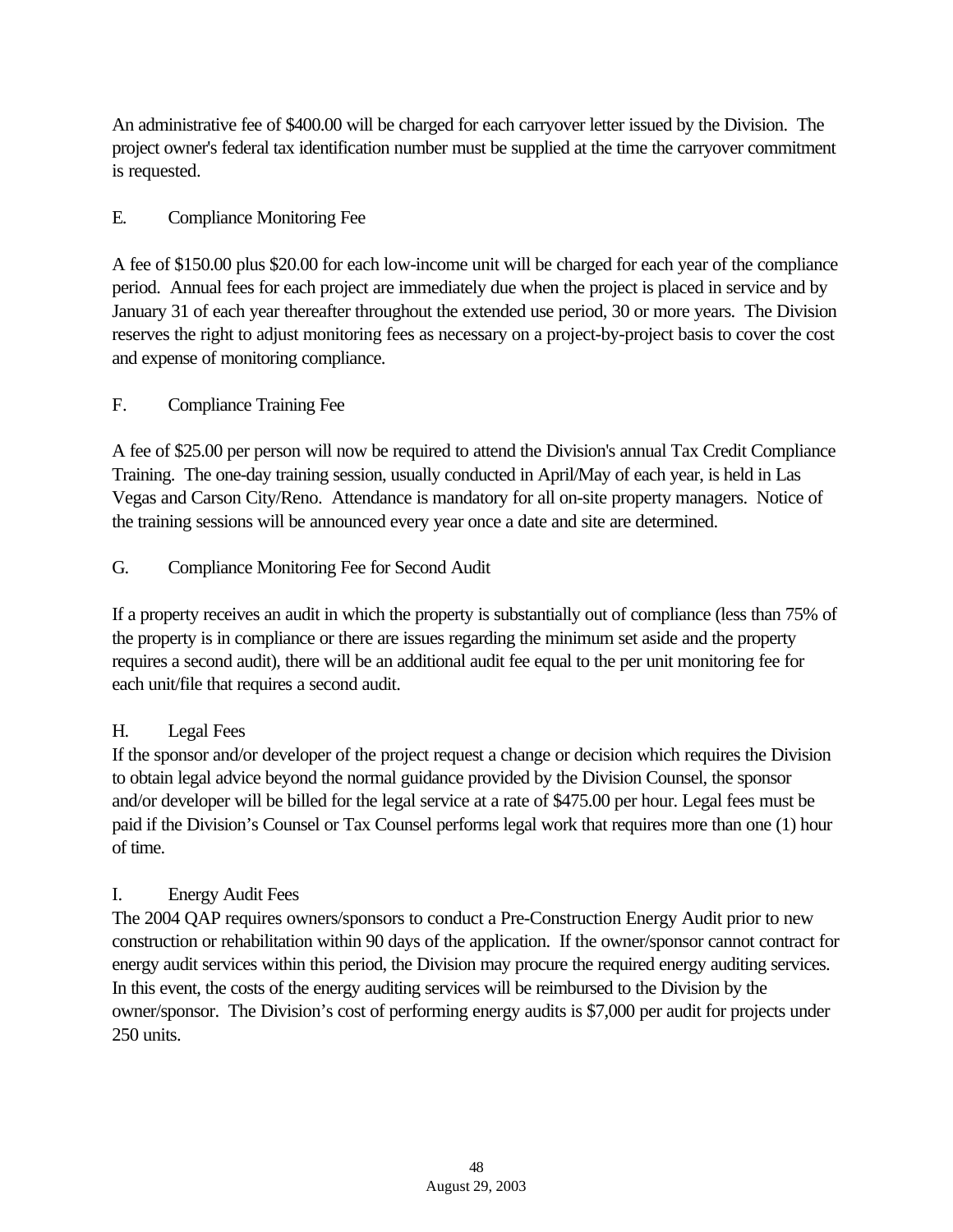## **Section 42 Debarred List**

The Administrator will have the option to reject application for Tax Credits due to the following: If the developer and/or equity partner (1) is included on the HUD Debarred List; (2) defaulted or failed to Complete Funding or Construction on a Tax-Exempt Bond Issue; (3) defaulted and/or failed to comply with a HOME and/or LIHTF and/or; (4) defaulted or failed to comply with a Tax Credit Project that receives a Tax Credit reservation or allocation by the Division.

## **Section 43 Lease-up Requirement**

Effective January 1, 2002, all project owners will be required to contact the Division once the first building in the project is issued a Certificate of Occupancy and prior to any lease-up. The Division will provide an orientation to the project owners and on-site property managers regarding the long-term compliance of the property with Section 42 of the IRS Code. The Division will review the State's Tax Credit Compliance Manual with project management and discuss the Division's compliance requirements and project management responsibilities. This orientation is mandatory. Failure to contact the Division as specified above will result in a delay of the Division's issuance of IRS form(s) 8609.

#### **Section 44 Waiver of Annual Income Re-certification**

Projects that are 100% Low-Income Tax Credits are eligible for a waiver of annual income recertification under provisions of IRS Revenue Procedure 94-64. To request a waiver, the project owner/sponsor must provide the Division with a certification from a nationally recognized consulting firm proficient in monitoring compliance requirements under the provisions of IRC § 42 that the project is eligible to receive such a waiver.

The required certification must certify that as of the date of the audit the project was 100% in compliance with all of the provisions of Internal Revenue Code§ 42. The required certification must recommend that the project and project owner be granted a waiver of annual income re-certification as provided under IRS Revenue Procedure 94-64.

Approval of the waiver request will be made through a statement issued by the Division that the project is in compliance with the IRC § 42.

At the request of the project owner/sponsor, the Division will supply a list of consulting firms with expertise in the area of IRC § 42 compliance. The project owner is responsible for contracting with the consulting firm of its choice.

All fees and expenses are the sole responsibility of the project owner. The Division will not recommend any consulting firm. The Division reserves the right to reject an audit or to contact the audit firm directly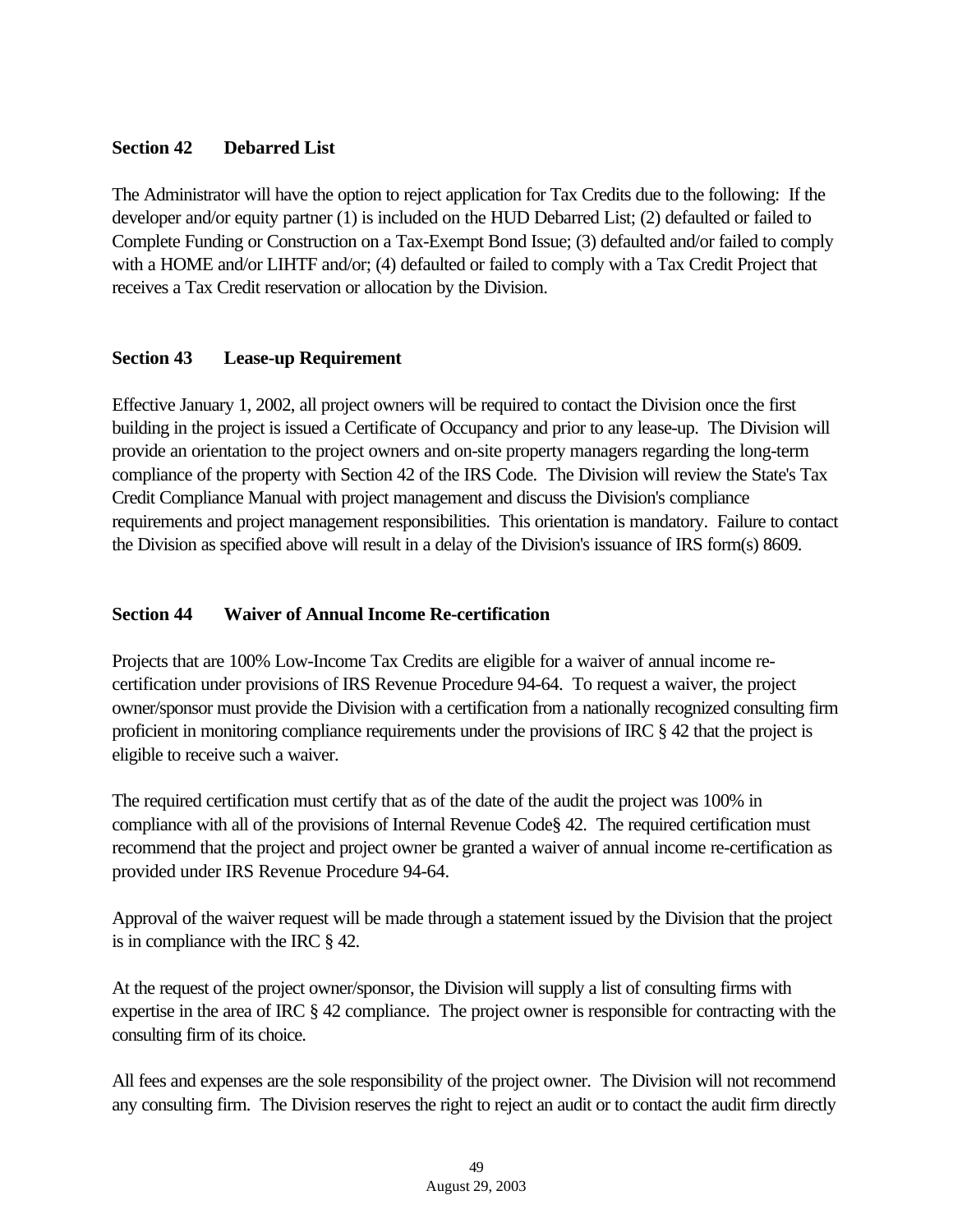for clarification of its findings or to discuss methodology. The audit and findings must be filed with the Division within 30 days of the completion of the report.

# **Section 45 Tax Exempt Bond Program**

To receive 4% Tax Credits on a Tax Exempt Bond Project, a owner/developer must comply with the following:

- 1) Final allocation application.
- 2) CPA certification of costs. The Division will consider the Initial CPA Certification of Costs as the true and correct document for the issuance of IRS Form 8609.
- 3) Final Energy Audit and Inspection. The final energy audit/inspection for new construction must have a REM Index Rating of 86 or higher. The final energy audit/inspection for rehabilitation projects must show that all of the energy saving measures identified in the Pre-energy audit have been properly installed.
- 4) Pre 8609 inspection by Division. The inspection will include a review of proposed unit mix and amenities in the application and completeness of constriction.
- 5) Comply with Section 42 (Lease up Requirements).
- 6) Letter certifying permanent financing is in place.
- 7) Letter acknowledging project has met ADA design standards.
- 8) The project must be in compliance with the Bond Regulatory Agreement.
- 9) Comply with IRS Section 42 50% test.
- 10) The project must meet Eligible Project Category (Sec.9) requirements as outlined in the QAP.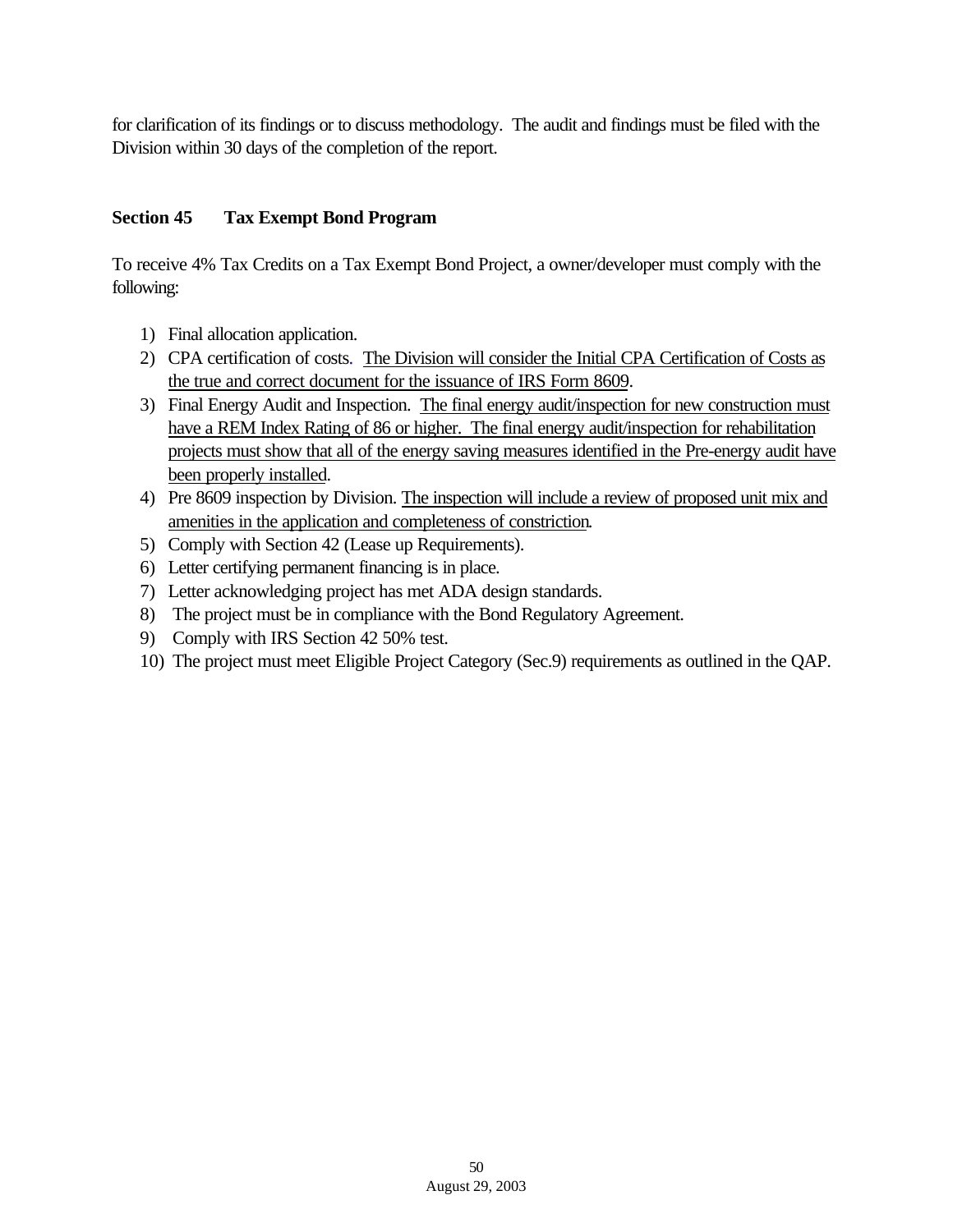#### **CONTACT INFORMATION**

#### **Section 46 Approval and Distribution of QAP**

In accordance with the Regulations, hearings are scheduled on this annual plan on:

| A.             | August 07, 2003 in Las Vegas, Nevada | Commencing at 9:00 a.m. |
|----------------|--------------------------------------|-------------------------|
| <b>B.</b>      | August 13, 2003 in Reno, Nevada      | Commencing at 9:00 a.m. |
| $\mathbf{C}$ . | August 14, 2003 in Elko, Nevada      | Commencing at 9:00 a.m. |

Following these hearings, the second draft of this QAP will be produced and will be distributed.

The Division will hold the final public hearing on Nevada's 2004 QAP in Las Vegas, Nevada. Date and time to be determined.

| Las Vegas | The Bradley Building     | Elko Great Basin College  |
|-----------|--------------------------|---------------------------|
|           | 2501 E. Sahara Avenue    | 1500 College Parkway      |
|           | Las Vegas, Nevada        | Elko, Nevada              |
|           | Telephone (702) 486-2935 | Berg Hall Conference Room |
|           |                          |                           |

Community Development Building 450 Sinclair Street Reno, Nevada Telephone (775) 334-257

Telephone (775) 738-8493

The Division has made notification of this draft of Nevada's 2004 QAP in accordance with the requirements of NAC 319.971.

#### **Section 47 Housing Division Offices**

| Nevada Housing Division                            |                                     | Nevada Housing Division<br>1802 North Carson Street, Suite 154<br>Carson City, Nevada 89701-1229 |                  |               |
|----------------------------------------------------|-------------------------------------|--------------------------------------------------------------------------------------------------|------------------|---------------|
|                                                    | 1771 East Flamingo Road, Suite 206B |                                                                                                  |                  |               |
|                                                    | Las Vegas, Nevada 89119             |                                                                                                  |                  |               |
| Telephone                                          | $(702)$ 486-7220                    | Telephone                                                                                        | $(775)$ 687-4258 |               |
| Facsimile                                          | $(702)$ 486-7226                    | Facsimile                                                                                        | $(775)$ 687-4040 |               |
| <b>Contact Person:</b>                             |                                     | <b>Contact Person:</b>                                                                           |                  |               |
| Mark Licea<br>Federal Program Supervisor Las Vegas |                                     | Art Thurner<br><b>Chief of Federal Programs</b>                                                  |                  |               |
|                                                    |                                     |                                                                                                  |                  | Extension 226 |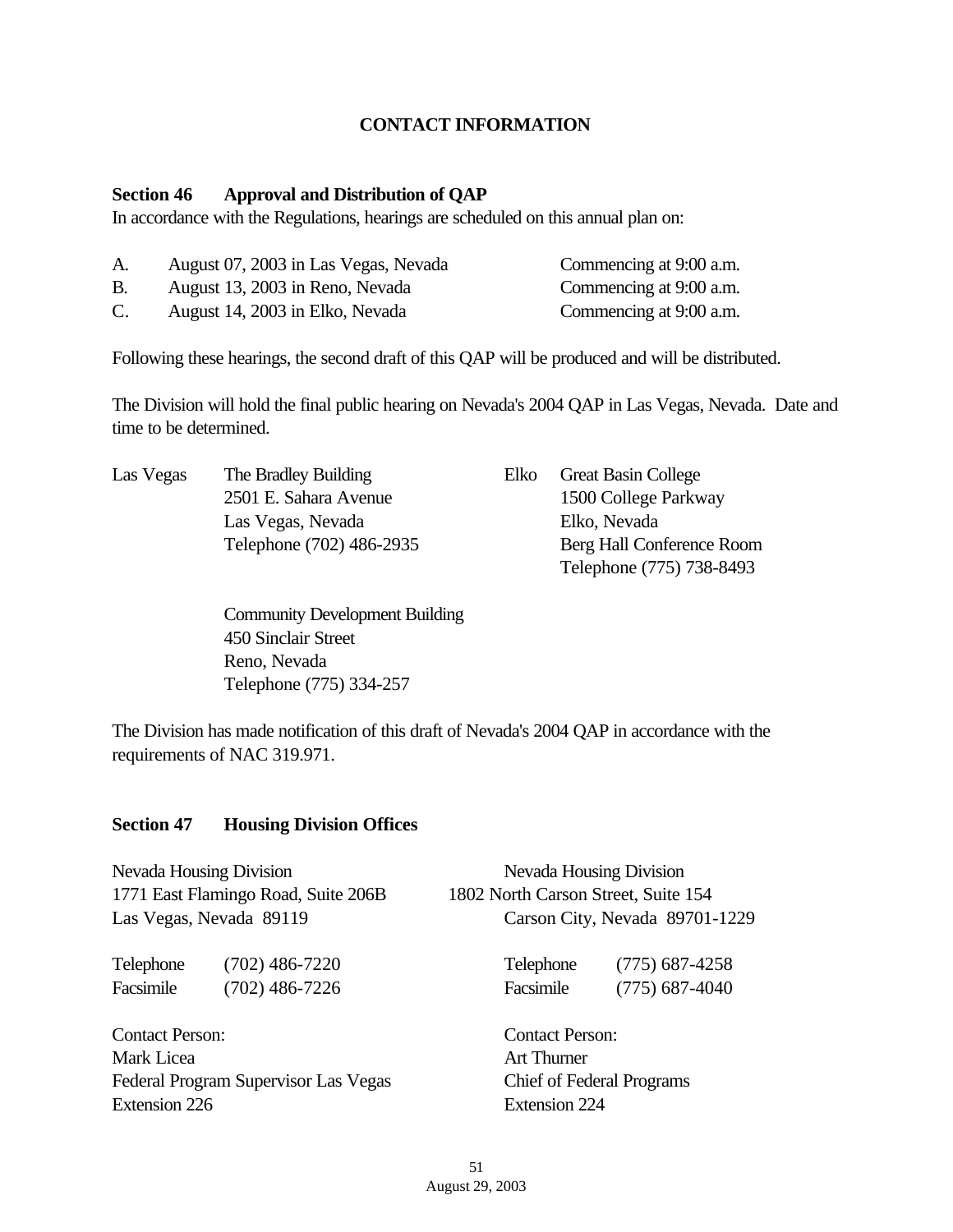# **ATTACHMENT A CRITICAL HOUSING NEEDS**

This attachment, is to be read in conjunction with Section 3 of the 2004 QAP, provides an overview of the critical housing needs identified within the Consolidated Plans produced by the State as well as various local governments.

Clark County (includes the county, LV, NLV, BC, and Mesquite)

Housing Plan Section primary target uses of Low Income Housing Tax Credits (LIHTC)

#### **Clark County**

- a. Support construction of Affordable Housing for renters with income levels at 60% or less of AMI.
- b. Promote construction and rehabilitation of SRO by non-profits.
- c. Promote construction and rehabilitation of Permanent Housing for people at 40% or less of AMI especially seniors and disabled LIHTC.
- d. Encourage housing for persons with physical disabilities and Elderly.
- e. Encourage housing for persons with developmental disabilities and HIV/ AIDS.

#### **Las Vegas**

1. Construct Affordable Rental Housing.

#### **North Las Vegas**

- 1. Support construction of Senior Affordable Housing for renters at 60% of AMI or less. Special Needs Elderly & physical disabilities LIHTC.
- 2. Encourage housing for persons with physical disabilities and frail elderly.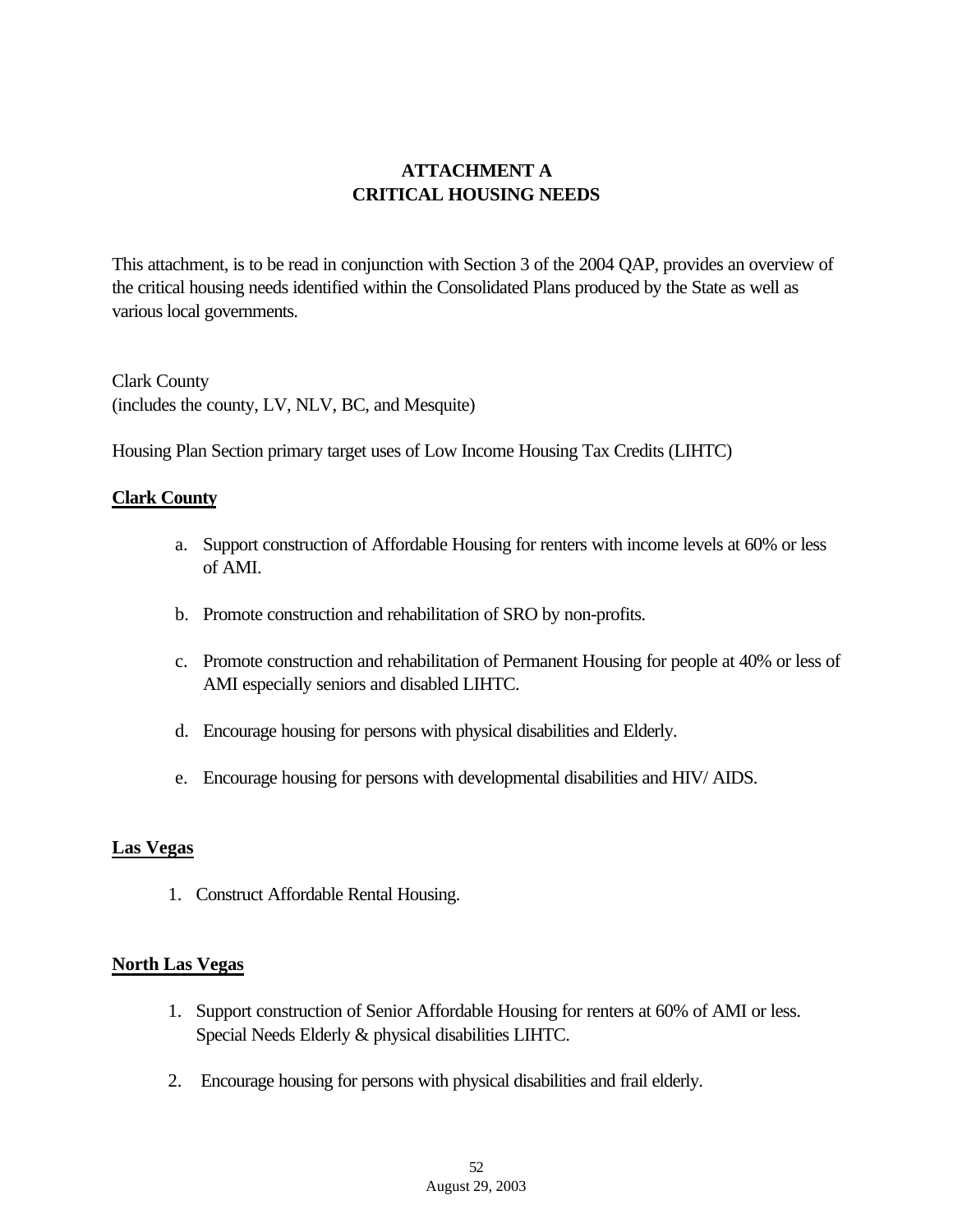#### **Washoe County (**includes the county, Reno, and Sparks)

Summary of Washoe County Housing and Community Needs

- 1. Use 70 % of available housing assistance to affordable rental housing.
- 2. Encourage the State to change LIHTC allocation policies to facilitate development of mixed income projects.
- 3. Encourage regional efforts to prioritize projects for LIHTC allocation.
- 4. Work with developers for affordable and market rate projects.
- 5. Encourage affordable housing for under represented groups in last five years.
- 6. Encourage services for affordable housing residents.

**State Plan** (overview of state plan)

The State Plan considers LIHTC as a funding source for the following housing needs.

- 1. Develop housing for Low Income Families and Elderly with incomes at 60% or less of the AMI with a Goal of 100 units per year. New Construction (Western Nevada has greatest need).
- 2. Special Needs (HIV/AIDS, SMI, Drug and Alcohol Abuse).
- 3. Housing for Elderly, New Construction. Elderly with incomes at 60% or less of the AMI.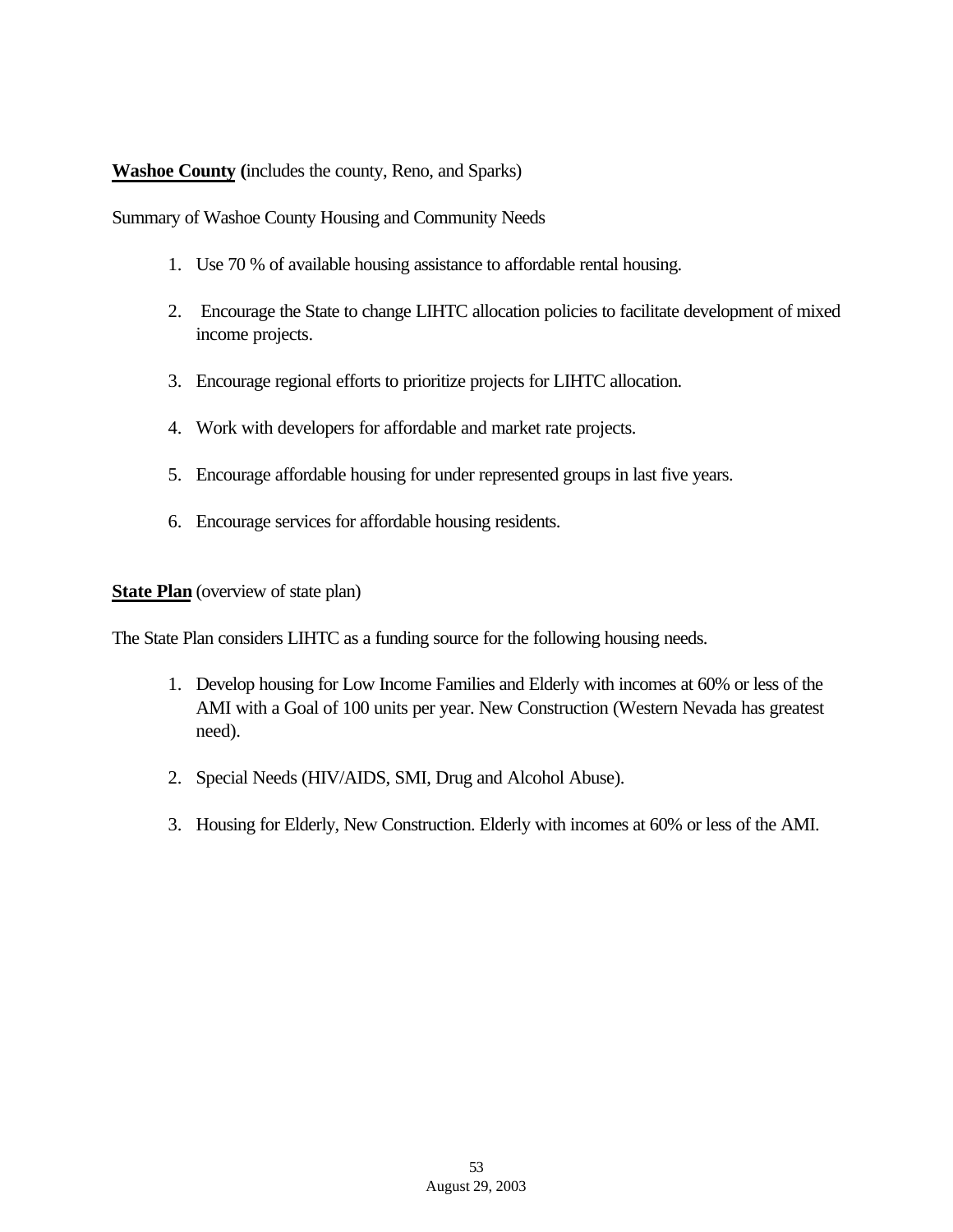# **ATTACHMENT B – NEVADA HPOPULATION ESTIMATES NEVADA HOUSING DIVISION SELECTED HOUSING MARKET DATA FOR LAS VEGAS AND RENO/SPEAKS METROPOLITAN AREAS<sup>15</sup>**

|                          | Las Vegas Metropolitan Area                   |                                         |                     |
|--------------------------|-----------------------------------------------|-----------------------------------------|---------------------|
| <b>Housing Size</b>      | <b>Number of</b><br>Units In<br><b>Sample</b> | <b>Vacancies By</b><br><b>Unit Type</b> | <b>Vacancy Rate</b> |
| Single Room Occupancy    | 1,524                                         | 80                                      | 5.2%                |
| <b>Studio Apartments</b> | 5,256                                         | 621                                     | 11.8%               |
| 1 Bedroom Size           | 27,863                                        | 2,076                                   | 7.5%                |
| 2 Bedroom Size           | 41,997                                        | 3,161                                   | 7.5%                |
| 3 Bedroom Size           | 8,059                                         | 740                                     | 9.2%                |
| 4 Bedroom Size           | 208                                           | 27                                      | 13.0%               |

# **Reported Vacancies By Unit Type**

|                          | <b>Reno/Sparks Metropolitan Area</b>                 |                                         |                     |
|--------------------------|------------------------------------------------------|-----------------------------------------|---------------------|
| <b>Housing Size</b>      | <b>Number of</b><br><b>Units In</b><br><b>Sample</b> | <b>Vacancies By</b><br><b>Unit Type</b> | <b>Vacancy Rate</b> |
| Single Room Occupancy    | 566                                                  | 18                                      | 3.2%                |
| <b>Studio Apartments</b> | 1,784                                                | 207                                     | 11.6%               |
| 1 Bedroom Size           | 6,712                                                | 291                                     | 4.3%                |
| 2 Bedroom Size           | 9,664                                                | 590                                     | 6.1%                |
| 3 Bedroom Size           | 1,554                                                | 102                                     | 6.6%                |
| 4 Bedroom Size           | 127                                                  | 10                                      | 7.9%                |

l

<sup>&</sup>lt;sup>15</sup> Source: Nevada Housing Division. NHD Apartment Facts, Second Quarter 2003. This publication is an annual publication of the Nevada Housing Division available at www.nvhousing.state.nv.us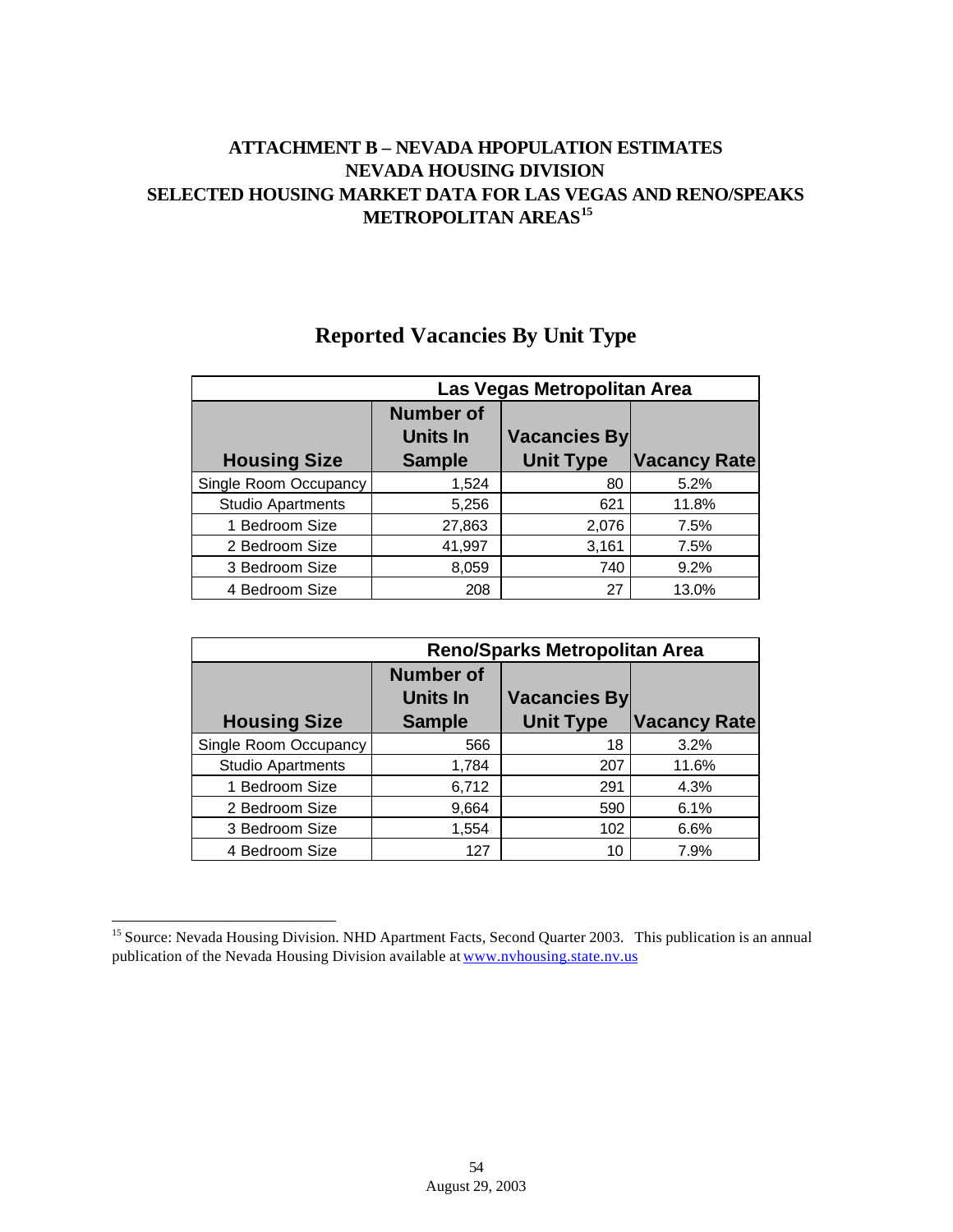| Las Vegas Metropolitan Area |                                  |                                      |  |
|-----------------------------|----------------------------------|--------------------------------------|--|
|                             |                                  | Vacancy Rate By Zip Code for         |  |
|                             | <b>Total Number of Apartment</b> | <b>Apartment Complexes Reporting</b> |  |
| Zip Code                    | Units in Zip Code Area           | Vacancies                            |  |
| 89005                       | 231                              | 5.2%                                 |  |
| 89012                       | 3,376                            | 7.7%                                 |  |
| 89014                       | 7,401                            | 7.9%                                 |  |
| 89015                       | 2,333                            | 6.1%                                 |  |
| 89030                       | 2,316                            | 9.1%                                 |  |
| 89031                       | 1,411                            | 4.3%                                 |  |
| 89032                       | 1,075                            | 16.9%                                |  |
| 89036                       | 248                              | 38.3%                                |  |
| 89052                       | 2,008                            | 11.9%                                |  |
| 89074                       | 1,122                            | 4.8%                                 |  |
| 89101                       | 6,918                            | 7.5%                                 |  |
| 89102                       | 8,743                            | 6.8%                                 |  |
| 89103                       | 10,820                           | 6.3%                                 |  |
| 89104                       | 5,079                            | 9.2%                                 |  |
| 89106                       | 2,896                            | 11.7%                                |  |
| 89107                       | 2,571                            | 7.0%                                 |  |
| 89108                       | 7,727                            | .062                                 |  |
| 89109                       | 14,503                           | 9.5%                                 |  |
| 89110                       | 3,254                            | 5.2%                                 |  |
| 89113                       | 721                              | 5.5%                                 |  |
| 89115                       | 6,242                            | 9.6%                                 |  |
| 89117                       | 9,928                            | 4.9%                                 |  |
| 89118                       | 3,818                            | 5.8%                                 |  |
| 89119                       | 12,275                           | 7.9%                                 |  |
| 89120                       | 1,705                            | 8.3%                                 |  |
| 89121                       | 8,148                            | 9.2%                                 |  |
| 89122                       | 3,727                            | 7.0%                                 |  |
| 89123                       | 6,348                            | 5.9%                                 |  |
| 89128                       | 4,025                            | 6.3%                                 |  |
| 89129                       | 2,214                            | 9.9%                                 |  |
| 89130                       | 1,393                            | 1.9%                                 |  |
| 89131                       | 272                              | 2.9%                                 |  |
| 89134                       | 288                              | na                                   |  |
| 89135                       | 654                              | 1.0%                                 |  |
| 89141                       | 340                              | na                                   |  |
| 89142                       | 1,744                            | 5.1%                                 |  |
| 89144                       | 722                              | 0.055                                |  |
| 89145                       | 904                              | 10.9%                                |  |
| 89146                       | 2,958                            | 0.065                                |  |
| 89147                       | 3,533                            | 10.1%                                |  |
| 89148                       | 1,004                            | na                                   |  |
| 89156                       | 1,052                            | 9.4%                                 |  |

# **Number of Housing Units and Vacancy Rates By Zip Code**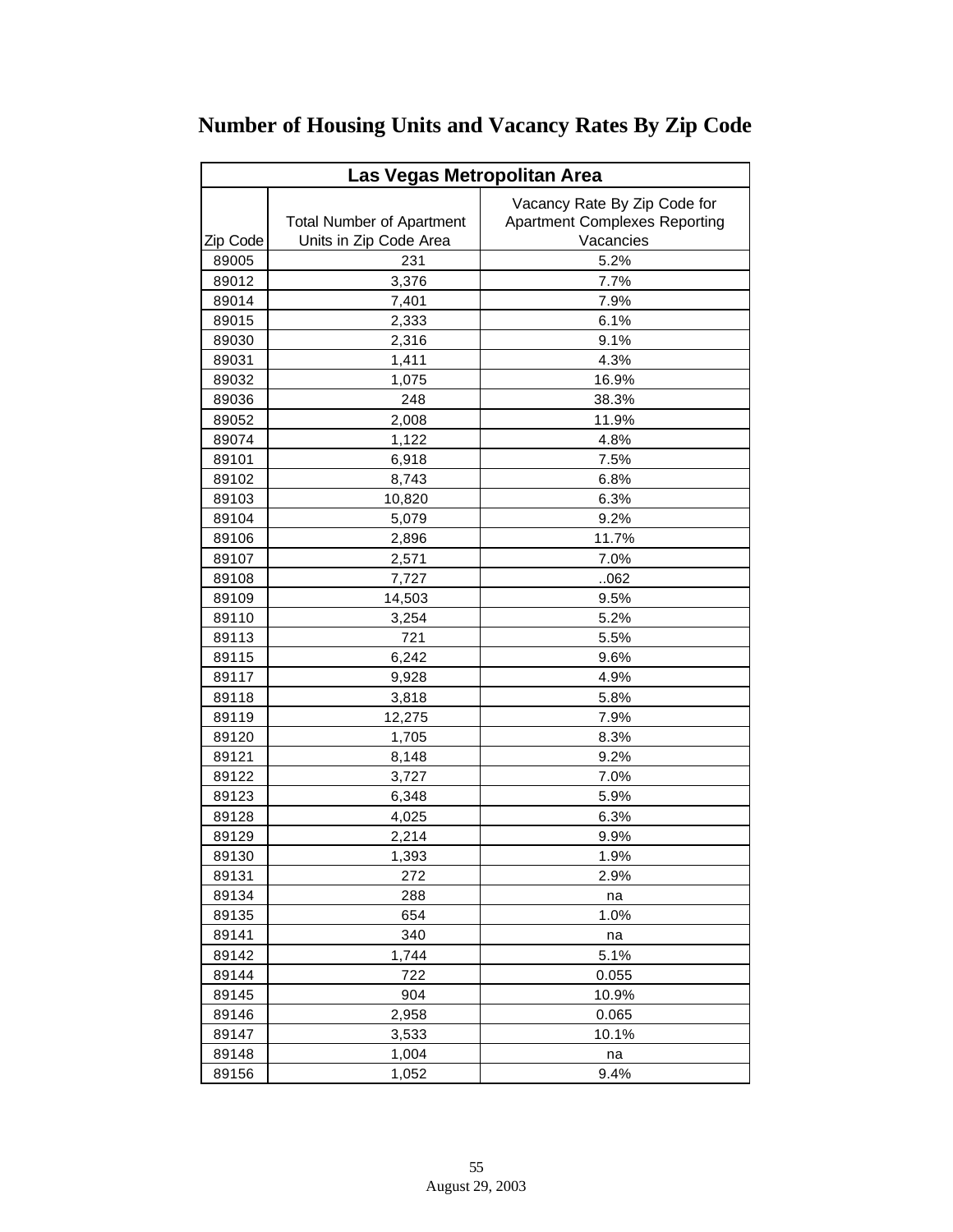| <b>Reno/Sparks Metropolitan Area</b> |                                        |                                                            |  |
|--------------------------------------|----------------------------------------|------------------------------------------------------------|--|
|                                      | <b>Total Number of Apartment Units</b> | Vacancy Rate By Zip Code for<br><b>Apartment Complexes</b> |  |
| Zip Code                             | in Zip Code Area                       | <b>Reporting Vacancies</b>                                 |  |
| 89431                                | 3,262                                  | 6.7%                                                       |  |
| 89433                                | 397                                    | 2.5%                                                       |  |
| 89434                                | 1,798                                  | 5.1%                                                       |  |
| 89436                                | 928                                    | 11.3%                                                      |  |
| 89501                                | 1,097                                  | 7.6%                                                       |  |
| 89502                                | 6,126                                  | 5.7%                                                       |  |
| 89503                                | 3,745                                  | 7.4%                                                       |  |
| 89504                                | 26                                     | 19.4%                                                      |  |
| 89506                                | 998                                    | 9.8%                                                       |  |
| 89509                                | 4,208                                  | 3.6%                                                       |  |
| 89511                                | 2,464                                  | 6.9%                                                       |  |
| 89512                                | 2,535                                  | 2.9%                                                       |  |
| 89513                                | 24                                     | 16.7%                                                      |  |
| 89523                                | 2,738                                  | 6.2%                                                       |  |

# **Number of Housing Units and Vacancy Rates By Zip Code**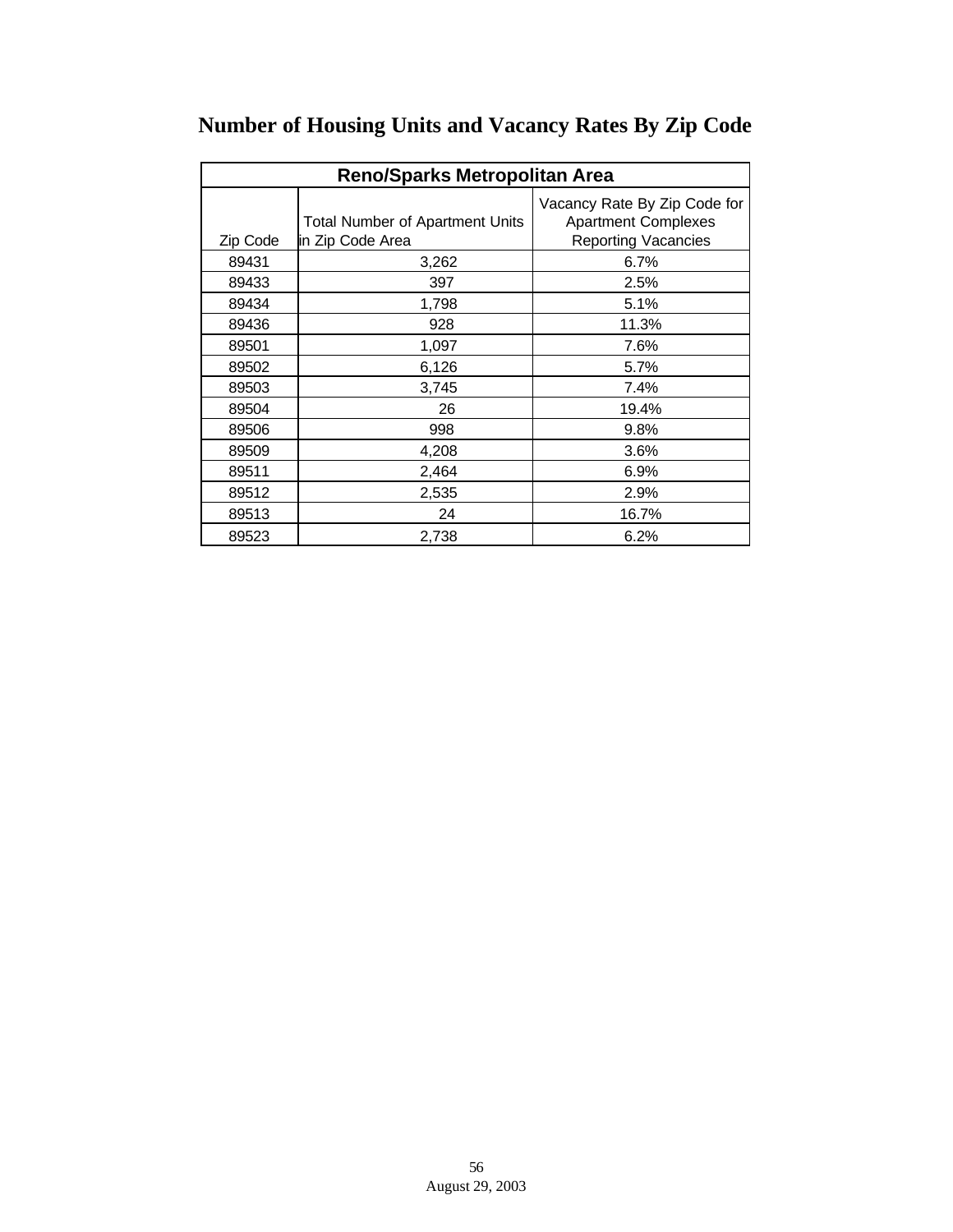# **ATTACHMENT C – REQUIRED ENERGY AUDIT FORMS Housing Division Multi-Family Building Energy Efficiency Requirements Data Collection**

|                        | Email______________________________Development _________________________________ |  |
|------------------------|----------------------------------------------------------------------------------|--|
| <b>Property</b>        |                                                                                  |  |
|                        |                                                                                  |  |
| <b>City/State /Zip</b> |                                                                                  |  |
| Building $#$ ________  |                                                                                  |  |
|                        | <b>Type () From Plans () Existing Building Date</b>                              |  |
| Utilities:             |                                                                                  |  |
|                        | Gas ______________________Electric_______________________Other__________________ |  |
|                        | Utility type of service provided: () Residential () Commercial                   |  |

# **Please answer all sections that apply. The data requested is for one entire building in the complex**

| <b>Total Building Conditioned* Floor Area</b> sq ft (Common area + all living<br>space) |  |
|-----------------------------------------------------------------------------------------|--|
|                                                                                         |  |
| height)                                                                                 |  |
| <b>Stories () 1 () Multi Year built () New ()</b>                                       |  |
| # of Units in Building ____________ Total # of Bedrooms________                         |  |
| Flat Ceiling Height () 8 Ft () Other ft                                                 |  |
| Vaulted Ceilings () No () Yes Ceiling height @ median pt ________ ft                    |  |
|                                                                                         |  |
| *Conditioned area is heated and /or cooled space                                        |  |
|                                                                                         |  |

| <b>Foundation Type ()</b> Crawl () Slab on grade () Other             |  |
|-----------------------------------------------------------------------|--|
| Total Floor area over crawl or on slab foundation<br>sq ft            |  |
| Floor Area Over Garage () No () Yes<br>Sq Ft & R Value                |  |
| Sq Ft & R Value<br><b>Floor Area Exposed to Outside* () No () Yes</b> |  |
| *Such as cantilevered floor                                           |  |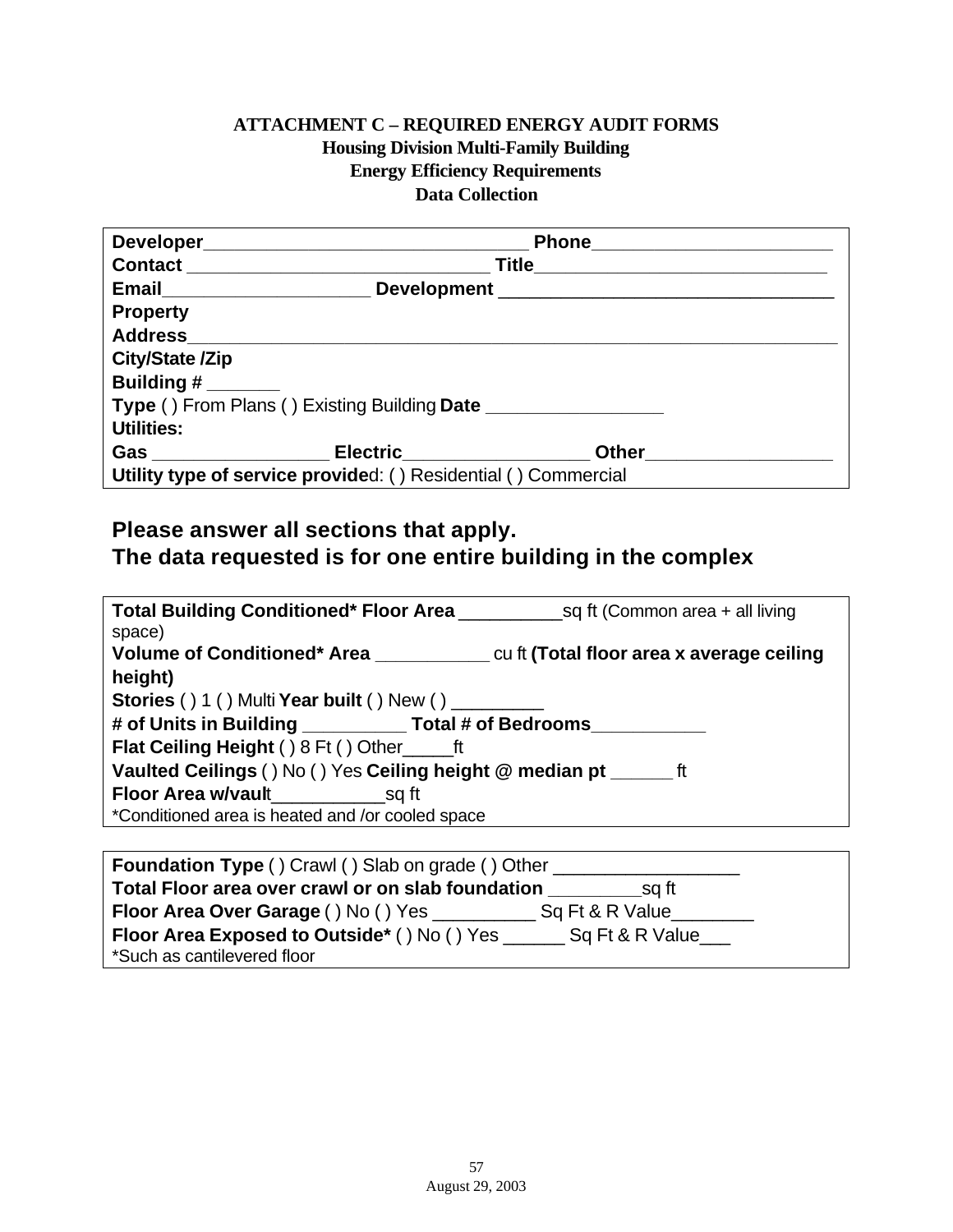| <b>Crawlspace Foundations Only</b>                                                     |
|----------------------------------------------------------------------------------------|
| If Crawl Space () Operable vents () Unvented () Open                                   |
| <b>Type: ()</b> Concrete () Other ________________                                     |
| Total Crawl Height ______ ft Height below grade only _______ ft                        |
| Total Perimeter Length ______ft Exposed Perimeter _________ft                          |
| Crawl Wall Insulation () No () Yes R value _________ () Batt () Foam bd.               |
| Insulation in Floor over crawl () No () Yes R value __________                         |
|                                                                                        |
| <b>Slab Foundations Only</b>                                                           |
| If Slab on Grade () Uninsulated () Insulated Perimeter R _______                       |
| ft<br>Total Perimeter Length _______ft Exposed Perimeter _______                       |
|                                                                                        |
| <b>Ceiling Type &amp; Insulation</b>                                                   |
| Roof Type () Tile () Asphalt () Other _________ Framing 2x___; ___ oc                  |
|                                                                                        |
| <b>Ceiling Insulation R value () R30 () R38 () Other _____________________________</b> |
| Describe Type _______________________                                                  |
| Vault Ceilings* on top floor () No () Yes % of Ceiling Area ______ %                   |
|                                                                                        |
| Vault Ceiling Insulation R value () R30 () R38 () Other ________________               |
| Describe Type ________________________                                                 |
| Exterior Color () Light () Medium () Dark Radiant Barrier () Yes () No                 |
| * A ceiling with no attic above, otherwise include in "Attic" ceiling section          |
|                                                                                        |
| <b>Wall Type &amp; Insulation</b>                                                      |
| () Standard Stud Frame () Other $\_{\_}$ () 2x4 () 2x6 () Other $\_{\_}$               |
| Total Wall Area between Conditioned & Outside                                          |
| To determine wall area multiply length of walls x ceiling height, don't include band   |
| joists, enter them in rim/band joist section.                                          |
| Wall Insulation R value () R13 () R 15 () Other ________________                       |
| Describe Type                                                                          |
| Exterior Color () Light () Medium () Dark                                              |
| Total Wall Area Adjacent to Garage ________________________ sq ft                      |
| Wall Insulation R value () R13 () R 15 () Other ________________________________       |
| Describe Type                                                                          |
| Total Wall Area Adjacent to Other Space _______________________ sq ft                  |
| Wall Insulation R value () R13 () R 15 () Other ________________________________       |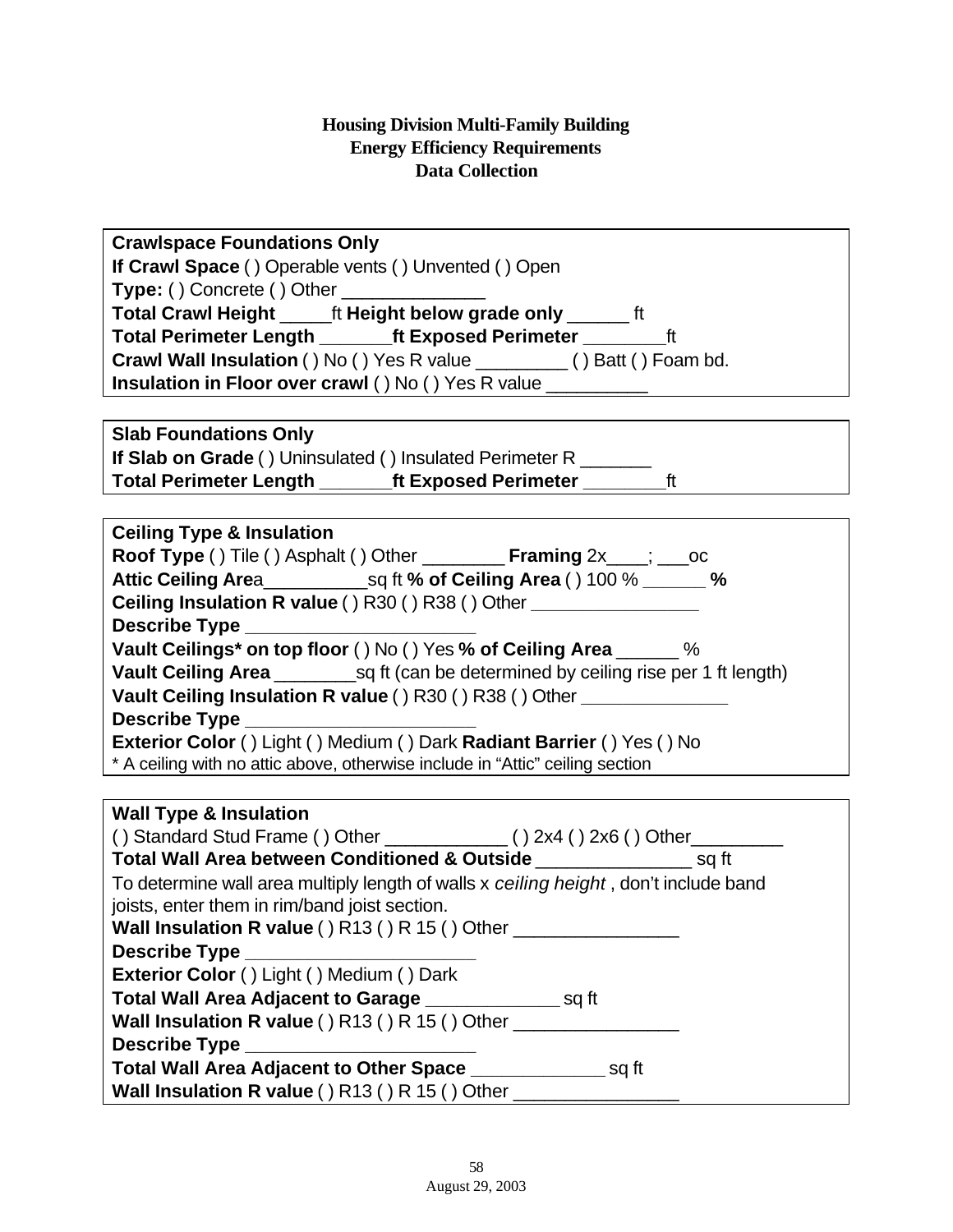**Describe Type \_\_\_\_\_\_\_\_\_\_\_\_\_\_\_\_\_\_\_\_\_\_**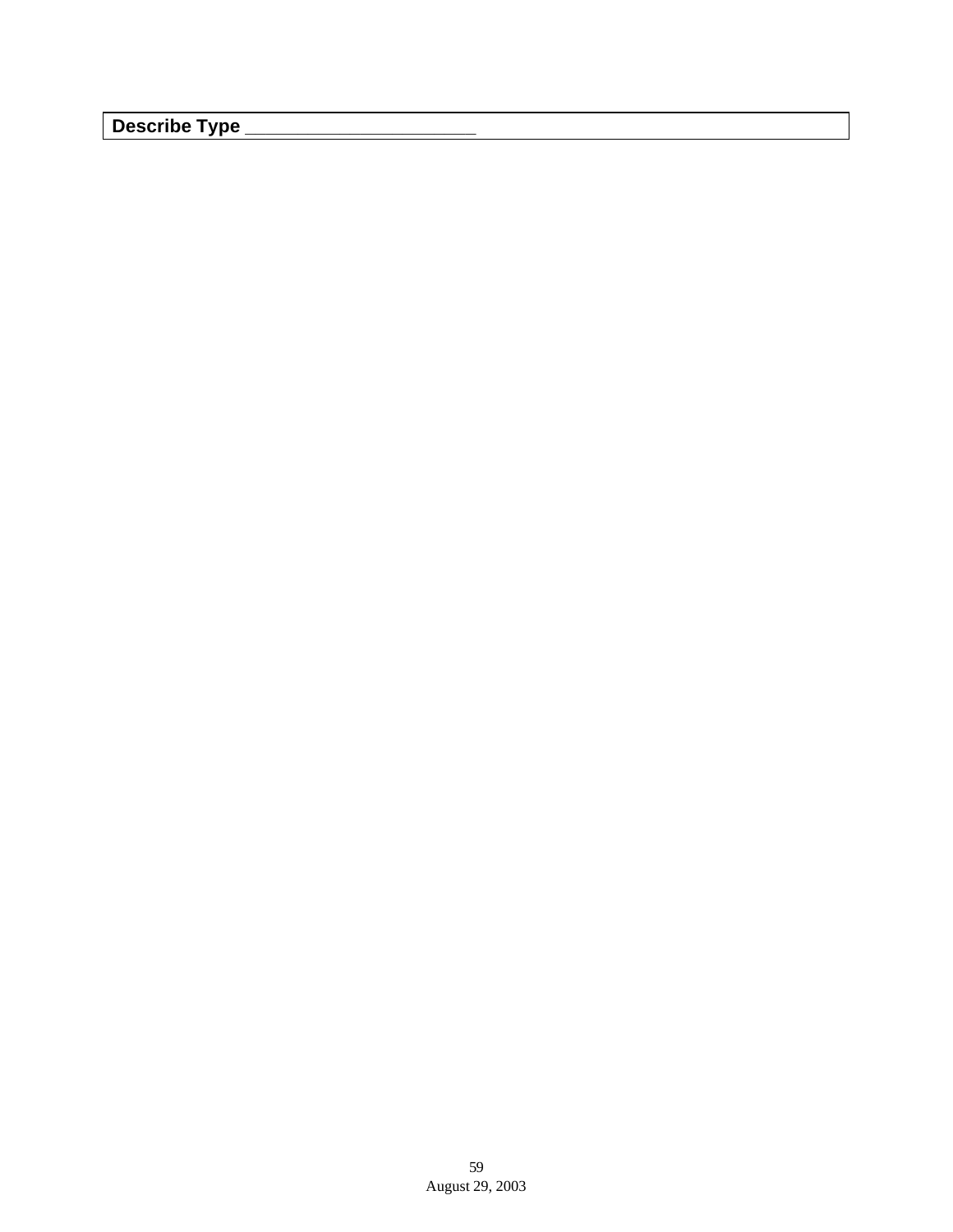| <b>Rim &amp; Band Joists</b> |                                                           |                                                                                  |  |
|------------------------------|-----------------------------------------------------------|----------------------------------------------------------------------------------|--|
|                              | <b>Rim/Band Joists between Conditioned &amp; Outside:</b> |                                                                                  |  |
|                              |                                                           |                                                                                  |  |
|                              |                                                           | Rim/Band Joists between Conditioned & Garage or Other Space                      |  |
|                              |                                                           | Gross Area* _________ sq ft R Value ___________ Insulation type ________________ |  |
|                              |                                                           | * Typical rim & band joists are 12" wide so gross area = linear feet x 1.        |  |

| # Opaque Doors Between Conditioned & Outside        | Do not include |
|-----------------------------------------------------|----------------|
| sliding glass doors here                            |                |
| <b>Door Type () 1 3/4" Insulated Metal () Other</b> |                |
| Size () $3' \times 7'$ () Other                     |                |

# **Mechanical Systems – Living Units**

| Heating Systems Same system in each unit () Yes () No<br>If no, please describe each system by copying this page and completing for each different one. |                   |      |  |
|---------------------------------------------------------------------------------------------------------------------------------------------------------|-------------------|------|--|
| Type () Forced Air () Boiler () Other ____                                                                                                              |                   |      |  |
| Manufacturer ______________________                                                                                                                     | Model #           |      |  |
| <b>Efficiency () 78% AFUE () Other __________</b>                                                                                                       | Size ____________ | kBtu |  |
| <b>Fuel Type ()</b> Natural gas () Other                                                                                                                | Location          |      |  |
| Set Back Thermostats () Yes () No Notes                                                                                                                 |                   |      |  |

| Cooling Systems Same system in each unit () Yes () No<br>If no, please describe each system by copying this page and completing for each different one.<br>Type () Air Conditioner () Heat Pump () Other __________________________________ |                       |     |  |
|---------------------------------------------------------------------------------------------------------------------------------------------------------------------------------------------------------------------------------------------|-----------------------|-----|--|
| <b>Fuel () Electric () Other</b> ______________                                                                                                                                                                                             |                       |     |  |
|                                                                                                                                                                                                                                             | Model # _____________ |     |  |
|                                                                                                                                                                                                                                             |                       | ton |  |
| Ventilation () Natural, windows () Whole house fan                                                                                                                                                                                          |                       |     |  |
|                                                                                                                                                                                                                                             |                       |     |  |
| <b>Notes</b>                                                                                                                                                                                                                                |                       |     |  |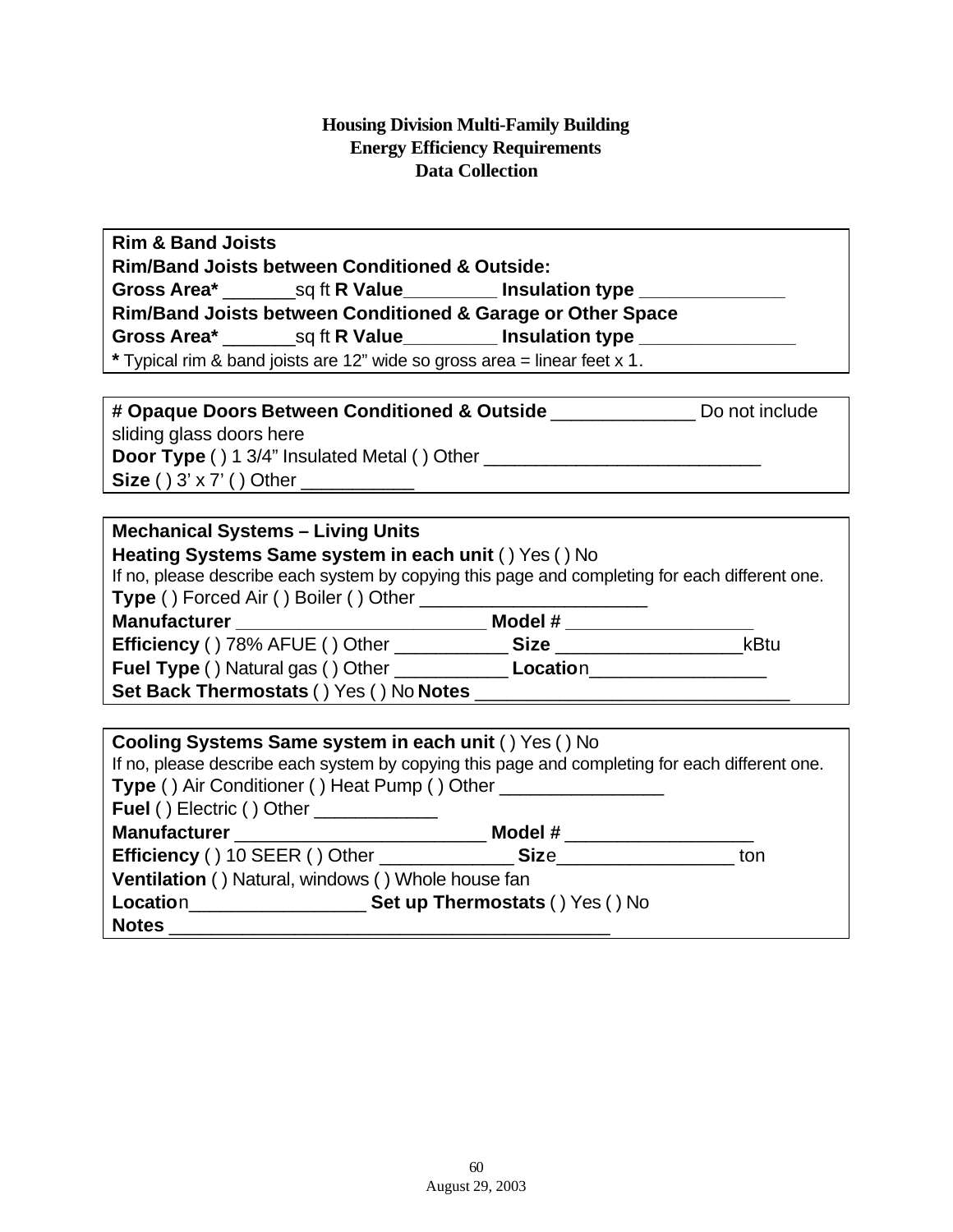| Hot Water Heaters Same system in each unit () Yes () No                                    |             |     |  |
|--------------------------------------------------------------------------------------------|-------------|-----|--|
| If no, please describe each HW by copying this page and completing for each different one. |             |     |  |
| <b>Manufacturer</b>                                                                        | Model #     |     |  |
| <b>Energy Factor</b> (if available)                                                        | <b>Size</b> | aal |  |
| Type () Natural gas () Electric Location                                                   |             |     |  |

# **Mechanical Systems – Common Areas**

| Heating Systems Common Area System () Yes () No |             |      |  |
|-------------------------------------------------|-------------|------|--|
| Type () Forced Air () Boiler () Other           |             |      |  |
| <b>Manufacturer</b>                             | Model #     |      |  |
| <b>Efficiency () 78% AFUE () Other</b>          | <b>Size</b> | kBtu |  |
| <b>Fuel Type () Natural gas () Other</b>        | Location    |      |  |
| Set Back Thermostats () Yes () No               |             |      |  |

| <b>Cooling Systems Common Area System () Yes () No</b>       |         |     |
|--------------------------------------------------------------|---------|-----|
| <b>Type ()</b> Air Conditioner () Heat Pump () Other         |         |     |
| <b>Fuel ()</b> Electric () Other                             |         |     |
| Manufacturer _________________________                       | Model # |     |
|                                                              |         | ton |
| Ventilation () Natural, windows () Whole house fan           |         |     |
| Location_________________<br>Set up Thermostats () Yes () No |         |     |

| Hot Water Heaters Common Area System () Yes () No |             |     |  |
|---------------------------------------------------|-------------|-----|--|
| <b>Manufacturer</b>                               | Model #     |     |  |
| <b>Energy Factor</b> (if available)               | <b>Size</b> | aal |  |
| Type () Natural gas () Electric Location          |             |     |  |
| <b>Note</b>                                       |             |     |  |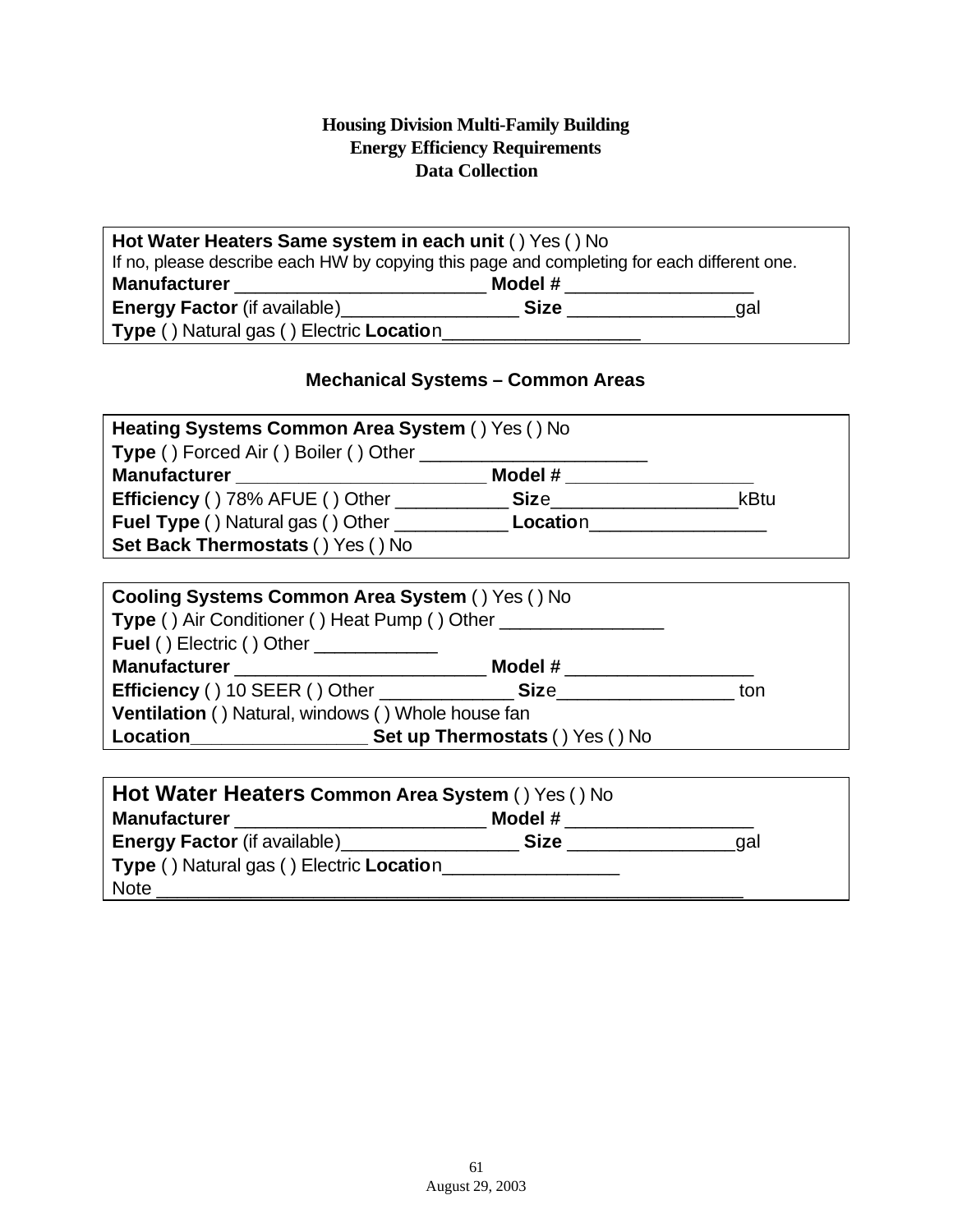| <b>Heating and Cooling System Ducts</b>                                                 |                                                                                  |  |
|-----------------------------------------------------------------------------------------|----------------------------------------------------------------------------------|--|
|                                                                                         |                                                                                  |  |
|                                                                                         |                                                                                  |  |
|                                                                                         | Type () Flex duct R4.2 () Other ______________ () Combination___________________ |  |
|                                                                                         |                                                                                  |  |
|                                                                                         |                                                                                  |  |
|                                                                                         | Type () Flex duct R4.2 () Other _____________() Combination_____________________ |  |
| * If more than 1 location indicate % in each.                                           |                                                                                  |  |
|                                                                                         |                                                                                  |  |
| <b>Indoor Air Quality Ventilation</b>                                                   |                                                                                  |  |
| () No Automatic Ventilation* () Automatic Exhaust () Automatic Supply                   |                                                                                  |  |
| *Check this if occupant must turn ventilation fans on and off                           |                                                                                  |  |
|                                                                                         |                                                                                  |  |
| <b>Appliances</b>                                                                       |                                                                                  |  |
| <b>Oven/range</b> () Gas () Electric () In each apt () Other $\#$ _____________________ |                                                                                  |  |
|                                                                                         |                                                                                  |  |
| $Refrigerator()$ In each apt () Other $\#$ _________                                    |                                                                                  |  |
|                                                                                         |                                                                                  |  |
| Clothes Washer () In each apt () Other #                                                |                                                                                  |  |
|                                                                                         |                                                                                  |  |
| <b>Clothes Dryer</b> () Gas () Electric () In each apt () Other $\#$ __________________ |                                                                                  |  |
|                                                                                         |                                                                                  |  |

# **Windows - Please include sliding glass doors as windows.**

**Type** ( ) Dbl pane, vinyl frame ( ) Low E, Dbl pane, vinyl frame ( ) Other \_\_\_\_\_\_\_\_\_\_\_\_\_\_\_\_\_\_\_\_\_\_\_\_\_\_\_\_\_\_\_\_\_\_\_\_\_\_\_\_\_\_\_\_\_\_\_\_\_\_\_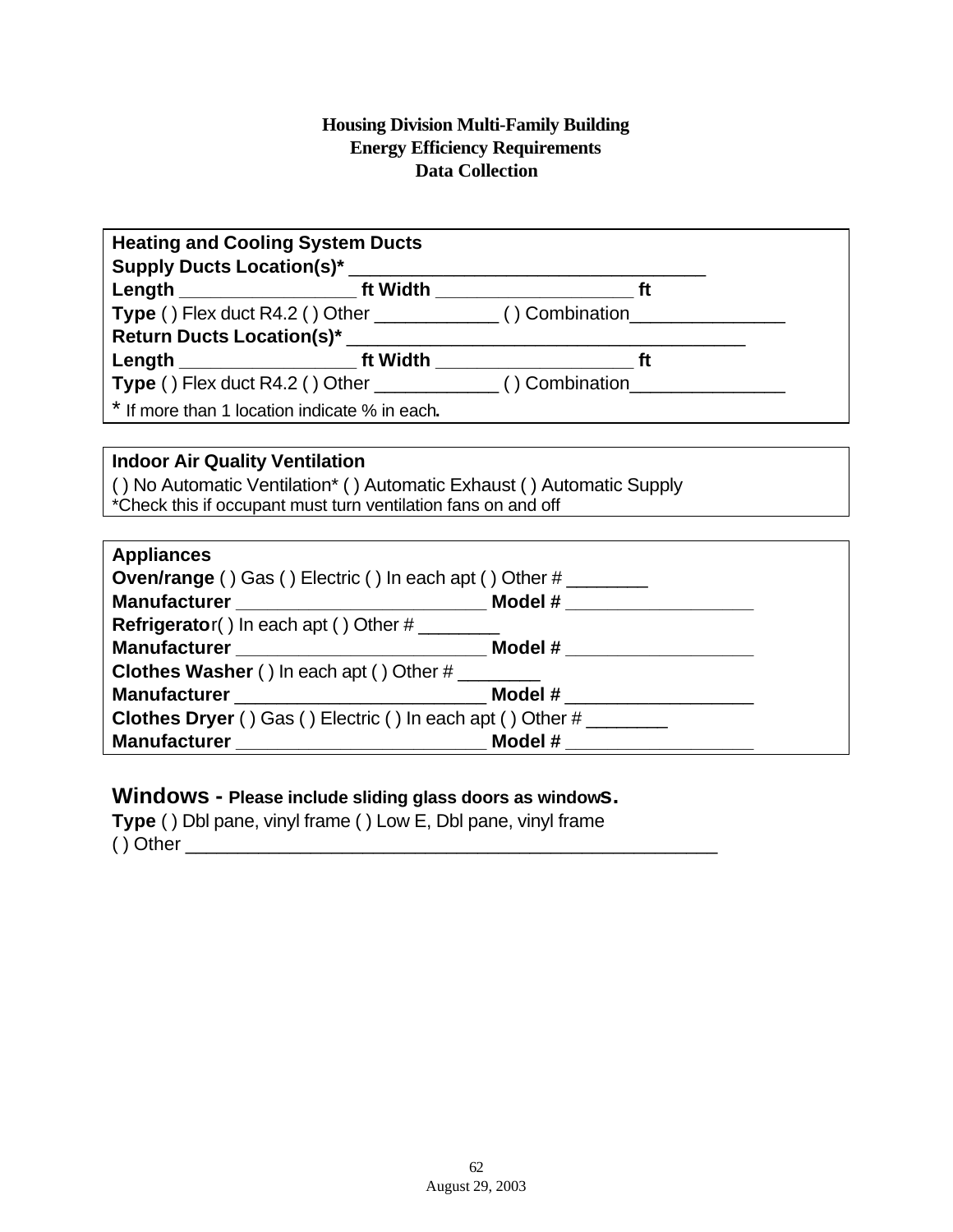**List all windows on each side of house. Please include sliding glass doors. Copy this page for additional windows.**

| <b>Number</b>           | Rough<br><b>Opening Size</b> | <b>Side of House</b> | Shading*<br><b>Winter</b> | Shading*<br><b>Summer</b> |
|-------------------------|------------------------------|----------------------|---------------------------|---------------------------|
| $\mathbf 1$             |                              |                      |                           |                           |
| $\mathbf 2$             |                              |                      |                           |                           |
| $\overline{\mathbf{3}}$ |                              |                      |                           |                           |
| $\overline{\mathbf{4}}$ |                              |                      |                           |                           |
| $\overline{\mathbf{5}}$ |                              |                      |                           |                           |
| $6\phantom{a}$          |                              |                      |                           |                           |
| $\overline{7}$          |                              |                      |                           |                           |
| 8                       |                              |                      |                           |                           |
| $\boldsymbol{9}$        |                              |                      |                           |                           |
| 10                      |                              |                      |                           |                           |
| 11                      |                              |                      |                           |                           |
| 12                      |                              |                      |                           |                           |
| 13                      |                              |                      |                           |                           |
| 14                      |                              |                      |                           |                           |
| 15                      |                              |                      |                           |                           |
| 16                      |                              |                      |                           |                           |
| 17                      |                              |                      |                           |                           |
| 18                      |                              |                      |                           |                           |
| 19                      |                              |                      |                           |                           |
| 20                      |                              |                      |                           |                           |
| 21                      |                              |                      |                           |                           |
| 22                      |                              |                      |                           |                           |
| 23                      |                              |                      |                           |                           |
| 24                      |                              |                      |                           |                           |
| 25                      |                              |                      |                           |                           |

**Shading: N=None, S=Some, M=Most, C=Compete**

**Please attach a building diagram and number the sides of the house.**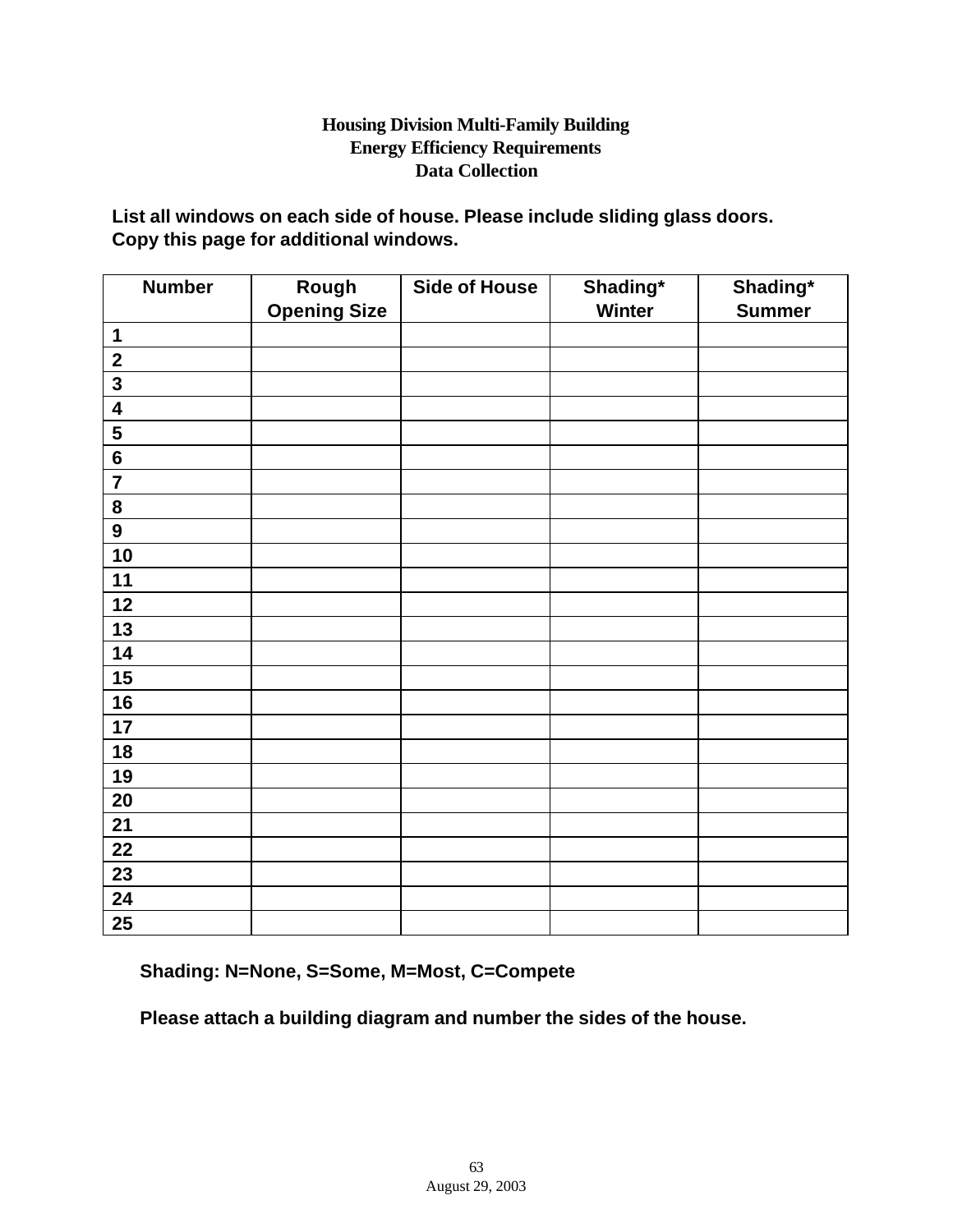# **ATTACHMENT D SEVEN SAFE HARBORS FOR COMPLIANCE WITH THE FAIR HOUSING ACT'S DESIGN AND CONSTRUCTION REQUIREMENTS**

The United States Department of Justice and the Department of Housing and Urban Development ("HUD") currently recognize seven safe harbors for compliance with the Fair Housing Act's design and construction requirements, 42 U.S.C. § 3604 (f) (3) (C). The safe harbors are:

1. HUD's March 6, 1991 Fair Housing Accessibility Guidelines (the Guidelines), and the June 28, 1994 Supplemental Notice to Fair Housing Accessibility Guidelines: Questions and Answers about the Guidelines;

2. HUD's Fair Housing Act Accessibility Design Manual;

3. ANSI A117.1-1986, used in conjunction with the Act and HUD's regulations, and the Guidelines;

4. CABO/ANSI A117.1-1992, used in conjunction with the Act, HUD's regulations, and the Guidelines;

5. ICC/ANSI A117.1-1998, used in conjunction with the Act, HUD's regulations, and the Guidelines;

6. Code Requirements for Housing Accessibility 2000 (CRHA), approved and published by the International Code Council (ICC), October 2000;

7. International Building Code 2000 (IBC) as amended by the IBC 2001 Supplement to the International Codes.

It is important to note that the ANSI A117.1 standard contains only technical criteria, whereas the Fair Housing Act, the regulations and the Guidelines contain both scoping and technical criteria. Therefore, in using any of the ANSI standards it is necessary to also consult the Act, HUD's regulations, and the Guidelines for the scoping requirements.

Failure to comply with all of the accessible and adaptive design and construction requirements of the Fair Housing Act may result in loss of tax credits pursuant to 26 C.F.R. § 1.42-9. Therefore, you should consult an attorney and/or design professional to ensure that the construction of the multi-family development complies with the accessible and adaptive design and construction requirements of the Fair Housing Act.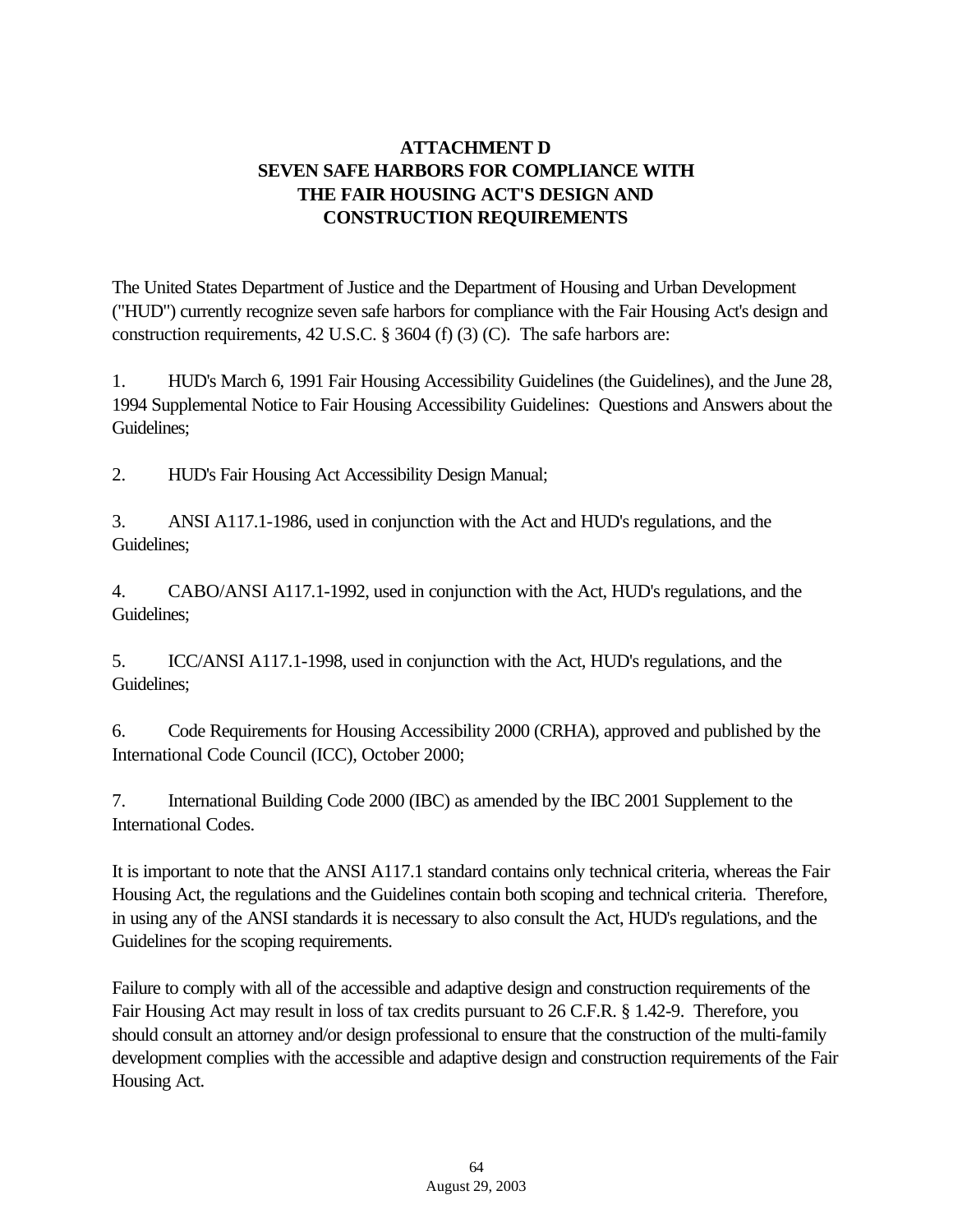#### FAIR HOUSING ACT ACCESSIBILITY CHECKLIST

This checklist represents many, but not all, of the accessible and adaptive design and construction requirements of the Fair Housing Act. This checklist is not a safe harbor for compliance with the Fair Housing Act. HUD and the Department of Justice recognize the following standards as safe harbors when used in conjunction with the Fair Housing Act, regulations, and Fair Housing Act Accessibility Guidelines (i.e. scoping requirements):

1. HUD's March 6, 1991 Fair Housing Accessibility Guidelines (the Guidelines), and the June 29, 1994 Supplemental Notice to Fair Housing Accessibility Guidelines: Questions and Answers about the Guidelines;

2. HUD's Fair Housing Act Accessibility Design Manual;

3. ANSI A117.1-1986, used in conjunction with the Act and HUD's regulations, and the Guidelines;

4. CABO/ANSI A117.1-1992, used in conjunction with the Act, HUD's regulations, and the Guidelines;

5. ICC/ANSI A.117.1-1998, used in conjunction with the Act, HUD's regulations, and the Guidelines;

6. Code Requirements for Housing Accessibility 2000 (CRHA), approved and published by the International Code Council (ICC), October 2000;

7. International Building Code 2000 (IBC) as amended by the IBC 2001 Supplement to the International Codes.

Failure to comply with all of the accessible and adaptive design and construction requirements of the Fair Housing Act may result in loss of tax credits pursuant to 26 C.F.R. § 1.42-9. Therefore, you should consult an attorney and/or design professional to ensure that the construction of the multi-family development complies with the accessible and adaptive design and construction requirements of the Fair Housing Act.

# **COVERED BUILDINGS**

#### IS THE DEVELOPMENT SUBJECT TO THE ACT?

- ? Development has buildings containing 4 or more units and was designed and constructed for first occupancy on or after March 13, 1991
- ? Building contains elevator so all units in building are "covered units"
- ? All units in buildings with elevators are designed and constructed with features required by the Act.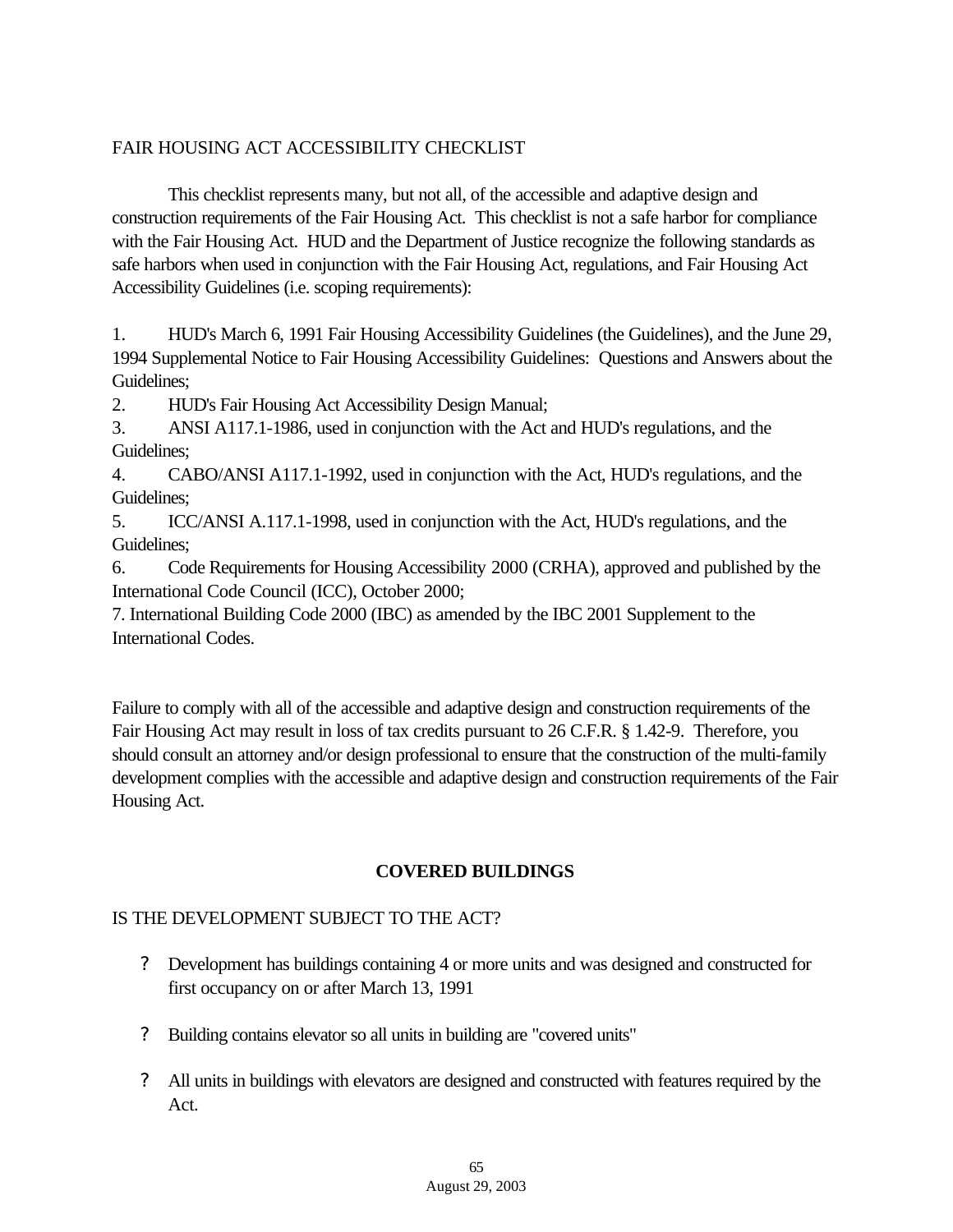- ? Building does not contain elevator so only ground-floor units in building are "covered units".
- ? All ground-floor units in buildings without elevators are designed and constructed with features required by the Act.
- ? Development contains "covered units," so the public and common use facilities must be designed and constructed with features required by the Act.
- ? NOTE: Fair Housing Act Accessibility Guidelines contains a narrow "Site Impracticality Exception" which provides that a non-elevator building does not have to meet all of the Act's requirements if it is impractical to have an accessible entrance to the building because of the natural hilly terrain or other unusual characteristics of the site.

#### **SEVEN DESIGN REQUIREMENTS**

#### 1. ACESSIBLE BUILDING ENTRANCE ON AN ACCESSIBLE ROUTE

- ? The accessible route is a continuous, unobstructed path (no stairs) through the development that connects all buildings containing covered units and all public and common use facilities
- ? The accessible route also connects to parking lots and to at least one public street, public sidewalk and to a public transportation stop, when provided
- ? All slopes on the accessible route are no steeper than 8.33%
- ? All slopes on the accessible route between 5% and 8.33% have handrails
- ? Covered units have at least one entrance on an accessible route
- ? There are a sufficient number of curb ramp cuts for a person using a wheelchair to reach every building in the development
- ? Curb ramp cuts meet slope and cross slope specifications

#### 2. ACCESSIBLE COMMON AND PUBLIC USE AREAS

- ? At least 2 percent of all parking spaces serving covered units are designated as accessible handicapped parking spaces
- ? At least one parking space of each common and public use amenity is designated as handicapped accessible parking spaces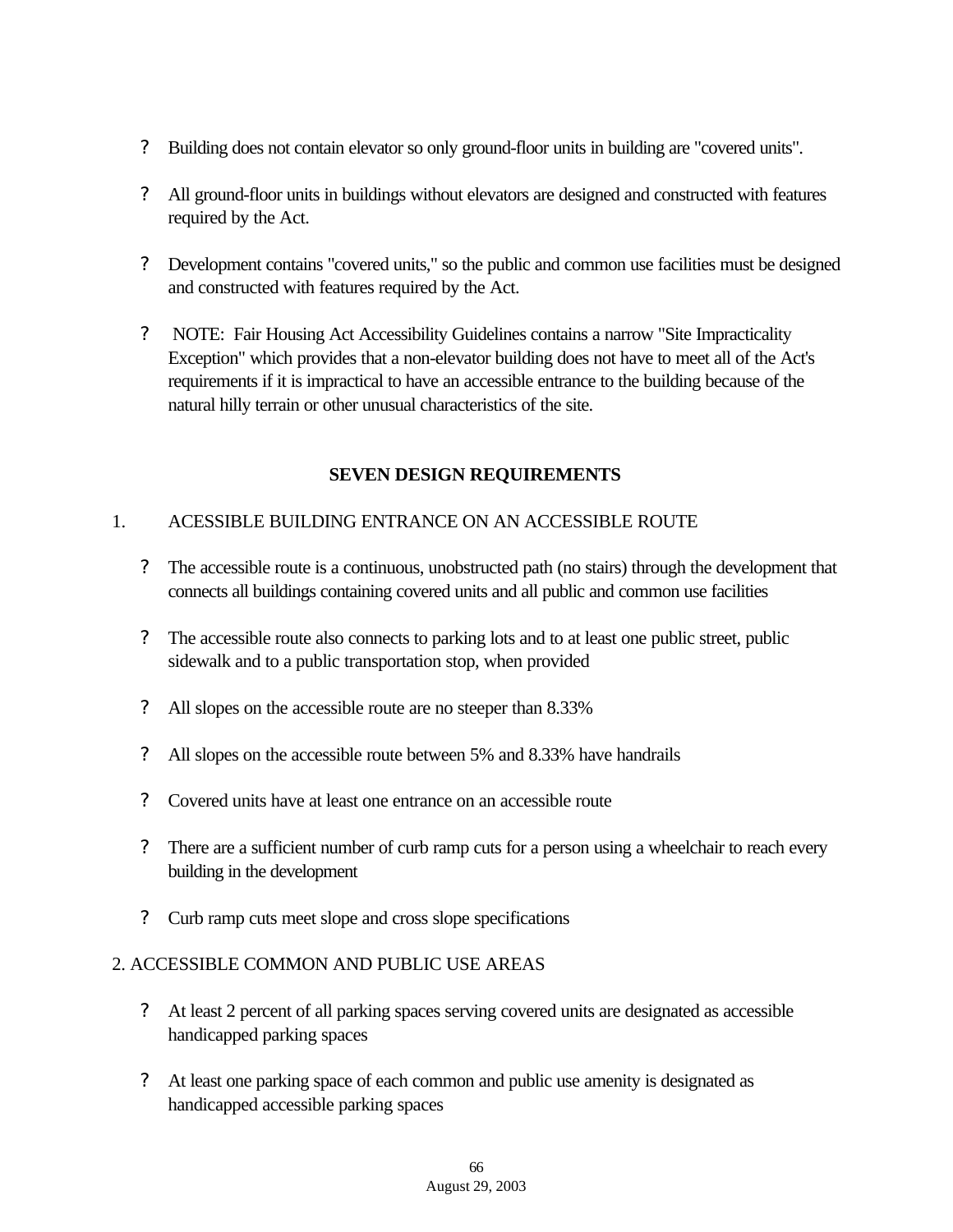- ? All handicapped accessible parking spaces have adequate signage
- ? All handicapped accessible parking spaces are at least 96" wide with a 60" wide access aisle which can be shared between two spaces
- ? The accessible aisle is part of connects to a curb ramp and the accessible route
- ? The rental or sales office is readily accessible and usable by persons with disabilities as required by both the Fair Housing Act and the Americans with Disabilities Act
- ? A sufficient number of all mailboxes, swimming pools, tennis courts, clubhouses, rest rooms, showers, laundry facilities, trash facilities, drinking fountains, public telephones, and other common and public use amenities offered by the development are readily accessible and usable by persons with disabilities

#### 3. USABLE DOORS

- ? All doors into and through covered units and common use facilities provide a clear opening of at least 32" nominal width
- ? All doors leading into common use facilities have lever door handles operating hardware that does not require grasping and twisting
- ? Thresholds at doors to common use facilities are no greater than 1/2"
- ? All primary entrance doors to covered units have lever door handles operating hardware that does not require grasping and twisting
- ? Thresholds at exterior primary entrance doors to covered units are no greater than 3/4" and beveled

#### 4. ACCESSIBLE ROUTE INTO AND THROUGH THE COVERED UNIT

? All routes through all rooms in the covered units are no less than 36" wide

#### 5. ACCESSIBLE ENVIRONMENTAL CONTROLS

? All light switches, electrical outlets, thermostats, and other environmental controls are no less than 15" and no greater than 54" from the floor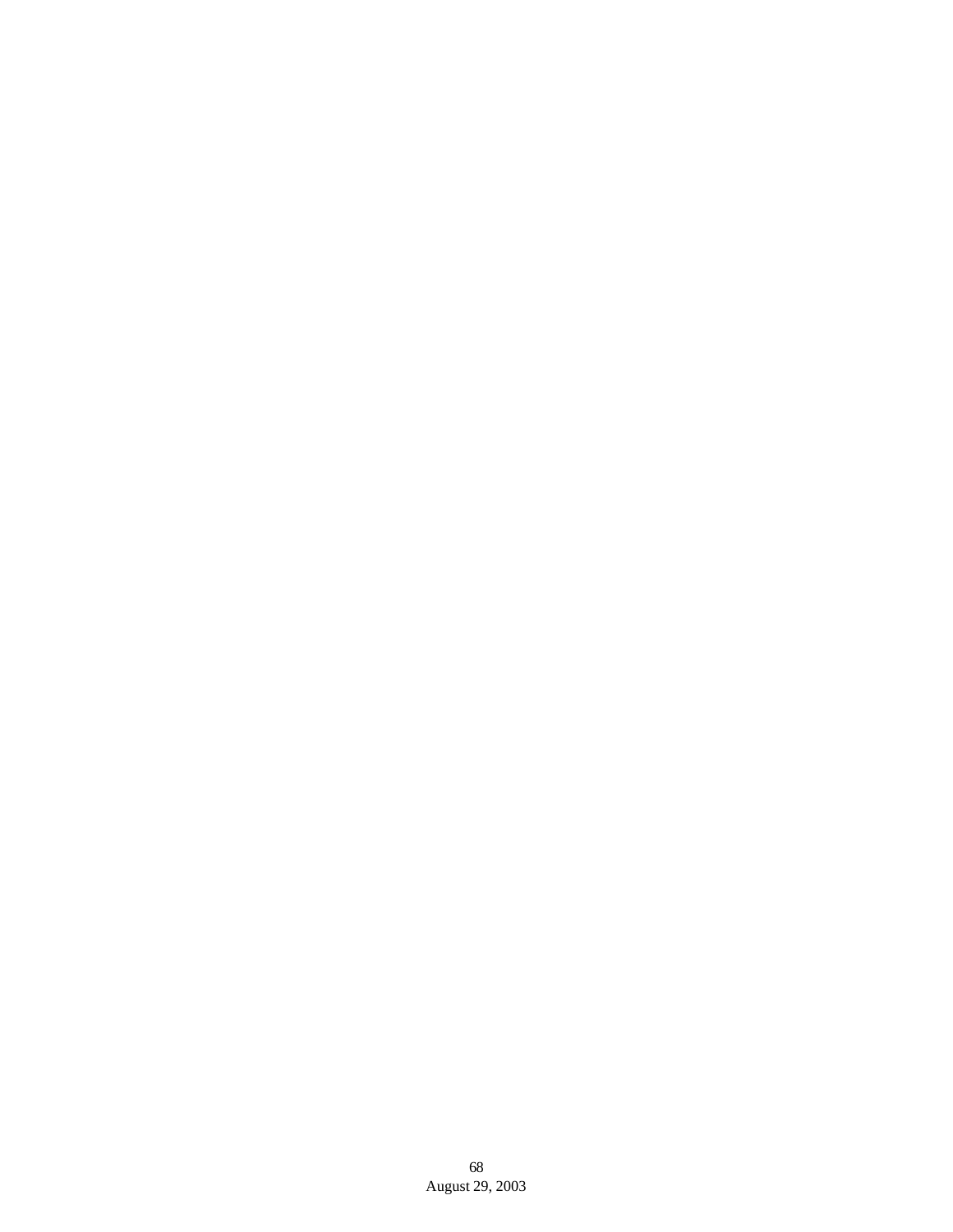## 6. REINFORCED BATHROOM WALLS FOR GRAB BARS

? Reinforcements are built into the bathroom walls surrounding toilets, showers, and bathtubs for the later installation of grab bars

## 7. USABLE KITCHENS & BATHROOMS

## USABLE KITCHENS

- ? 30 x 48" clear floor space outside the swing of the door
- ? 40" of clear floor space between opposing elements (i.e. cabinets, appliances, etc.)
- ? U-shaped kitchens with sink or cook top at end have 60" diameter turning space or have sink or cook top base with removable cabinets

## USABLE BATHROOMS

## Type A Bathroom

- ? 30 x 48" clear floor space outside the swing of the door
- ? 30 x 48" clear floor space at lavatory (if centered for parallel approach cabinet may be fixed)
- ? Toilet next to the tub allowing a perpendicular approach
- ? Centerline of toilet is 18" from bathtub and 15" from lavatory

#### Type B Bathroom

- ? 30 x 48" of clear floor space outside swing of door
- ? 30 x 48" of clear floor space centered in front of sink
- ? 30 x 48" of clear floor space adjacent to the bathtub
- ? If at least one Type B bathroom is included, the other bathroom(s) is exempt from only the maneuvering space requirements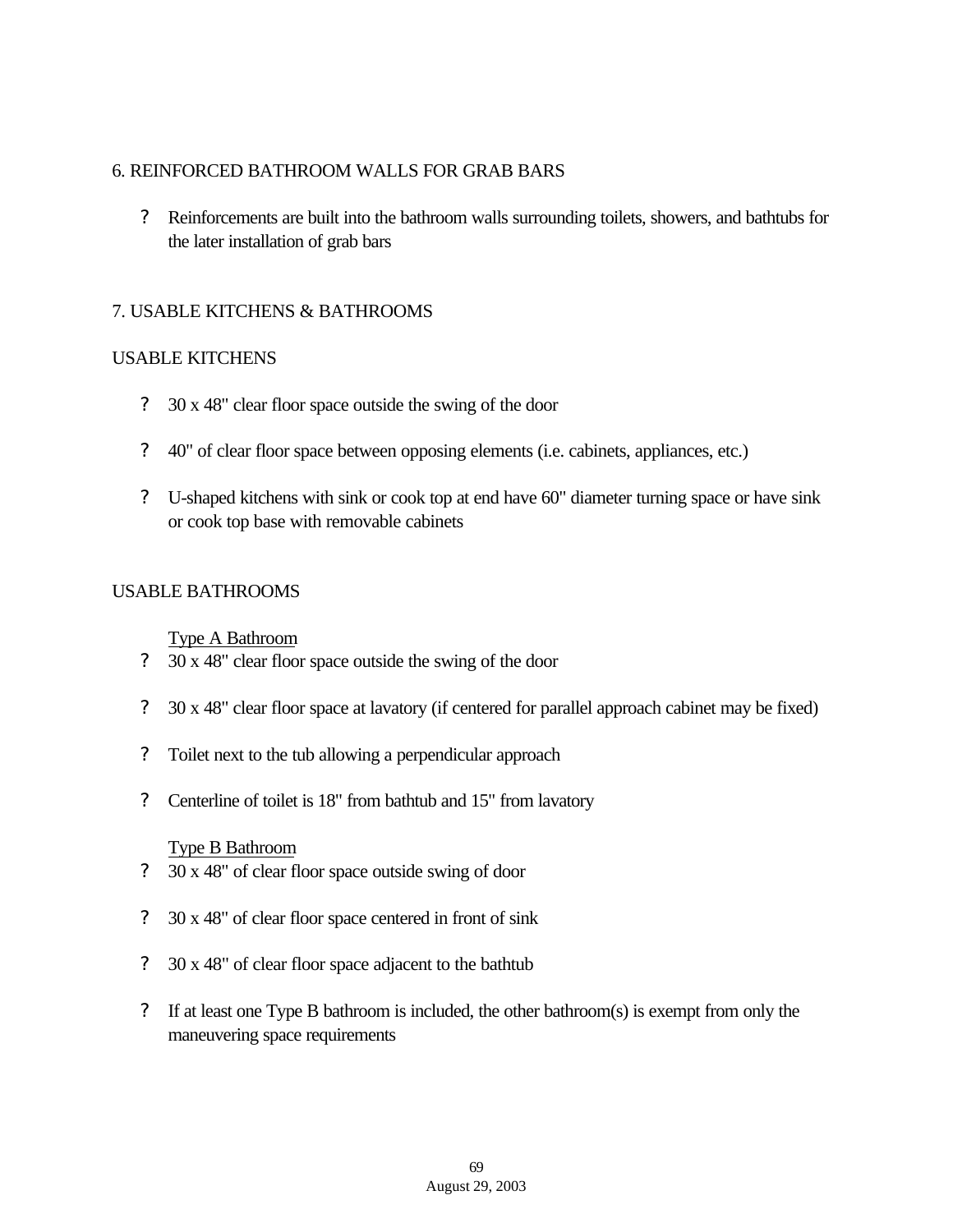## **ATTACHMENT E 2004 TAX CREDIT SCORING SHEET**

## **Maximum Score Chart**

**QAP Reference**

> **Project Type**

> > **Maximum Score (Nevada Based Developer) 92 92 97 103 88 92 92 Maximum Score (Out-Of-State Developer)**

|                  | <b>Section 21</b>         | <b>Section 22</b>               |                                |                                  | Section 23 Section 24 Section 25       | <b>Section 26</b>            | <b>Section 27</b>      |
|------------------|---------------------------|---------------------------------|--------------------------------|----------------------------------|----------------------------------------|------------------------------|------------------------|
|                  | Indiv/<br><b>Children</b> | <b>Family w/ Senior Housing</b> | <b>Special</b><br><b>Needs</b> | <b>Assisted</b><br><b>Living</b> | Eventual<br><b>Tenant</b><br>Ownership | <b>Acquisition</b><br>Rehab/ | <b>Mixed</b><br>Income |
|                  | 92                        | 92                              | 97                             | 103                              | 88                                     | 92                           | 92                     |
|                  | 87                        | 87                              | 92                             | 98                               | 83                                     | 87                           | 87                     |
|                  |                           |                                 |                                |                                  |                                        |                              |                        |
| Frail<br>Elderly |                           |                                 | 93                             |                                  |                                        |                              |                        |
| <b>Alzheimer</b> |                           |                                 | 93                             |                                  |                                        |                              |                        |

## **Project Type Scoring**

| QAP<br>Reference       |                                     |                      | <b>Section 21</b>  | <b>Section 22</b>               |                                |                           |                                        | Section 23 Section 24 Section 25 Section 26 Section 27 |                               |
|------------------------|-------------------------------------|----------------------|--------------------|---------------------------------|--------------------------------|---------------------------|----------------------------------------|--------------------------------------------------------|-------------------------------|
| Project<br><b>Type</b> |                                     |                      | Indiv/<br>Children | <b>Family w/ Senior Housing</b> | <b>Special</b><br><b>Needs</b> | <b>Assisted</b><br>Living | Eventual<br><b>Tenant</b><br>Ownership | <b>Acquisition</b><br>Rehab/                           | <b>Mixed</b><br><b>Income</b> |
|                        |                                     | <b>Maximum Score</b> | 10                 | 10                              | 15                             | 25                        | 10                                     | 10                                                     | 10                            |
|                        | <b>PROJECT SCORING/PROJECT TYPE</b> | 25                   |                    |                                 |                                |                           |                                        |                                                        |                               |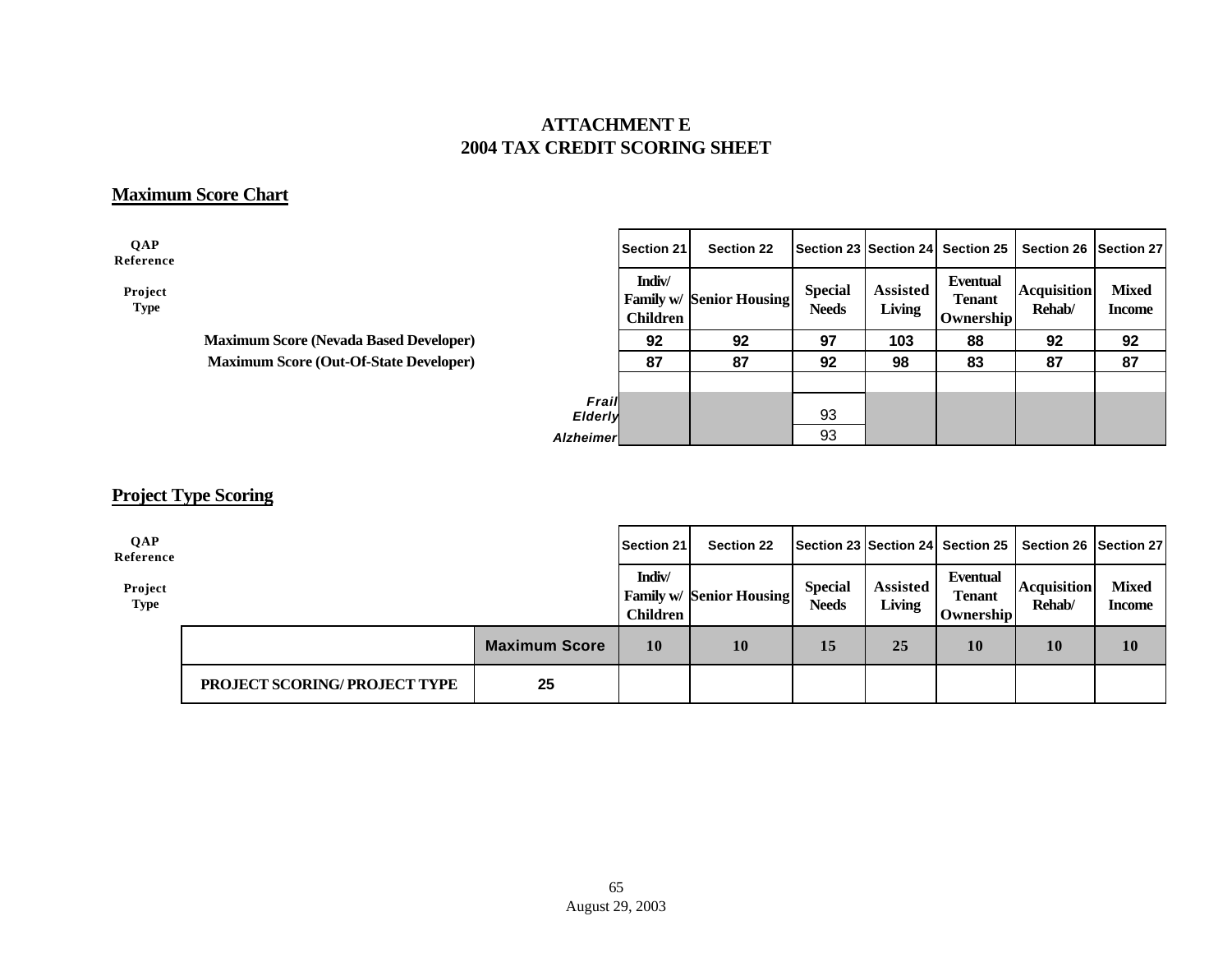## **Standard Scoring Factors**

| <b>QAP</b><br>Reference |                                                    |                                          | <b>Section 21</b>         | <b>Section 22</b>               |                                |                    | Section 23 Section 24 Section 25              | Section 26                   | <b>Section 27</b>             |
|-------------------------|----------------------------------------------------|------------------------------------------|---------------------------|---------------------------------|--------------------------------|--------------------|-----------------------------------------------|------------------------------|-------------------------------|
| Project<br><b>Type</b>  |                                                    | <b>Maximum Score</b>                     | Indiv/<br><b>Children</b> | <b>Family w/ Senior Housing</b> | <b>Special</b><br><b>Needs</b> | Assisted<br>Living | <b>Eventual</b><br><b>Tenant</b><br>Ownership | <b>Acquisition</b><br>Rehab/ | <b>Mixed</b><br><b>Income</b> |
|                         | <b>STANDARD SCORING FACTORS</b>                    | 42                                       |                           |                                 |                                |                    |                                               |                              |                               |
|                         | <b>Section 13 Project Location</b>                 | $\mathbf{2}$                             | $\mathbf{2}$              | $\overline{2}$                  | $\overline{2}$                 | $\overline{2}$     | $\overline{2}$                                | $\overline{2}$               | $\overline{2}$                |
|                         | Projects located in a Qualified Census Tract       |                                          |                           |                                 |                                |                    |                                               |                              |                               |
|                         | Projects located in non-CDBG eligible census tract | Maximum Score if any<br>factor satisfied |                           |                                 |                                |                    |                                               |                              |                               |
|                         | Projects in Redevelopment Project Area             |                                          |                           |                                 |                                |                    |                                               |                              |                               |
|                         | Local Jurisdiction Priority Area                   |                                          |                           |                                 |                                |                    |                                               |                              |                               |
|                         | Acquisition/Rehab project in revitalization plan   |                                          |                           |                                 |                                |                    |                                               |                              |                               |
|                         | NV At-Risk Properties listed by Nat'l Trust        |                                          |                           |                                 |                                |                    |                                               |                              |                               |
| <b>Section 14</b>       | <b>Project Amenities</b>                           | 15                                       | 15                        | 15                              | 15                             | 15                 | 15                                            | 15                           | 15                            |
|                         | Swimming or lap pool                               | 3                                        |                           |                                 |                                |                    | N/A                                           |                              |                               |
|                         | Kiddy pool                                         | 3                                        |                           | N/A                             | N/A                            | N/A                |                                               | N/A                          | N/A                           |
|                         | Inground spa                                       | $\overline{2}$                           |                           |                                 |                                |                    |                                               |                              |                               |
|                         | Equipped weight/exercise room                      | $\overline{2}$                           |                           |                                 |                                |                    | N/A                                           |                              |                               |
|                         | Equipped picnic area                               | 3                                        |                           |                                 |                                |                    |                                               |                              |                               |
|                         | Covered parking for each unit                      | $\overline{2}$                           |                           |                                 |                                |                    | N/A                                           |                              |                               |
|                         | Exterior storage for each unit                     | $\mathbf 2$                              |                           |                                 |                                |                    |                                               |                              |                               |
|                         | Patio or balcony for each unit                     | $\overline{2}$                           |                           |                                 |                                |                    |                                               |                              |                               |
|                         | Ceiling fans for each unit                         | $\mathbf{1}$                             |                           |                                 |                                |                    |                                               |                              |                               |
|                         | Air conditioner or swamp cooler for each unit      | $\overline{c}$                           |                           |                                 |                                |                    |                                               |                              |                               |
|                         | Exterior lighting for each unit                    | $\overline{2}$                           |                           |                                 |                                |                    |                                               |                              |                               |
|                         | Elevator                                           | 3                                        |                           | <b>NA</b>                       |                                |                    |                                               |                              |                               |
|                         | Computer/study room with full Internet access      | $\overline{2}$                           |                           |                                 |                                |                    |                                               |                              |                               |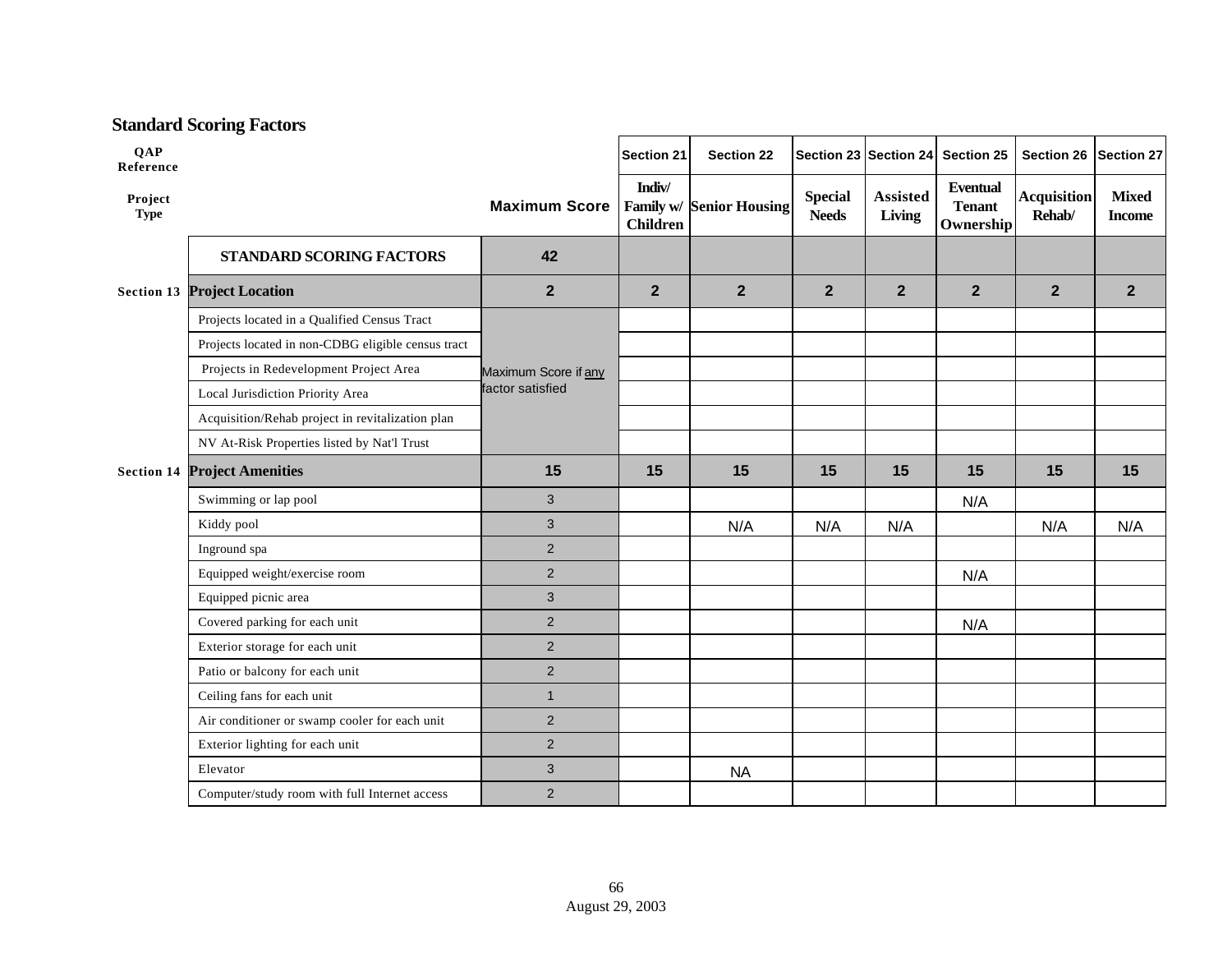# **Standard Scoring Factors (Continued)**

| <b>QAP</b><br>Reference                  |                                                  |                                           | <b>Section 21</b>         | <b>Section 22</b>               |                                |                    | Section 23 Section 24 Section 25              | <b>Section 26</b>            | <b>Section 27</b>             |
|------------------------------------------|--------------------------------------------------|-------------------------------------------|---------------------------|---------------------------------|--------------------------------|--------------------|-----------------------------------------------|------------------------------|-------------------------------|
| Project<br><b>Type</b>                   |                                                  | <b>Maximum Score</b>                      | Indiv/<br><b>Children</b> | <b>Family w/ Senior Housing</b> | <b>Special</b><br><b>Needs</b> | Assisted<br>Living | <b>Eventual</b><br><b>Tenant</b><br>Ownership | <b>Acquisition</b><br>Rehab/ | <b>Mixed</b><br><b>Income</b> |
|                                          | <b>STANDARD SCORING FACTORS</b>                  | 42                                        |                           |                                 |                                |                    |                                               |                              |                               |
|                                          | <b>Section 15 Project Readiness</b>              | $6\phantom{1}$                            | 6                         | $6\phantom{1}$                  | $6\phantom{1}$                 | $6\phantom{1}$     | 6                                             | $6\phantom{1}$               | 6                             |
|                                          | Ownership of the land                            | $\overline{2}$                            |                           |                                 |                                |                    |                                               |                              |                               |
|                                          | Proper zoning of the site                        | $\overline{1}$                            |                           |                                 |                                |                    |                                               |                              |                               |
|                                          | Soil testing completed                           | $\mathbf{1}$                              |                           |                                 |                                |                    |                                               |                              |                               |
|                                          | Phase I environmental study completed            | $\overline{1}$                            |                           |                                 |                                |                    |                                               |                              |                               |
|                                          | Partnership documents filed                      | $\mathbf{1}$                              |                           |                                 |                                |                    |                                               |                              |                               |
| <b>Section 16 Nevada Based Applicant</b> |                                                  | 10                                        | 10                        | 10                              | 10                             | 10                 | 10                                            | 10                           | 10                            |
|                                          | NV corp., partnership, limited-liability company |                                           |                           |                                 |                                |                    |                                               |                              |                               |
|                                          | Maintain an office in Nevada                     | Maximum Score if all<br>factors satisfied |                           |                                 |                                |                    |                                               |                              |                               |
|                                          | Maintain an office sufficiently staffed          |                                           |                           |                                 |                                |                    |                                               |                              |                               |
|                                          | <b>Section 17 Out-Of-State Applicants</b>        | $5\phantom{1}$                            | 5                         | 5                               | 5                              | 5                  | $5\phantom{1}$                                | 5                            | 5                             |
|                                          | Previously developed projects in Nevada          |                                           |                           |                                 |                                |                    |                                               |                              |                               |
|                                          | In good standing with Division                   | Maximum Score if all<br>factors satisfied |                           |                                 |                                |                    |                                               |                              |                               |
|                                          | Compliance rating $\ge$ = 75%.                   |                                           |                           |                                 |                                |                    |                                               |                              |                               |
|                                          | One point per each Nevada project                |                                           |                           |                                 |                                |                    |                                               |                              |                               |
|                                          | <b>Section 18 Extended Compliance</b>            | 4                                         | 4                         | $\overline{\mathbf{4}}$         | $\overline{\mathbf{4}}$        | $\bf{0}$           | $\bf{0}$                                      | 4                            | $\overline{\mathbf{4}}$       |
|                                          | One point per 5 years of extended affordability  | 1 per 5 years                             |                           |                                 |                                |                    |                                               |                              |                               |
|                                          | <b>Section 19 Landscape Water Efficiency</b>     | 5                                         | 5                         | $5\phantom{1}$                  | $5\overline{)}$                | $5\phantom{.}$     | $5\phantom{1}$                                | $5\phantom{1}$               | 5                             |
|                                          | 75 percent desert/zero landscaped                | 5                                         |                           |                                 |                                |                    |                                               |                              |                               |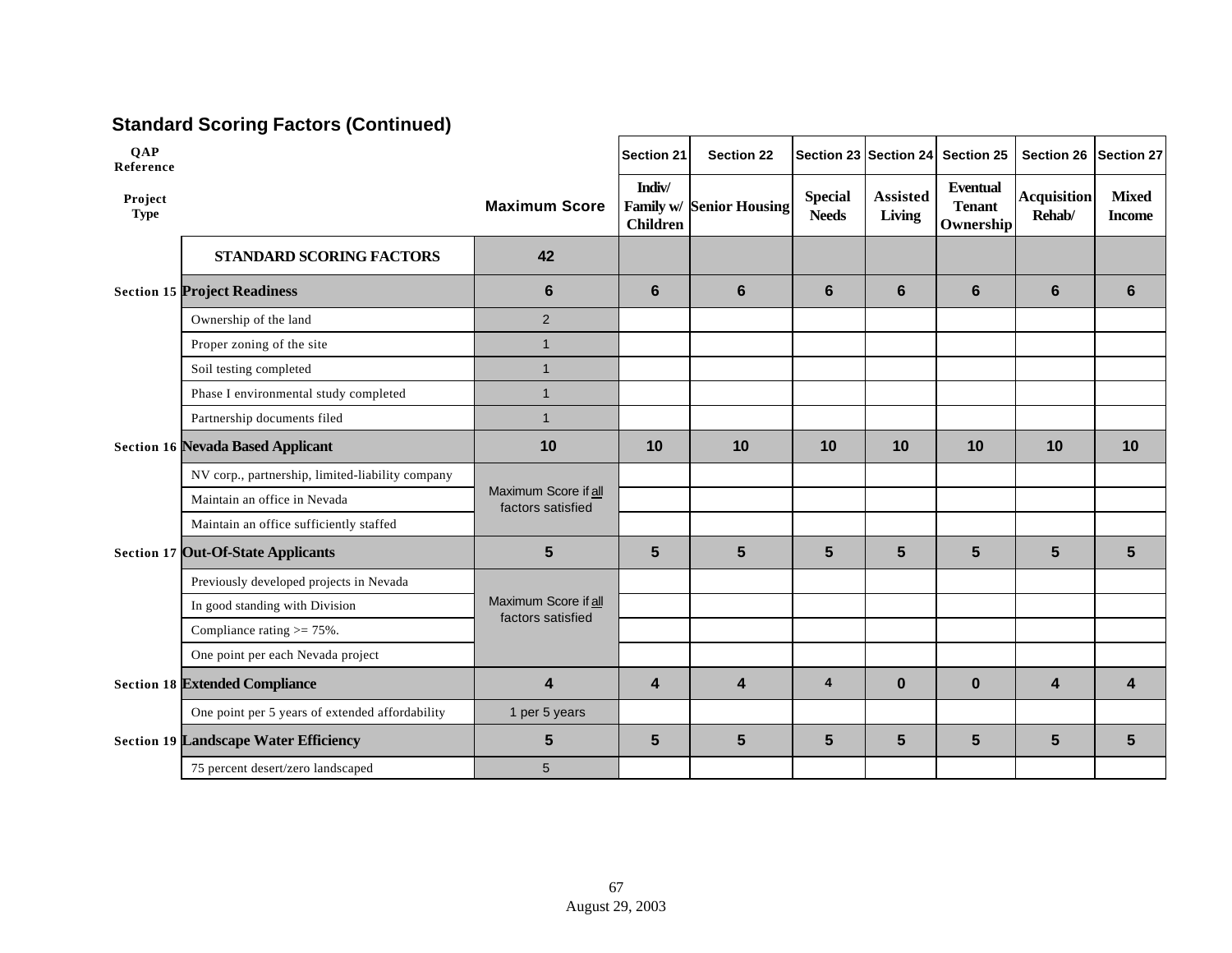|                         | <b>Special Scoring Factors</b>           |                      |                           |                          |                                |                           |                                               |                              |                               |
|-------------------------|------------------------------------------|----------------------|---------------------------|--------------------------|--------------------------------|---------------------------|-----------------------------------------------|------------------------------|-------------------------------|
| <b>QAP</b><br>Reference |                                          |                      | <b>Section 21</b>         | <b>Section 22</b>        |                                | Section 23 Section 24     | Section 25                                    | Section 26                   | Section 27                    |
| Project<br><b>Type</b>  |                                          | <b>Maximum Score</b> | Indiv/<br><b>Children</b> | Family w/ Senior Housing | <b>Special</b><br><b>Needs</b> | <b>Assisted</b><br>Living | <b>Eventual</b><br><b>Tenant</b><br>Ownership | <b>Acquisition</b><br>Rehab/ | <b>Mixed</b><br><b>Income</b> |
|                         | <b>SPECIAL AREAS OF CONSIDERATION</b>    | 40                   |                           |                          |                                |                           |                                               |                              |                               |
|                         | <b>Section 28 Low Rent Targeting</b>     | 10                   | 10                        | 10                       | 10                             | 10                        | 10                                            | 10                           | 10                            |
|                         | (100% @ 30% Rents)<br>$=.30$             | 10                   |                           |                          |                                |                           |                                               |                              |                               |
|                         | $> .30$ and $< .35$                      | $\bf 8$              |                           |                          |                                |                           |                                               |                              |                               |
|                         | $> .35$ and $< .40$                      | $\,6\,$              |                           |                          |                                |                           |                                               |                              |                               |
|                         | $> .40$ and $< .45$                      | $\overline{4}$       |                           |                          |                                |                           |                                               |                              |                               |
|                         | $> .45$ and $< .50$                      | $\mathbf 2$          |                           |                          |                                |                           |                                               |                              |                               |
|                         | $> .50$ and $< .60$                      | $\mathbf{1}$         |                           |                          |                                |                           |                                               |                              |                               |
|                         | <b>Section 29 Lower Income Targeting</b> | 10                   | 10                        | 10                       | 10                             | 10                        | 10                                            | 10                           | 10                            |
|                         | $(100\% \ @ \ 30\% \ AMI)$<br>$=.30$     | 10                   |                           |                          |                                |                           |                                               |                              |                               |
|                         | $> .30$ and $< .35$                      | $\bf 8$              |                           |                          |                                |                           |                                               |                              |                               |
|                         | $> .35$ and $< .40$                      | $\,6\,$              |                           |                          |                                |                           |                                               |                              |                               |
|                         | $> .40$ and $< .45$                      | $\overline{4}$       |                           |                          |                                |                           |                                               |                              |                               |
|                         | $> .45$ and $< .50$                      | $\overline{2}$       |                           |                          |                                |                           |                                               |                              |                               |
|                         | $> .50$ and $< .60$                      | $\mathbf{1}$         |                           |                          |                                |                           |                                               |                              |                               |
| <b>Section 30</b>       | <b>Supportive Services</b>               | 10                   | 10                        | 10                       | 10                             | 10                        | 10                                            | 10                           | 10                            |
|                         | Childcare services                       | $\overline{2}$       |                           |                          |                                |                           |                                               |                              |                               |
|                         | Health care services                     | 2                    |                           |                          |                                |                           |                                               |                              |                               |
|                         | Job-training programs                    | $\overline{2}$       |                           |                          |                                |                           |                                               |                              |                               |
|                         | Prepared meal on a daily basis           | 2                    |                           |                          |                                |                           |                                               |                              |                               |
|                         | Transportation                           | $\sqrt{2}$           |                           |                          |                                |                           |                                               |                              |                               |
|                         | Computer literacy training               | $\mathbf{1}$         |                           |                          |                                |                           |                                               |                              |                               |
|                         | Personal finance training;               | $\mathbf{1}$         |                           |                          |                                |                           |                                               |                              |                               |